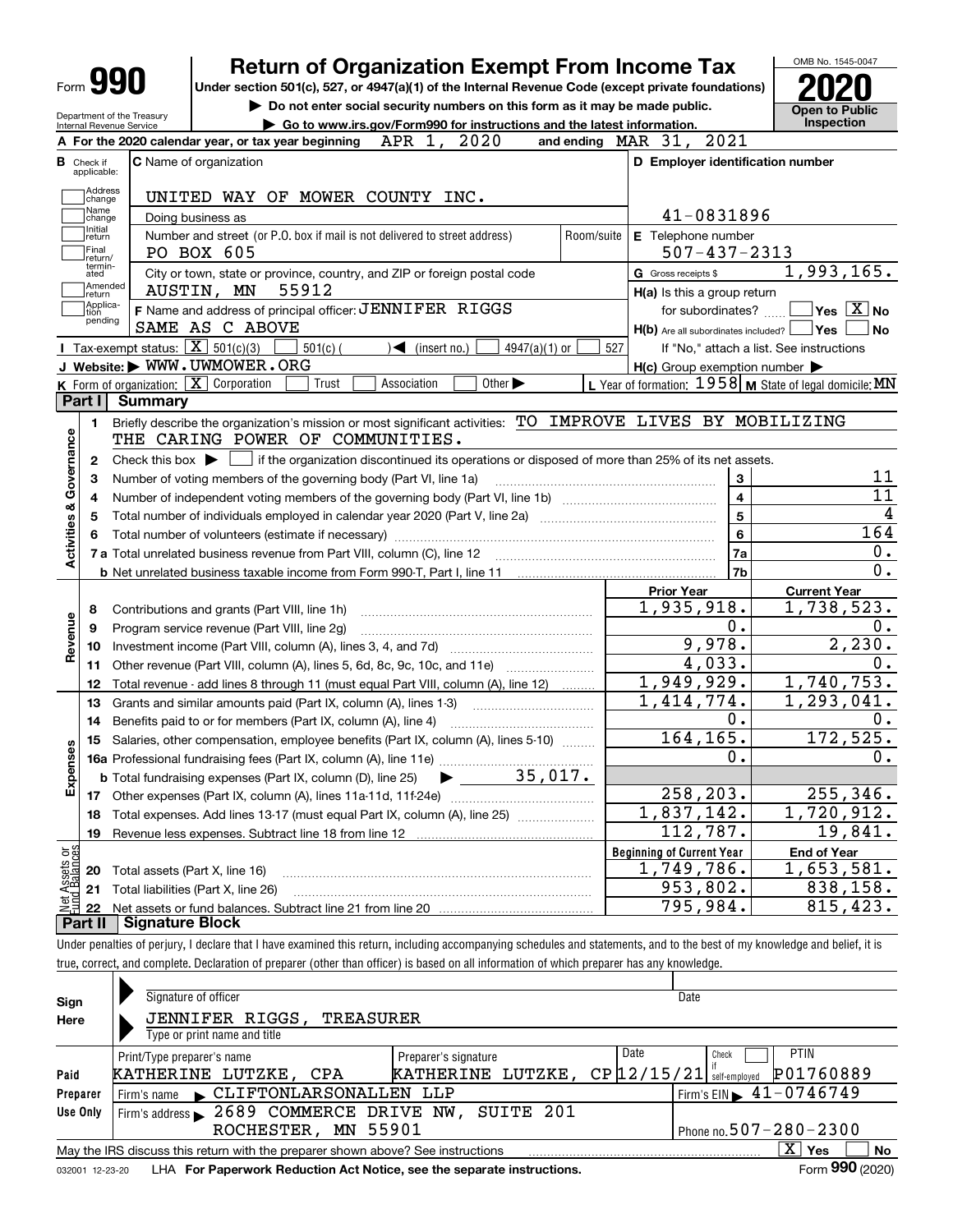|    | $\overline{\mathbf{x}}$                                                                                                                                                                                                                                                                                                                                                                                                                                                                                                                                                                                                                                                                                                                                                                                           |
|----|-------------------------------------------------------------------------------------------------------------------------------------------------------------------------------------------------------------------------------------------------------------------------------------------------------------------------------------------------------------------------------------------------------------------------------------------------------------------------------------------------------------------------------------------------------------------------------------------------------------------------------------------------------------------------------------------------------------------------------------------------------------------------------------------------------------------|
| 1  | Briefly describe the organization's mission:<br>TO IMPROVE LIVES BY MOBILIZING THE CARING POWER OF COMMUNITIES.                                                                                                                                                                                                                                                                                                                                                                                                                                                                                                                                                                                                                                                                                                   |
|    |                                                                                                                                                                                                                                                                                                                                                                                                                                                                                                                                                                                                                                                                                                                                                                                                                   |
| 2  | Did the organization undertake any significant program services during the year which were not listed on the<br>$\sqrt{}$ Yes $\sqrt{X}$ No<br>prior Form 990 or 990-EZ?<br>If "Yes," describe these new services on Schedule O.                                                                                                                                                                                                                                                                                                                                                                                                                                                                                                                                                                                  |
| 3  | $\overline{\mathsf{Yes} \mathrel{\hspace{0.5pt}\mathsf{X}}}$ No<br>Did the organization cease conducting, or make significant changes in how it conducts, any program services?<br>If "Yes," describe these changes on Schedule O.                                                                                                                                                                                                                                                                                                                                                                                                                                                                                                                                                                                |
| 4  | Describe the organization's program service accomplishments for each of its three largest program services, as measured by expenses.<br>Section 501(c)(3) and 501(c)(4) organizations are required to report the amount of grants and allocations to others, the total expenses, and<br>revenue, if any, for each program service reported.                                                                                                                                                                                                                                                                                                                                                                                                                                                                       |
| 4a | $1, 293, 041.$ (Revenue \$<br>1,442,909.<br>0.<br>including grants of \$<br>(Expenses \$<br>(Code:<br>THE UNITED WAY IMPROVES LIVES BY MOVING PEOPLE FORWARD TOWARDS<br>COMMUNITY GOALS WHILE PROVIDING FOR THEIR BASIC NEEDS AND CONNNECTING<br>COMMUNITY MEMBERS WITH UNITED WAY SUPPORTED COMMUNITY RESOURCES.                                                                                                                                                                                                                                                                                                                                                                                                                                                                                                 |
|    |                                                                                                                                                                                                                                                                                                                                                                                                                                                                                                                                                                                                                                                                                                                                                                                                                   |
|    |                                                                                                                                                                                                                                                                                                                                                                                                                                                                                                                                                                                                                                                                                                                                                                                                                   |
|    | 150,773.<br>$0 \cdot$ <sub>-</sub> )                                                                                                                                                                                                                                                                                                                                                                                                                                                                                                                                                                                                                                                                                                                                                                              |
|    | THE SUCCESS BY 6 PROGRAM MAKES PRESCHOOL SCHOLARSHIPS AND<br>TRANSPORTATION AVAILABLE TO FAMILIES IN OUR COMMUNITY WHO OTHERWISE MAY<br>NOT HAVE ACCESS TO EARLY LEARNING OPPORTUNITIES.<br>THROUGH A GRANT FROM<br>THE HORMEL FOUNDATION, THE UNITED WAY ADMINISTERS THE PROGRAM BY<br>GRANTING SCHOLARSHIP FUNDS TO QUALITY PRESCHOOLS THROUGHOUT MOWER<br>COUNTY AND COORDINATING WITH SMART TRANSIT TO PROVIDE TRANSPORTATION TO<br>AND FROM AREA PRESCHOOLS. THE GRANT ALSO PROVIDES FOR AIDES TO RIDE<br>ALONG ON ALL ROUTES TO ENSURE THE SAFETY OF YOUNG RIDERS.<br>BY REMOVING<br>THE BARRIERS OF COST AND TRANSPORTATION TO LOWER INCOME FAMILIES, THE<br>SB6 PROGRAM ALLOWS FAMILIES TO CHOOSE THE PRESCHOOL PROGRAM THAT BEST<br>SUITS THEIR NEEDS WHILE SETTING THEM ON A COURSE FOR BETTER ACADEMIC |
|    |                                                                                                                                                                                                                                                                                                                                                                                                                                                                                                                                                                                                                                                                                                                                                                                                                   |
| 4c | THIS PROGRAM WOULD NOT BE SUCCESSFUL WITHOUT THE STRONG<br><b>ACHIEVEMENT.</b><br>13,826.<br>$0.$ ) (Revenue \$<br>including grants of \$<br>) (Expenses \$<br>(Code:<br>THE WOMENS LEADERSHIP INITIATIVE ALIGNS WOMEN'S LEADERSHIP PHILANTHROPY<br>WITH AN URGENT COMMUNITY NEED OF ENSURING CHILDRENS BASIC NEEDS WITH<br>PROGRAMS SUCH AS THE BACKPACK PROGRAM WHICH PROVIDES FOOD FOR LOCAL<br>CHILDREN. THE PERSONAL CARE CLOSET PROVIDES PERSONAL CARE ITEMS TO<br>CHILDREN WHOSE FAMILIES CANNOT AFFORD THEM.                                                                                                                                                                                                                                                                                              |
|    |                                                                                                                                                                                                                                                                                                                                                                                                                                                                                                                                                                                                                                                                                                                                                                                                                   |
| 4d | Other program services (Describe on Schedule O.)                                                                                                                                                                                                                                                                                                                                                                                                                                                                                                                                                                                                                                                                                                                                                                  |
|    | $0 \cdot$ )<br>Expenses \$<br>including grants of \$<br>(Revenue \$<br>1,607,508.<br>Total program service expenses                                                                                                                                                                                                                                                                                                                                                                                                                                                                                                                                                                                                                                                                                               |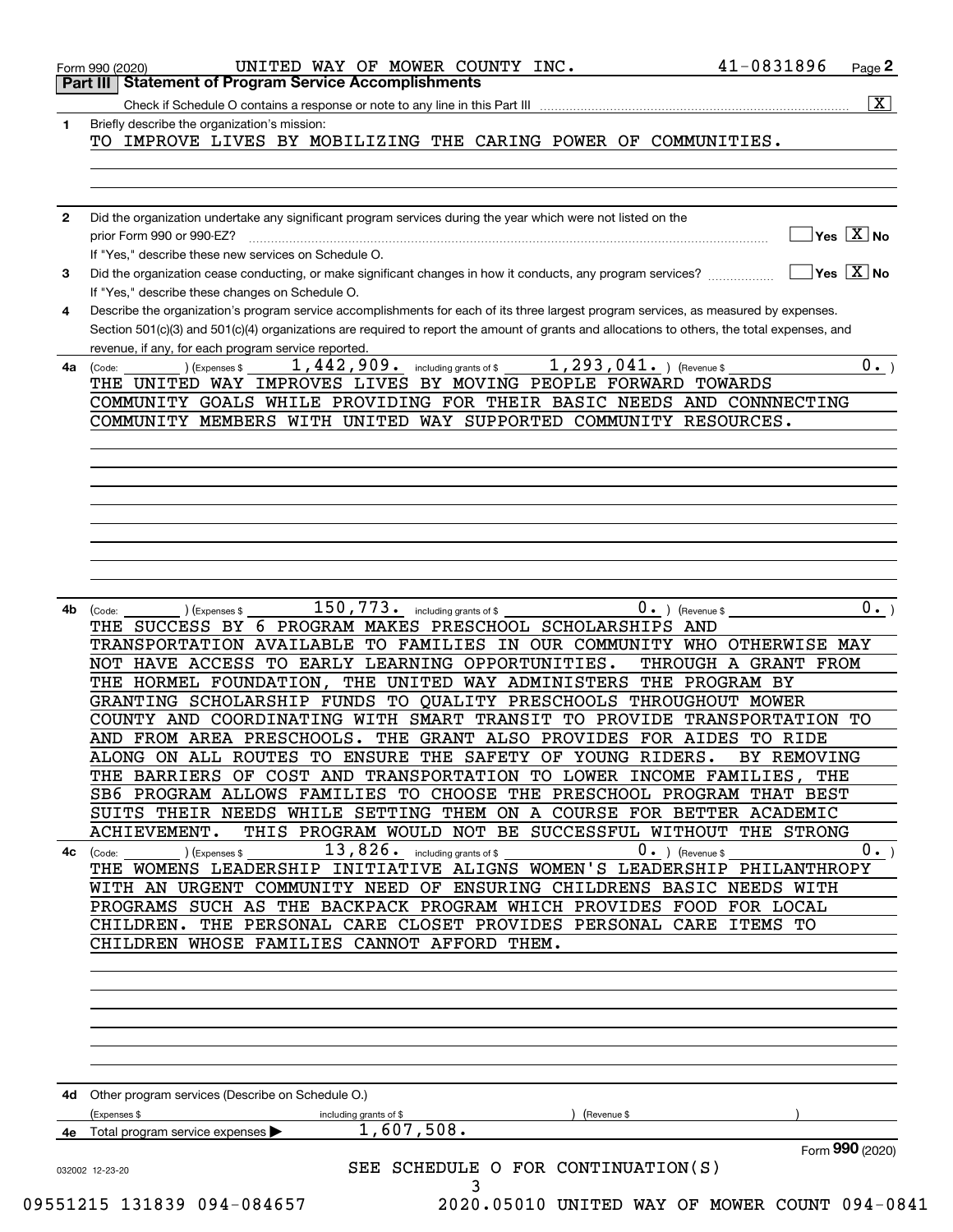| Form 990 (2020) |  |  |
|-----------------|--|--|

Form 990 (2020) UNITED WAY OF MOWER COUNTY INC 41-0831896 <sub>Page</sub> 3<br>Part IV | Checklist of Required Schedules

|     |                                                                                                                                                                                                                                           |                   | Yes                   | No                      |
|-----|-------------------------------------------------------------------------------------------------------------------------------------------------------------------------------------------------------------------------------------------|-------------------|-----------------------|-------------------------|
| 1.  | Is the organization described in section $501(c)(3)$ or $4947(a)(1)$ (other than a private foundation)?                                                                                                                                   |                   |                       |                         |
|     |                                                                                                                                                                                                                                           | 1.                | х                     |                         |
| 2   |                                                                                                                                                                                                                                           | $\mathbf 2$       | $\overline{\text{x}}$ |                         |
| 3   | Did the organization engage in direct or indirect political campaign activities on behalf of or in opposition to candidates for                                                                                                           |                   |                       |                         |
|     |                                                                                                                                                                                                                                           | 3                 |                       | x                       |
| 4   | Section 501(c)(3) organizations. Did the organization engage in lobbying activities, or have a section 501(h) election in effect                                                                                                          |                   |                       |                         |
|     |                                                                                                                                                                                                                                           | 4                 |                       | x                       |
| 5   | Is the organization a section 501(c)(4), 501(c)(5), or 501(c)(6) organization that receives membership dues, assessments, or                                                                                                              |                   |                       |                         |
|     |                                                                                                                                                                                                                                           | 5                 |                       | x                       |
| 6   | Did the organization maintain any donor advised funds or any similar funds or accounts for which donors have the right to                                                                                                                 | 6                 |                       | x                       |
| 7   | provide advice on the distribution or investment of amounts in such funds or accounts? If "Yes," complete Schedule D, Part I<br>Did the organization receive or hold a conservation easement, including easements to preserve open space, |                   |                       |                         |
|     |                                                                                                                                                                                                                                           | $\overline{7}$    |                       | x                       |
| 8   | Did the organization maintain collections of works of art, historical treasures, or other similar assets? If "Yes," complete                                                                                                              |                   |                       |                         |
|     |                                                                                                                                                                                                                                           | 8                 |                       | x                       |
| 9   | Did the organization report an amount in Part X, line 21, for escrow or custodial account liability, serve as a custodian for                                                                                                             |                   |                       |                         |
|     | amounts not listed in Part X; or provide credit counseling, debt management, credit repair, or debt negotiation services?                                                                                                                 |                   |                       |                         |
|     |                                                                                                                                                                                                                                           | 9                 | X                     |                         |
| 10  | Did the organization, directly or through a related organization, hold assets in donor-restricted endowments                                                                                                                              |                   |                       |                         |
|     |                                                                                                                                                                                                                                           | 10                |                       | х                       |
| 11  | If the organization's answer to any of the following questions is "Yes," then complete Schedule D, Parts VI, VII, VIII, IX, or X                                                                                                          |                   |                       |                         |
|     | as applicable.                                                                                                                                                                                                                            |                   |                       |                         |
|     | a Did the organization report an amount for land, buildings, and equipment in Part X, line 10? If "Yes," complete Schedule D,                                                                                                             |                   |                       |                         |
|     |                                                                                                                                                                                                                                           | 11a               | X                     |                         |
|     | <b>b</b> Did the organization report an amount for investments - other securities in Part X, line 12, that is 5% or more of its total                                                                                                     |                   |                       |                         |
|     |                                                                                                                                                                                                                                           | 11b               |                       | x                       |
|     | c Did the organization report an amount for investments - program related in Part X, line 13, that is 5% or more of its total                                                                                                             |                   |                       | x                       |
|     | d Did the organization report an amount for other assets in Part X, line 15, that is 5% or more of its total assets reported in                                                                                                           | 11c               |                       |                         |
|     |                                                                                                                                                                                                                                           |                   |                       | X                       |
|     |                                                                                                                                                                                                                                           | 11d<br><b>11e</b> |                       | $\overline{\mathtt{x}}$ |
| f   | Did the organization's separate or consolidated financial statements for the tax year include a footnote that addresses                                                                                                                   |                   |                       |                         |
|     | the organization's liability for uncertain tax positions under FIN 48 (ASC 740)? If "Yes," complete Schedule D, Part X                                                                                                                    | 11f               | х                     |                         |
|     | 12a Did the organization obtain separate, independent audited financial statements for the tax year? If "Yes," complete                                                                                                                   |                   |                       |                         |
|     |                                                                                                                                                                                                                                           | 12a               | X                     |                         |
|     | <b>b</b> Was the organization included in consolidated, independent audited financial statements for the tax year?                                                                                                                        |                   |                       |                         |
|     | If "Yes," and if the organization answered "No" to line 12a, then completing Schedule D, Parts XI and XII is optional                                                                                                                     | 12b               |                       | X,                      |
| 13  |                                                                                                                                                                                                                                           | 13                |                       | $\mathbf X$             |
| 14a | Did the organization maintain an office, employees, or agents outside of the United States?                                                                                                                                               | 14a               |                       | $\overline{\mathbf{x}}$ |
|     | b Did the organization have aggregate revenues or expenses of more than \$10,000 from grantmaking, fundraising, business,                                                                                                                 |                   |                       |                         |
|     | investment, and program service activities outside the United States, or aggregate foreign investments valued at \$100,000                                                                                                                |                   |                       |                         |
|     |                                                                                                                                                                                                                                           | 14b               |                       | x                       |
| 15  | Did the organization report on Part IX, column (A), line 3, more than \$5,000 of grants or other assistance to or for any                                                                                                                 |                   |                       | X                       |
| 16  | Did the organization report on Part IX, column (A), line 3, more than \$5,000 of aggregate grants or other assistance to                                                                                                                  | 15                |                       |                         |
|     |                                                                                                                                                                                                                                           | 16                |                       | X                       |
| 17  | Did the organization report a total of more than \$15,000 of expenses for professional fundraising services on Part IX,                                                                                                                   |                   |                       |                         |
|     |                                                                                                                                                                                                                                           | 17                |                       | X                       |
| 18  | Did the organization report more than \$15,000 total of fundraising event gross income and contributions on Part VIII, lines                                                                                                              |                   |                       |                         |
|     |                                                                                                                                                                                                                                           | 18                |                       | x                       |
| 19  | Did the organization report more than \$15,000 of gross income from gaming activities on Part VIII, line 9a? If "Yes."                                                                                                                    |                   |                       |                         |
|     |                                                                                                                                                                                                                                           | 19                |                       | x                       |
|     |                                                                                                                                                                                                                                           | <b>20a</b>        |                       | $\mathbf X$             |
|     | b If "Yes" to line 20a, did the organization attach a copy of its audited financial statements to this return?                                                                                                                            | 20 <sub>b</sub>   |                       |                         |
| 21  | Did the organization report more than \$5,000 of grants or other assistance to any domestic organization or                                                                                                                               |                   |                       |                         |
|     |                                                                                                                                                                                                                                           | 21                | х                     |                         |
|     | 032003 12-23-20                                                                                                                                                                                                                           |                   |                       | Form 990 (2020)         |

4

032003 12-23-20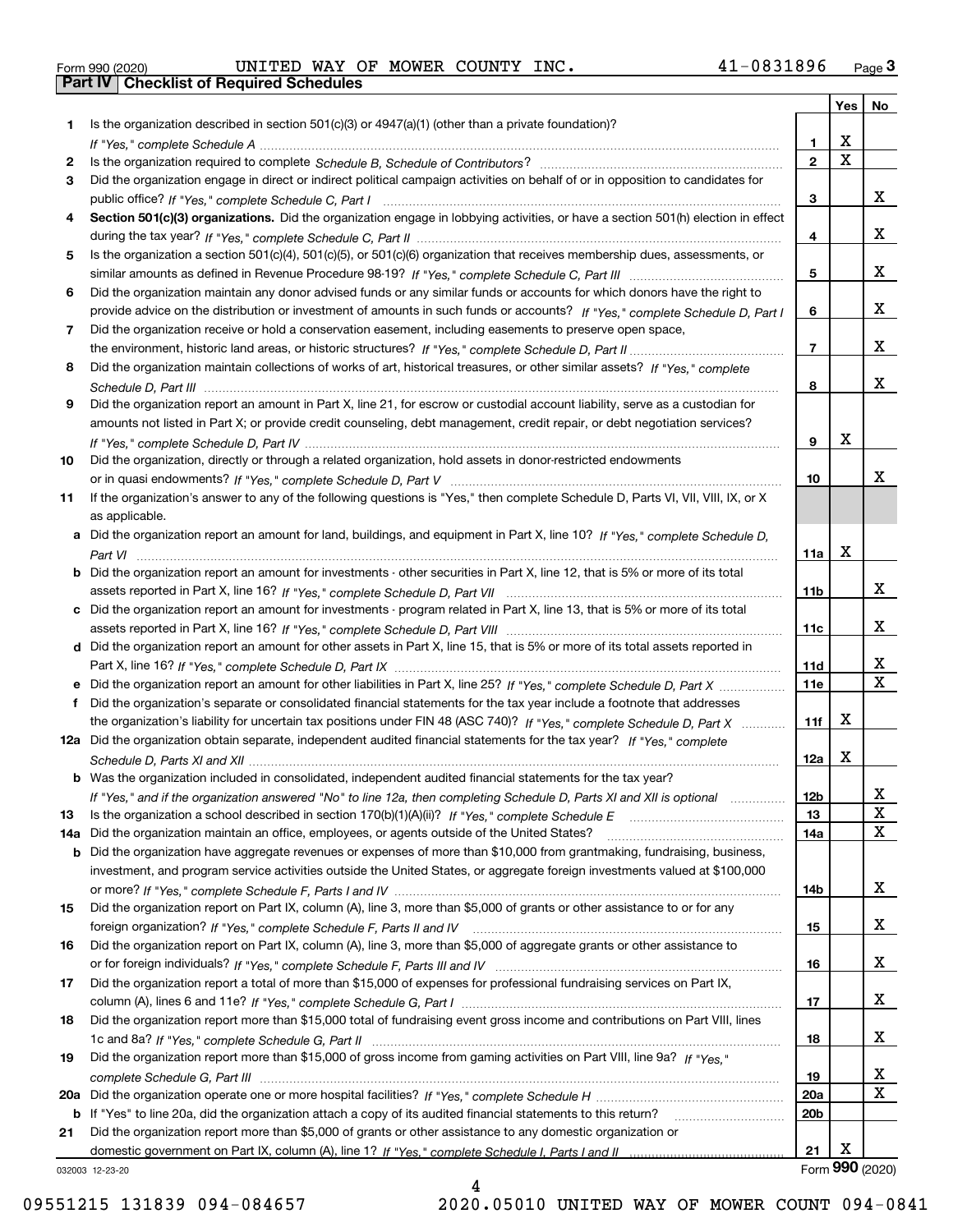|  | Form 990 (2020) |
|--|-----------------|
|  |                 |

Form 990 (2020) UNITED WAY OF MOWER COUNTY INC 41-0831896 <sub>Page</sub> 4<br>**Part IV | Checklist of Required Schedules** <sub>(continued)</sub>

*(continued)*

|               |                                                                                                                                                                                                                                                         |                 | Yes | No              |
|---------------|---------------------------------------------------------------------------------------------------------------------------------------------------------------------------------------------------------------------------------------------------------|-----------------|-----|-----------------|
| 22            | Did the organization report more than \$5,000 of grants or other assistance to or for domestic individuals on                                                                                                                                           |                 |     |                 |
|               |                                                                                                                                                                                                                                                         | 22              |     | x               |
| 23            | Did the organization answer "Yes" to Part VII, Section A, line 3, 4, or 5 about compensation of the organization's current                                                                                                                              |                 |     |                 |
|               | and former officers, directors, trustees, key employees, and highest compensated employees? If "Yes." complete                                                                                                                                          |                 |     |                 |
|               |                                                                                                                                                                                                                                                         | 23              |     | x               |
|               | 24a Did the organization have a tax-exempt bond issue with an outstanding principal amount of more than \$100,000 as of the                                                                                                                             |                 |     |                 |
|               | last day of the year, that was issued after December 31, 2002? If "Yes," answer lines 24b through 24d and complete                                                                                                                                      |                 |     |                 |
|               |                                                                                                                                                                                                                                                         | 24a             |     | x               |
|               | <b>b</b> Did the organization invest any proceeds of tax-exempt bonds beyond a temporary period exception?                                                                                                                                              | 24b             |     |                 |
|               | c Did the organization maintain an escrow account other than a refunding escrow at any time during the year to defease                                                                                                                                  |                 |     |                 |
|               | any tax-exempt bonds?                                                                                                                                                                                                                                   | 24c             |     |                 |
|               |                                                                                                                                                                                                                                                         | 24d             |     |                 |
|               | 25a Section 501(c)(3), 501(c)(4), and 501(c)(29) organizations. Did the organization engage in an excess benefit                                                                                                                                        |                 |     |                 |
|               |                                                                                                                                                                                                                                                         | 25a             |     | x               |
|               | b Is the organization aware that it engaged in an excess benefit transaction with a disqualified person in a prior year, and                                                                                                                            |                 |     |                 |
|               | that the transaction has not been reported on any of the organization's prior Forms 990 or 990-EZ? If "Yes," complete                                                                                                                                   |                 |     |                 |
|               | Schedule L, Part I                                                                                                                                                                                                                                      | 25 <sub>b</sub> |     | х               |
| 26            | Did the organization report any amount on Part X, line 5 or 22, for receivables from or payables to any current                                                                                                                                         |                 |     |                 |
|               | or former officer, director, trustee, key employee, creator or founder, substantial contributor, or 35%                                                                                                                                                 |                 |     |                 |
|               | controlled entity or family member of any of these persons? If "Yes," complete Schedule L, Part II                                                                                                                                                      | 26              |     | х               |
| 27            | Did the organization provide a grant or other assistance to any current or former officer, director, trustee, key employee,                                                                                                                             |                 |     |                 |
|               |                                                                                                                                                                                                                                                         |                 |     |                 |
|               | creator or founder, substantial contributor or employee thereof, a grant selection committee member, or to a 35% controlled<br>entity (including an employee thereof) or family member of any of these persons? If "Yes," complete Schedule L, Part III | 27              |     | х               |
| 28            | Was the organization a party to a business transaction with one of the following parties (see Schedule L, Part IV                                                                                                                                       |                 |     |                 |
|               |                                                                                                                                                                                                                                                         |                 |     |                 |
|               | instructions, for applicable filing thresholds, conditions, and exceptions):<br>a A current or former officer, director, trustee, key employee, creator or founder, or substantial contributor? If                                                      |                 |     |                 |
|               |                                                                                                                                                                                                                                                         | 28a             | х   |                 |
|               |                                                                                                                                                                                                                                                         | 28b             |     | x               |
|               |                                                                                                                                                                                                                                                         |                 |     |                 |
|               | c A 35% controlled entity of one or more individuals and/or organizations described in lines 28a or 28b? If                                                                                                                                             |                 |     | х               |
|               |                                                                                                                                                                                                                                                         | 28c<br>29       |     | X               |
| 29            |                                                                                                                                                                                                                                                         |                 |     |                 |
| 30            | Did the organization receive contributions of art, historical treasures, or other similar assets, or qualified conservation                                                                                                                             |                 |     | х               |
|               |                                                                                                                                                                                                                                                         | 30<br>31        |     | X               |
| 31            | Did the organization liquidate, terminate, or dissolve and cease operations? If "Yes," complete Schedule N, Part I                                                                                                                                      |                 |     |                 |
| 32            | Did the organization sell, exchange, dispose of, or transfer more than 25% of its net assets? If "Yes," complete                                                                                                                                        |                 |     | х               |
|               |                                                                                                                                                                                                                                                         | 32              |     |                 |
| 33            | Did the organization own 100% of an entity disregarded as separate from the organization under Regulations                                                                                                                                              |                 |     |                 |
|               |                                                                                                                                                                                                                                                         | 33              |     | x               |
| 34            | Was the organization related to any tax-exempt or taxable entity? If "Yes," complete Schedule R, Part II, III, or IV, and                                                                                                                               |                 |     |                 |
|               |                                                                                                                                                                                                                                                         | 34              |     | x<br>x          |
|               | 35a Did the organization have a controlled entity within the meaning of section 512(b)(13)?                                                                                                                                                             | 35a             |     |                 |
|               | b If "Yes" to line 35a, did the organization receive any payment from or engage in any transaction with a controlled entity                                                                                                                             |                 |     |                 |
|               |                                                                                                                                                                                                                                                         | 35b             |     |                 |
| 36            | Section 501(c)(3) organizations. Did the organization make any transfers to an exempt non-charitable related organization?                                                                                                                              |                 |     |                 |
|               |                                                                                                                                                                                                                                                         | 36              |     | x               |
| 37            | Did the organization conduct more than 5% of its activities through an entity that is not a related organization                                                                                                                                        |                 |     | x               |
|               | and that is treated as a partnership for federal income tax purposes? If "Yes," complete Schedule R, Part VI                                                                                                                                            | 37              |     |                 |
| 38            | Did the organization complete Schedule O and provide explanations in Schedule O for Part VI, lines 11b and 19?                                                                                                                                          |                 | х   |                 |
| <b>Part V</b> | Note: All Form 990 filers are required to complete Schedule O<br><b>Statements Regarding Other IRS Filings and Tax Compliance</b>                                                                                                                       | 38              |     |                 |
|               | Check if Schedule O contains a response or note to any line in this Part V                                                                                                                                                                              |                 |     |                 |
|               |                                                                                                                                                                                                                                                         |                 | Yes | No              |
|               | 1a Enter the number reported in Box 3 of Form 1096. Enter -0- if not applicable<br>1a                                                                                                                                                                   |                 |     |                 |
|               | 0<br><b>b</b> Enter the number of Forms W-2G included in line 1a. Enter -0- if not applicable<br>1b                                                                                                                                                     |                 |     |                 |
|               | Did the organization comply with backup withholding rules for reportable payments to vendors and reportable gaming                                                                                                                                      |                 |     |                 |
|               | (gambling) winnings to prize winners?                                                                                                                                                                                                                   | 1c              |     |                 |
|               | 032004 12-23-20                                                                                                                                                                                                                                         |                 |     | Form 990 (2020) |
|               | 5                                                                                                                                                                                                                                                       |                 |     |                 |

 <sup>09551215 131839 094-084657 2020.05010</sup> UNITED WAY OF MOWER COUNT 094-0841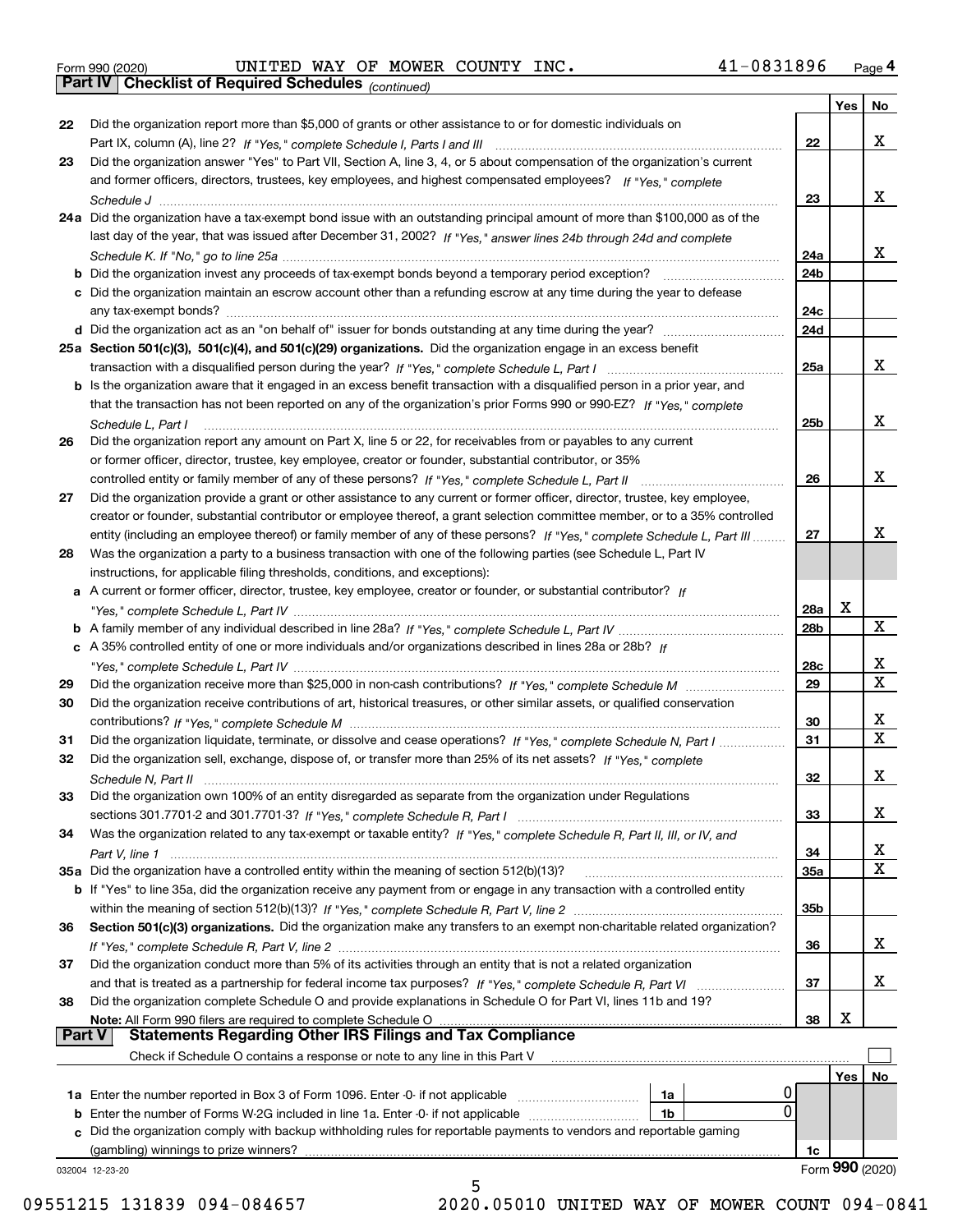|        | UNITED WAY OF MOWER COUNTY INC.<br>41-0831896                                                                                                   |                |            |             |
|--------|-------------------------------------------------------------------------------------------------------------------------------------------------|----------------|------------|-------------|
| Part V | Form 990 (2020)<br>Statements Regarding Other IRS Filings and Tax Compliance (continued)                                                        |                |            | Page 5      |
|        |                                                                                                                                                 |                | <b>Yes</b> | No          |
|        |                                                                                                                                                 |                |            |             |
|        | <b>2a</b> Enter the number of employees reported on Form W-3, Transmittal of Wage and Tax Statements,<br>4                                      |                |            |             |
|        | filed for the calendar year ending with or within the year covered by this return<br>2a                                                         | 2 <sub>b</sub> | X          |             |
|        | <b>Note:</b> If the sum of lines 1a and 2a is greater than 250, you may be required to $e$ -file (see instructions)                             |                |            |             |
|        | 3a Did the organization have unrelated business gross income of \$1,000 or more during the year?                                                | За             |            | х           |
|        | b If "Yes," has it filed a Form 990-T for this year? If "No" to line 3b, provide an explanation on Schedule O                                   | 3 <sub>b</sub> |            |             |
|        | 4a At any time during the calendar year, did the organization have an interest in, or a signature or other authority over, a                    |                |            |             |
|        |                                                                                                                                                 | 4a             |            | x           |
|        | <b>b</b> If "Yes," enter the name of the foreign country $\triangleright$                                                                       |                |            |             |
|        | See instructions for filing requirements for FinCEN Form 114, Report of Foreign Bank and Financial Accounts (FBAR).                             |                |            |             |
|        | 5a Was the organization a party to a prohibited tax shelter transaction at any time during the tax year?                                        | 5а             |            | х           |
| b      |                                                                                                                                                 | 5 <sub>b</sub> |            | $\mathbf x$ |
| с      |                                                                                                                                                 | 5c             |            |             |
| 6a     | Does the organization have annual gross receipts that are normally greater than \$100,000, and did the organization solicit                     |                |            |             |
|        | any contributions that were not tax deductible as charitable contributions?                                                                     | 6a             |            | x           |
|        | <b>b</b> If "Yes," did the organization include with every solicitation an express statement that such contributions or gifts                   |                |            |             |
|        | were not tax deductible?                                                                                                                        | 6b             |            |             |
| 7      | Organizations that may receive deductible contributions under section 170(c).                                                                   |                |            |             |
| а      | Did the organization receive a payment in excess of \$75 made partly as a contribution and partly for goods and services provided to the payor? | 7a             |            | х           |
|        | If "Yes," did the organization notify the donor of the value of the goods or services provided?                                                 | 7b             |            |             |
|        | c Did the organization sell, exchange, or otherwise dispose of tangible personal property for which it was required                             |                |            |             |
|        | to file Form 8282?                                                                                                                              | 7c             |            | x           |
|        | 7d<br>If "Yes," indicate the number of Forms 8282 filed during the year                                                                         |                |            |             |
|        | Did the organization receive any funds, directly or indirectly, to pay premiums on a personal benefit contract?                                 | 7e             |            | х           |
| Ť.     | Did the organization, during the year, pay premiums, directly or indirectly, on a personal benefit contract?                                    | 7f             |            | $\mathbf X$ |
| g      | If the organization received a contribution of qualified intellectual property, did the organization file Form 8899 as required?                | 7g             |            |             |
|        | h If the organization received a contribution of cars, boats, airplanes, or other vehicles, did the organization file a Form 1098-C?            | 7h             |            |             |
| 8      | Sponsoring organizations maintaining donor advised funds. Did a donor advised fund maintained by the                                            |                |            |             |
|        | sponsoring organization have excess business holdings at any time during the year?                                                              | 8              |            |             |
| 9      | Sponsoring organizations maintaining donor advised funds.                                                                                       |                |            |             |
|        | a Did the sponsoring organization make any taxable distributions under section 4966?                                                            | 9а             |            |             |
| b      | Did the sponsoring organization make a distribution to a donor, donor advisor, or related person?                                               | 9b             |            |             |
| 10     | Section 501(c)(7) organizations. Enter:                                                                                                         |                |            |             |
| а      | 10a                                                                                                                                             |                |            |             |
| b      | Gross receipts, included on Form 990, Part VIII, line 12, for public use of club facilities<br>10b                                              |                |            |             |
| 11     | Section 501(c)(12) organizations. Enter:                                                                                                        |                |            |             |
| а      | Gross income from members or shareholders<br>11a                                                                                                |                |            |             |
|        | <b>b</b> Gross income from other sources (Do not net amounts due or paid to other sources against                                               |                |            |             |
|        | amounts due or received from them.)<br>11b                                                                                                      |                |            |             |
|        | 12a Section 4947(a)(1) non-exempt charitable trusts. Is the organization filing Form 990 in lieu of Form 1041?                                  | 12a            |            |             |

|     | If "Yes," enter the amount of tax-exempt interest received or accrued during the year                           | 12b             |                 |   |
|-----|-----------------------------------------------------------------------------------------------------------------|-----------------|-----------------|---|
| 13. | Section 501(c)(29) qualified nonprofit health insurance issuers.                                                |                 |                 |   |
| a   | Is the organization licensed to issue qualified health plans in more than one state?                            |                 | 13а             |   |
|     | <b>Note:</b> See the instructions for additional information the organization must report on Schedule O.        |                 |                 |   |
|     | <b>b</b> Enter the amount of reserves the organization is required to maintain by the states in which the       |                 |                 |   |
|     |                                                                                                                 | 13 <sub>b</sub> |                 |   |
|     |                                                                                                                 | 13с             |                 |   |
| 14a | Did the organization receive any payments for indoor tanning services during the tax year?                      |                 | 14a             | х |
| b   | If "Yes," has it filed a Form 720 to report these payments? If "No," provide an explanation on Schedule O       |                 | 14 <sub>b</sub> |   |
| 15  | Is the organization subject to the section 4960 tax on payment(s) of more than \$1,000,000 in remuneration or   |                 |                 |   |
|     | excess parachute payment(s) during the year?                                                                    |                 | 15              | х |
|     | If "Yes," see instructions and file Form 4720, Schedule N.                                                      |                 |                 |   |
| 16  | Is the organization an educational institution subject to the section 4968 excise tax on net investment income? |                 | 16              | х |
|     | If "Yes," complete Form 4720, Schedule O.                                                                       |                 |                 |   |

6

Form (2020) **990**

032005 12-23-20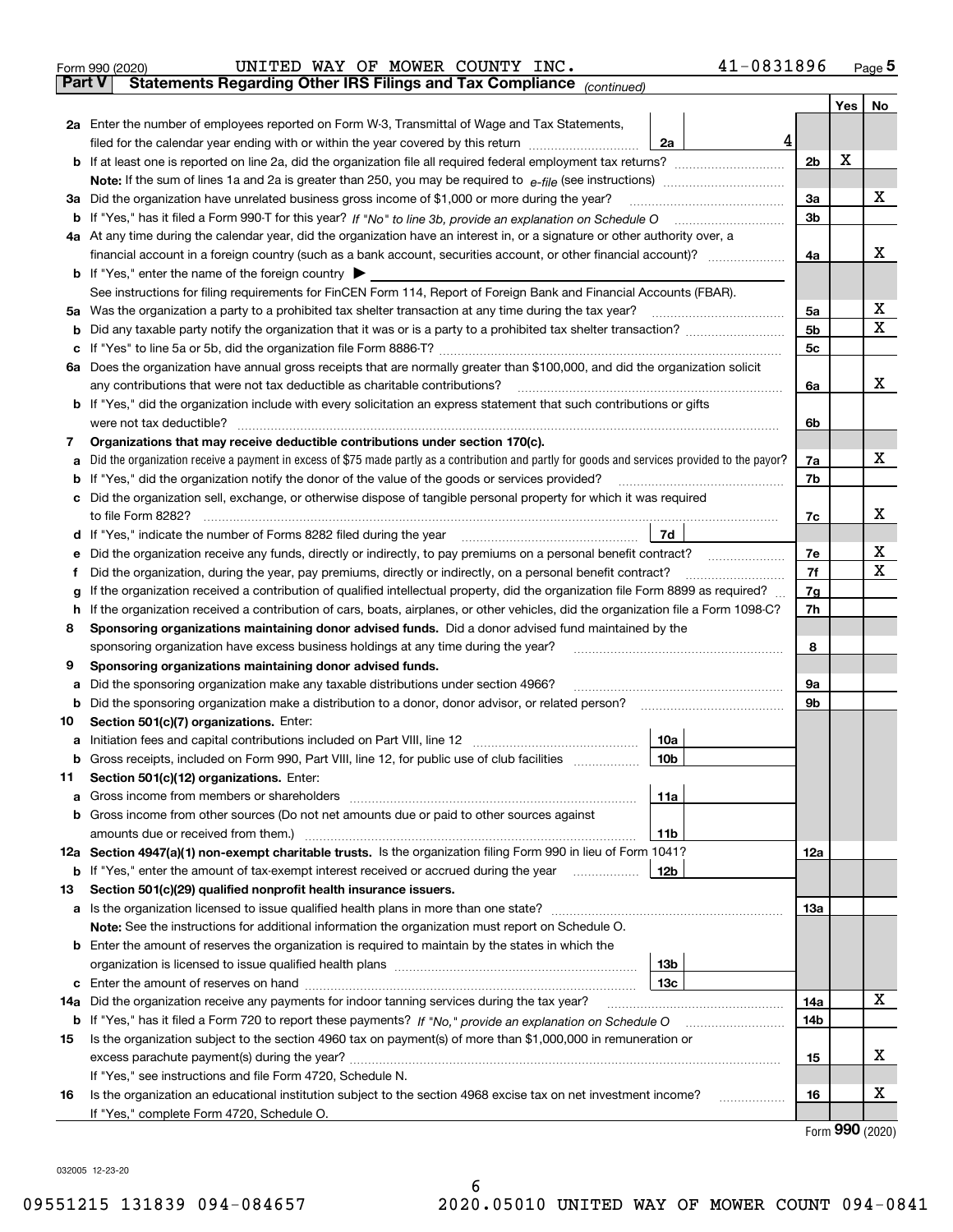|  | Form 990 (2020) |
|--|-----------------|
|  |                 |

UNITED WAY OF MOWER COUNTY INC. 41-0831896

*For each "Yes" response to lines 2 through 7b below, and for a "No" response to line 8a, 8b, or 10b below, describe the circumstances, processes, or changes on Schedule O. See instructions.* Form 990 (2020) **CONVICTED WAY OF MOWER COUNTY INC.** All-0831896 Page 6<br>**Part VI Governance, Management, and Disclosure** For each "Yes" response to lines 2 through 7b below, and for a "No" response

|    |                                                                                                                                                                            |    |  |    |                 | Yes   No        |                              |
|----|----------------------------------------------------------------------------------------------------------------------------------------------------------------------------|----|--|----|-----------------|-----------------|------------------------------|
|    | <b>1a</b> Enter the number of voting members of the governing body at the end of the tax year <i>manumum</i>                                                               | 1a |  | 11 |                 |                 |                              |
|    | If there are material differences in voting rights among members of the governing body, or if the governing                                                                |    |  |    |                 |                 |                              |
|    | body delegated broad authority to an executive committee or similar committee, explain on Schedule O.                                                                      |    |  | 11 |                 |                 |                              |
|    |                                                                                                                                                                            | 1b |  |    |                 |                 |                              |
| 2  | Did any officer, director, trustee, or key employee have a family relationship or a business relationship with any other                                                   |    |  |    |                 |                 |                              |
|    | officer, director, trustee, or key employee?                                                                                                                               |    |  |    | $\mathbf{2}$    | X               |                              |
| 3  | Did the organization delegate control over management duties customarily performed by or under the direct supervision                                                      |    |  |    | 3               |                 |                              |
|    |                                                                                                                                                                            |    |  |    |                 |                 | X<br>$\overline{\textbf{x}}$ |
| 4  | Did the organization make any significant changes to its governing documents since the prior Form 990 was filed?                                                           |    |  |    | 4               |                 | $\mathbf{x}$                 |
| 5  |                                                                                                                                                                            |    |  |    | 5               | $\mathbf X$     |                              |
| 6  | Did the organization have members or stockholders?                                                                                                                         |    |  |    | 6               |                 |                              |
|    | 7a Did the organization have members, stockholders, or other persons who had the power to elect or appoint one or                                                          |    |  |    |                 |                 |                              |
|    |                                                                                                                                                                            |    |  |    | 7a              | Х               |                              |
|    | <b>b</b> Are any governance decisions of the organization reserved to (or subject to approval by) members, stockholders, or                                                |    |  |    |                 |                 |                              |
|    | persons other than the governing body?                                                                                                                                     |    |  |    | 7b              |                 | Х                            |
| 8  | Did the organization contemporaneously document the meetings held or written actions undertaken during the year by the following:                                          |    |  |    |                 |                 |                              |
| a  |                                                                                                                                                                            |    |  |    | 8a              | X               |                              |
|    |                                                                                                                                                                            |    |  |    | 8b              |                 | X                            |
| 9  | Is there any officer, director, trustee, or key employee listed in Part VII, Section A, who cannot be reached at the                                                       |    |  |    |                 |                 |                              |
|    |                                                                                                                                                                            |    |  |    | 9               |                 | X                            |
|    | Section B. Policies <sub>(This</sub> Section B requests information about policies not required by the Internal Revenue Code.)                                             |    |  |    |                 |                 |                              |
|    |                                                                                                                                                                            |    |  |    |                 | Yes             | <b>No</b>                    |
|    |                                                                                                                                                                            |    |  |    | 10a             |                 | X                            |
|    | <b>b</b> If "Yes," did the organization have written policies and procedures governing the activities of such chapters, affiliates,                                        |    |  |    |                 |                 |                              |
|    |                                                                                                                                                                            |    |  |    | 10 <sub>b</sub> |                 |                              |
|    | 11a Has the organization provided a complete copy of this Form 990 to all members of its governing body before filing the form?                                            |    |  |    | 11a             | X               |                              |
|    | <b>b</b> Describe in Schedule O the process, if any, used by the organization to review this Form 990.                                                                     |    |  |    |                 |                 |                              |
|    |                                                                                                                                                                            |    |  |    | 12a             | X               |                              |
| b  |                                                                                                                                                                            |    |  |    | 12 <sub>b</sub> | X               |                              |
|    | c Did the organization regularly and consistently monitor and enforce compliance with the policy? If "Yes," describe                                                       |    |  |    |                 |                 |                              |
|    | in Schedule O how this was done encourance and the control of the control of the control of the control of the                                                             |    |  |    | 12c             | X               |                              |
| 13 |                                                                                                                                                                            |    |  |    | 13              | $\mathbf X$     |                              |
| 14 | Did the organization have a written document retention and destruction policy? manufactured and the organization have a written document retention and destruction policy? |    |  |    | 14              | $\mathbf X$     |                              |
| 15 | Did the process for determining compensation of the following persons include a review and approval by independent                                                         |    |  |    |                 |                 |                              |
|    | persons, comparability data, and contemporaneous substantiation of the deliberation and decision?                                                                          |    |  |    |                 |                 |                              |
|    |                                                                                                                                                                            |    |  |    | 15a             | X               |                              |
|    | <b>b</b> Other officers or key employees of the organization                                                                                                               |    |  |    | 15 <sub>b</sub> |                 | X                            |
|    | If "Yes" to line 15a or 15b, describe the process in Schedule O (see instructions).                                                                                        |    |  |    |                 |                 |                              |
|    | 16a Did the organization invest in, contribute assets to, or participate in a joint venture or similar arrangement with a                                                  |    |  |    |                 |                 |                              |
|    | taxable entity during the year?                                                                                                                                            |    |  |    | 16a             |                 | х                            |
|    | <b>b</b> If "Yes," did the organization follow a written policy or procedure requiring the organization to evaluate its participation                                      |    |  |    |                 |                 |                              |
|    | in joint venture arrangements under applicable federal tax law, and take steps to safeguard the organization's                                                             |    |  |    |                 |                 |                              |
|    | exempt status with respect to such arrangements?                                                                                                                           |    |  |    | <b>16b</b>      |                 |                              |
|    | <b>Section C. Disclosure</b>                                                                                                                                               |    |  |    |                 |                 |                              |
| 17 | List the states with which a copy of this Form 990 is required to be filed $\blacktriangleright MN$                                                                        |    |  |    |                 |                 |                              |
| 18 | Section 6104 requires an organization to make its Forms 1023 (1024 or 1024-A, if applicable), 990, and 990-T (Section 501(c)(3)s only) available                           |    |  |    |                 |                 |                              |
|    | for public inspection. Indicate how you made these available. Check all that apply.                                                                                        |    |  |    |                 |                 |                              |
|    | $X$ Upon request<br>$ X $ Own website<br>$X$ Another's website<br>Other (explain on Schedule O)                                                                            |    |  |    |                 |                 |                              |
| 19 | Describe on Schedule O whether (and if so, how) the organization made its governing documents, conflict of interest policy, and financial                                  |    |  |    |                 |                 |                              |
|    | statements available to the public during the tax year.                                                                                                                    |    |  |    |                 |                 |                              |
| 20 | State the name, address, and telephone number of the person who possesses the organization's books and records                                                             |    |  |    |                 |                 |                              |
|    | MOLLY LANKE - 507-437-2313                                                                                                                                                 |    |  |    |                 |                 |                              |
|    | PO BOX 605, AUSTIN, MN<br>55912                                                                                                                                            |    |  |    |                 |                 |                              |
|    | 032006 12-23-20                                                                                                                                                            |    |  |    |                 | Form 990 (2020) |                              |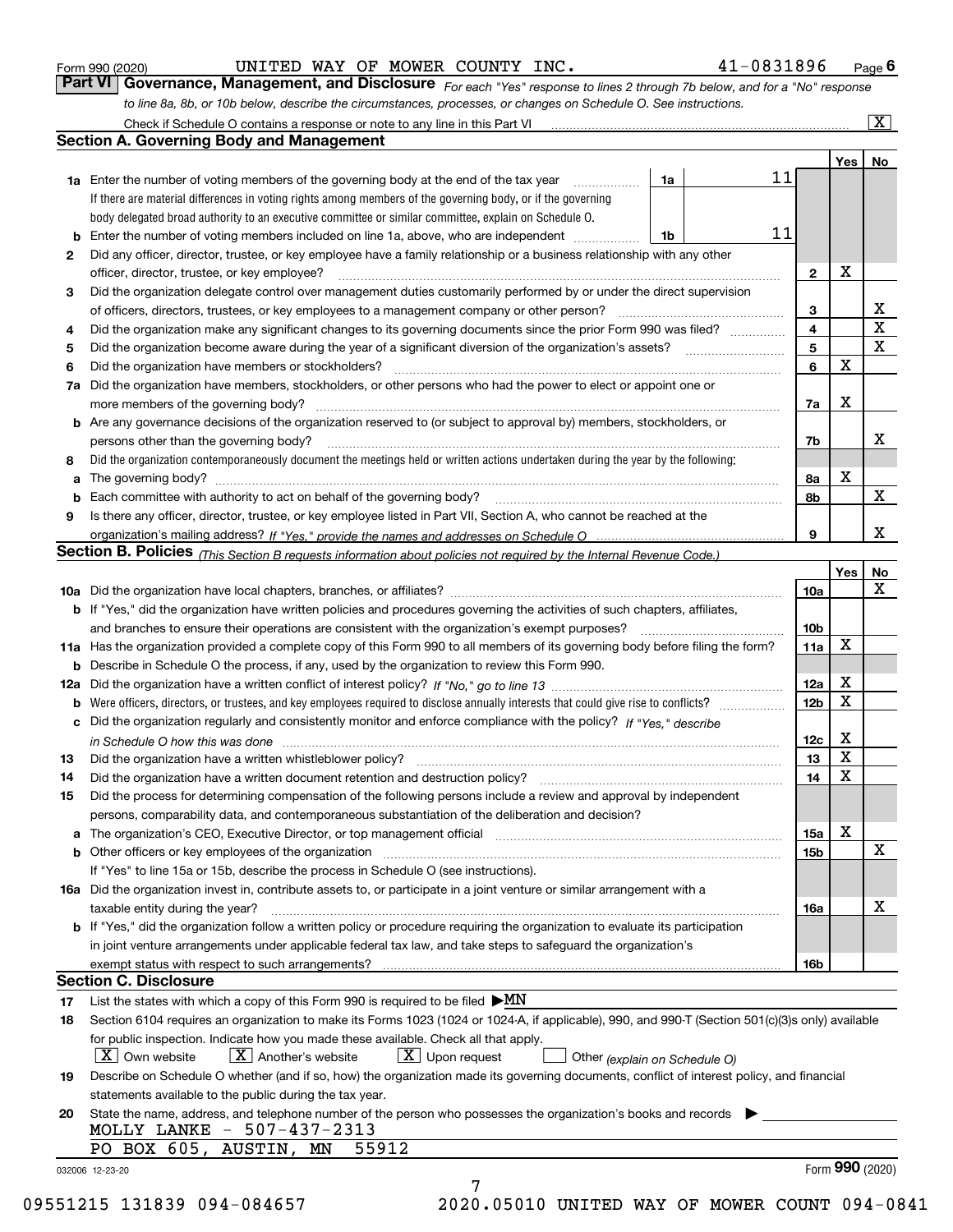$\mathcal{L}^{\text{max}}$ 

# **7Part VII Compensation of Officers, Directors, Trustees, Key Employees, Highest Compensated Employees, and Independent Contractors**

Check if Schedule O contains a response or note to any line in this Part VII

**Section A. Officers, Directors, Trustees, Key Employees, and Highest Compensated Employees**

**1a**  Complete this table for all persons required to be listed. Report compensation for the calendar year ending with or within the organization's tax year. **•** List all of the organization's current officers, directors, trustees (whether individuals or organizations), regardless of amount of compensation.

Enter -0- in columns (D), (E), and (F) if no compensation was paid.

 $\bullet$  List all of the organization's  $\,$ current key employees, if any. See instructions for definition of "key employee."

**•** List the organization's five current highest compensated employees (other than an officer, director, trustee, or key employee) who received reportable compensation (Box 5 of Form W-2 and/or Box 7 of Form 1099-MISC) of more than \$100,000 from the organization and any related organizations.

**•** List all of the organization's former officers, key employees, and highest compensated employees who received more than \$100,000 of reportable compensation from the organization and any related organizations.

**former directors or trustees**  ¥ List all of the organization's that received, in the capacity as a former director or trustee of the organization, more than \$10,000 of reportable compensation from the organization and any related organizations.

See instructions for the order in which to list the persons above.

Check this box if neither the organization nor any related organization compensated any current officer, director, or trustee.  $\mathcal{L}^{\text{max}}$ 

| (A)                          | (B)               |                               |                                                                  |             | (C)          |                                  |           | (D)             | (E)             | (F)           |
|------------------------------|-------------------|-------------------------------|------------------------------------------------------------------|-------------|--------------|----------------------------------|-----------|-----------------|-----------------|---------------|
| Name and title               | Average           |                               | Position<br>(do not check more than one                          |             | Reportable   | Reportable                       | Estimated |                 |                 |               |
|                              | hours per         |                               | box, unless person is both an<br>officer and a director/trustee) |             | compensation | compensation                     | amount of |                 |                 |               |
|                              | week              |                               |                                                                  |             |              |                                  |           | from            | from related    | other         |
|                              | (list any         |                               |                                                                  |             |              |                                  |           | the             | organizations   | compensation  |
|                              | hours for         |                               |                                                                  |             |              |                                  |           | organization    | (W-2/1099-MISC) | from the      |
|                              | related           |                               |                                                                  |             |              |                                  |           | (W-2/1099-MISC) |                 | organization  |
|                              | organizations     |                               |                                                                  |             |              |                                  |           |                 |                 | and related   |
|                              | below<br>line)    | ndividual trustee or director | Institutional trustee                                            | Officer     | Key employee | Highest compensated<br> employee | Former    |                 |                 | organizations |
| MOLLY LANKE<br>(1)           | 40.00             |                               |                                                                  |             |              |                                  |           |                 |                 |               |
| EXECUTIVE DIRECTOR           |                   |                               |                                                                  | $\rm X$     |              |                                  |           | 63,083.         | 0.              | 0.            |
| (2)<br>TOM DANKERT           | 2.00              |                               |                                                                  |             |              |                                  |           |                 |                 |               |
| PRESIDENT                    |                   | Χ                             |                                                                  | X           |              |                                  |           | 0.              | 0.              | $\mathbf 0$ . |
| <b>JAYNE GIBSON</b><br>(3)   | 2.00              |                               |                                                                  |             |              |                                  |           |                 |                 |               |
| VICE PRESIDENT               |                   | $\mathbf X$                   |                                                                  | $\mathbf X$ |              |                                  |           | 0.              | 0.              | $\mathbf 0$ . |
| <b>JENNIFER RIGGS</b><br>(4) | 2.00              |                               |                                                                  |             |              |                                  |           |                 |                 |               |
| <b>TREASURER</b>             |                   | X                             |                                                                  | $\mathbf X$ |              |                                  |           | 0.              | 0.              | $\mathbf 0$ . |
| KIM DUNCOMB<br>(5)           | $\overline{2.00}$ |                               |                                                                  |             |              |                                  |           |                 |                 |               |
| <b>SECRETARY</b>             |                   | $\mathbf x$                   |                                                                  | X           |              |                                  |           | 0.              | 0.              | $0_{.}$       |
| AMY BASKIN<br>(6)            | 1.00              |                               |                                                                  |             |              |                                  |           |                 |                 |               |
| <b>DIRECTOR</b>              |                   | $\rm X$                       |                                                                  |             |              |                                  |           | 0.              | 0.              | $\mathbf 0$ . |
| KATIE BASKIN<br>(7)          | 1.00              |                               |                                                                  |             |              |                                  |           |                 |                 |               |
| <b>DIRECTOR</b>              |                   | $\overline{\textbf{X}}$       |                                                                  |             |              |                                  |           | 0.              | 0.              | $\mathbf 0$ . |
| (8)<br>STEVE KING            | 1.00              |                               |                                                                  |             |              |                                  |           |                 |                 |               |
| <b>DIRECTOR</b>              |                   | $\overline{\mathbf{X}}$       |                                                                  |             |              |                                  |           | 0.              | 0.              | $\mathbf 0$ . |
| ANNEMARIE VAUPEL<br>(9)      | 1.00              |                               |                                                                  |             |              |                                  |           |                 |                 |               |
| <b>DIRECTOR</b>              |                   | $\overline{\textbf{X}}$       |                                                                  |             |              |                                  |           | 0.              | 0.              | 0.            |
| (10) DAMIEN LONDINO-GREEN    | 1.00              |                               |                                                                  |             |              |                                  |           |                 |                 |               |
| <b>DIRECTOR</b>              |                   | X                             |                                                                  |             |              |                                  |           | 0.              | 0.              | $\mathbf 0$ . |
| (11) GOUTHAM PUTTA           | 1.00              |                               |                                                                  |             |              |                                  |           |                 |                 |               |
| <b>DIRECTOR</b>              |                   | $\overline{\textbf{X}}$       |                                                                  |             |              |                                  |           | 0.              | 0.              | $\mathbf 0$ . |
| (12) SARA LEE                | 1.00              |                               |                                                                  |             |              |                                  |           |                 |                 |               |
| <b>DIRECTOR</b>              |                   | X                             |                                                                  |             |              |                                  |           | 0.              | 0.              | 0.            |
|                              |                   |                               |                                                                  |             |              |                                  |           |                 |                 |               |
|                              |                   |                               |                                                                  |             |              |                                  |           |                 |                 |               |
|                              |                   |                               |                                                                  |             |              |                                  |           |                 |                 |               |
|                              |                   |                               |                                                                  |             |              |                                  |           |                 |                 |               |
|                              |                   |                               |                                                                  |             |              |                                  |           |                 |                 |               |
|                              |                   |                               |                                                                  |             |              |                                  |           |                 |                 |               |
|                              |                   |                               |                                                                  |             |              |                                  |           |                 |                 |               |
|                              |                   |                               |                                                                  |             |              |                                  |           |                 |                 |               |
|                              |                   |                               |                                                                  |             |              |                                  |           |                 |                 |               |

8

032007 12-23-20

Form (2020) **990**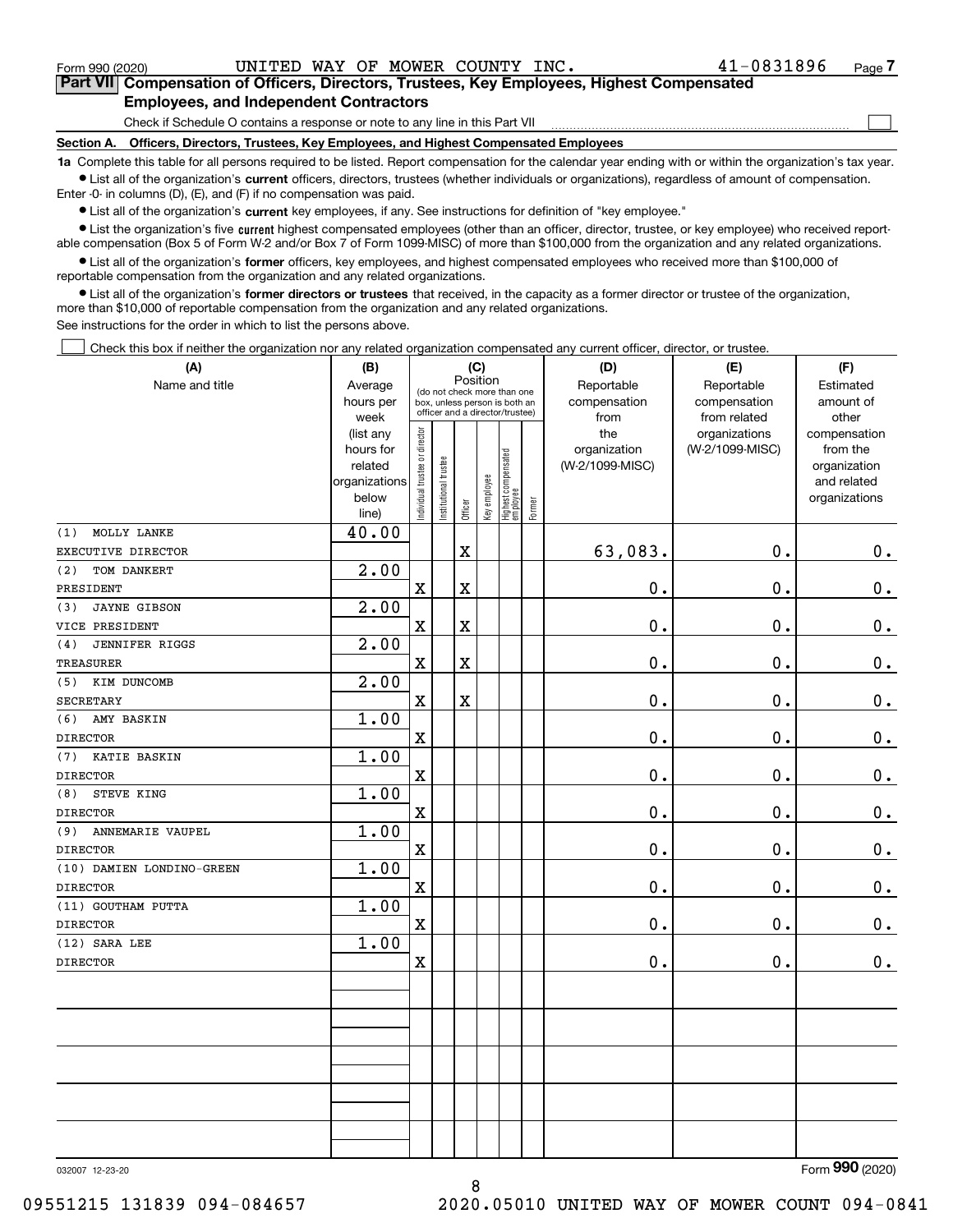| 41-0831896<br>UNITED WAY OF MOWER COUNTY INC.<br>Form 990 (2020) |                                                                                                                                                                                                                                                                      |                                                                      |                                                                                                                                                                                                                    |                                                                                                                    |  |  |  |  |                                                                          |                                                   |                                      | Page 8                                 |              |                                      |
|------------------------------------------------------------------|----------------------------------------------------------------------------------------------------------------------------------------------------------------------------------------------------------------------------------------------------------------------|----------------------------------------------------------------------|--------------------------------------------------------------------------------------------------------------------------------------------------------------------------------------------------------------------|--------------------------------------------------------------------------------------------------------------------|--|--|--|--|--------------------------------------------------------------------------|---------------------------------------------------|--------------------------------------|----------------------------------------|--------------|--------------------------------------|
|                                                                  | Part VII<br>Section A. Officers, Directors, Trustees, Key Employees, and Highest Compensated Employees (continued)                                                                                                                                                   |                                                                      |                                                                                                                                                                                                                    |                                                                                                                    |  |  |  |  |                                                                          |                                                   |                                      |                                        |              |                                      |
|                                                                  | (A)<br>Name and title                                                                                                                                                                                                                                                | (B)<br>Average<br>hours per<br>week                                  |                                                                                                                                                                                                                    | (C)<br>Position<br>(do not check more than one<br>box, unless person is both an<br>officer and a director/trustee) |  |  |  |  | (D)<br>Reportable<br>compensation<br>from                                | (E)<br>Reportable<br>compensation<br>from related |                                      | (F)<br>Estimated<br>amount of<br>other |              |                                      |
|                                                                  |                                                                                                                                                                                                                                                                      | (list any<br>hours for<br>related<br>organizations<br>below<br>line) | Individual trustee or director<br>the<br>organizations<br>organization<br>(W-2/1099-MISC)<br>Highest compensated<br>employee<br>trustee<br>(W-2/1099-MISC)<br>Key employee<br>Institutional t<br>Former<br>Officer |                                                                                                                    |  |  |  |  | compensation<br>from the<br>organization<br>and related<br>organizations |                                                   |                                      |                                        |              |                                      |
|                                                                  |                                                                                                                                                                                                                                                                      |                                                                      |                                                                                                                                                                                                                    |                                                                                                                    |  |  |  |  |                                                                          |                                                   |                                      |                                        |              |                                      |
|                                                                  |                                                                                                                                                                                                                                                                      |                                                                      |                                                                                                                                                                                                                    |                                                                                                                    |  |  |  |  |                                                                          |                                                   |                                      |                                        |              |                                      |
|                                                                  |                                                                                                                                                                                                                                                                      |                                                                      |                                                                                                                                                                                                                    |                                                                                                                    |  |  |  |  |                                                                          |                                                   |                                      |                                        |              |                                      |
|                                                                  |                                                                                                                                                                                                                                                                      |                                                                      |                                                                                                                                                                                                                    |                                                                                                                    |  |  |  |  |                                                                          |                                                   |                                      |                                        |              |                                      |
|                                                                  |                                                                                                                                                                                                                                                                      |                                                                      |                                                                                                                                                                                                                    |                                                                                                                    |  |  |  |  |                                                                          |                                                   |                                      |                                        |              |                                      |
|                                                                  |                                                                                                                                                                                                                                                                      |                                                                      |                                                                                                                                                                                                                    |                                                                                                                    |  |  |  |  |                                                                          |                                                   |                                      |                                        |              |                                      |
|                                                                  |                                                                                                                                                                                                                                                                      |                                                                      |                                                                                                                                                                                                                    |                                                                                                                    |  |  |  |  |                                                                          |                                                   |                                      |                                        |              |                                      |
|                                                                  |                                                                                                                                                                                                                                                                      |                                                                      |                                                                                                                                                                                                                    |                                                                                                                    |  |  |  |  |                                                                          |                                                   |                                      |                                        |              |                                      |
|                                                                  |                                                                                                                                                                                                                                                                      |                                                                      |                                                                                                                                                                                                                    |                                                                                                                    |  |  |  |  | 63,083.                                                                  |                                                   | 0.                                   |                                        |              | $0$ .                                |
|                                                                  | 1b Subtotal<br>c Total from continuation sheets to Part VII, Section A <b>manual</b> contains the Total from continuum                                                                                                                                               |                                                                      |                                                                                                                                                                                                                    |                                                                                                                    |  |  |  |  | $0$ .<br>63,083.                                                         |                                                   | $\overline{0}$ .<br>$\overline{0}$ . |                                        |              | $\overline{0}$ .<br>$\overline{0}$ . |
| 2                                                                | Total number of individuals (including but not limited to those listed above) who received more than \$100,000 of reportable<br>compensation from the organization $\blacktriangleright$                                                                             |                                                                      |                                                                                                                                                                                                                    |                                                                                                                    |  |  |  |  |                                                                          |                                                   |                                      |                                        |              | 0                                    |
|                                                                  |                                                                                                                                                                                                                                                                      |                                                                      |                                                                                                                                                                                                                    |                                                                                                                    |  |  |  |  |                                                                          |                                                   |                                      |                                        | Yes          | No                                   |
| з                                                                | Did the organization list any former officer, director, trustee, key employee, or highest compensated employee on<br>line 1a? If "Yes," complete Schedule J for such individual manufactured contained and the 1a? If "Yes," complete Schedule J for such individual |                                                                      |                                                                                                                                                                                                                    |                                                                                                                    |  |  |  |  |                                                                          |                                                   |                                      | З                                      |              | x                                    |
| 4                                                                | For any individual listed on line 1a, is the sum of reportable compensation and other compensation from the organization                                                                                                                                             |                                                                      |                                                                                                                                                                                                                    |                                                                                                                    |  |  |  |  |                                                                          |                                                   |                                      | 4                                      |              | x                                    |
| 5                                                                | Did any person listed on line 1a receive or accrue compensation from any unrelated organization or individual for services<br><b>Section B. Independent Contractors</b>                                                                                              |                                                                      |                                                                                                                                                                                                                    |                                                                                                                    |  |  |  |  |                                                                          |                                                   |                                      | 5                                      |              | x                                    |
| 1                                                                | Complete this table for your five highest compensated independent contractors that received more than \$100,000 of compensation from<br>the organization. Report compensation for the calendar year ending with or within the organization's tax year.               |                                                                      |                                                                                                                                                                                                                    |                                                                                                                    |  |  |  |  |                                                                          |                                                   |                                      |                                        |              |                                      |
|                                                                  | (A)<br>Name and business address                                                                                                                                                                                                                                     |                                                                      |                                                                                                                                                                                                                    | <b>NONE</b>                                                                                                        |  |  |  |  | (B)<br>Description of services                                           |                                                   |                                      | (C)                                    | Compensation |                                      |
|                                                                  |                                                                                                                                                                                                                                                                      |                                                                      |                                                                                                                                                                                                                    |                                                                                                                    |  |  |  |  |                                                                          |                                                   |                                      |                                        |              |                                      |
|                                                                  |                                                                                                                                                                                                                                                                      |                                                                      |                                                                                                                                                                                                                    |                                                                                                                    |  |  |  |  |                                                                          |                                                   |                                      |                                        |              |                                      |
|                                                                  |                                                                                                                                                                                                                                                                      |                                                                      |                                                                                                                                                                                                                    |                                                                                                                    |  |  |  |  |                                                                          |                                                   |                                      |                                        |              |                                      |
|                                                                  |                                                                                                                                                                                                                                                                      |                                                                      |                                                                                                                                                                                                                    |                                                                                                                    |  |  |  |  |                                                                          |                                                   |                                      |                                        |              |                                      |
|                                                                  |                                                                                                                                                                                                                                                                      |                                                                      |                                                                                                                                                                                                                    |                                                                                                                    |  |  |  |  |                                                                          |                                                   |                                      |                                        |              |                                      |
| 2                                                                | Total number of independent contractors (including but not limited to those listed above) who received more than<br>\$100,000 of compensation from the organization                                                                                                  |                                                                      |                                                                                                                                                                                                                    |                                                                                                                    |  |  |  |  |                                                                          |                                                   |                                      |                                        | റററ          |                                      |

032008 12-23-20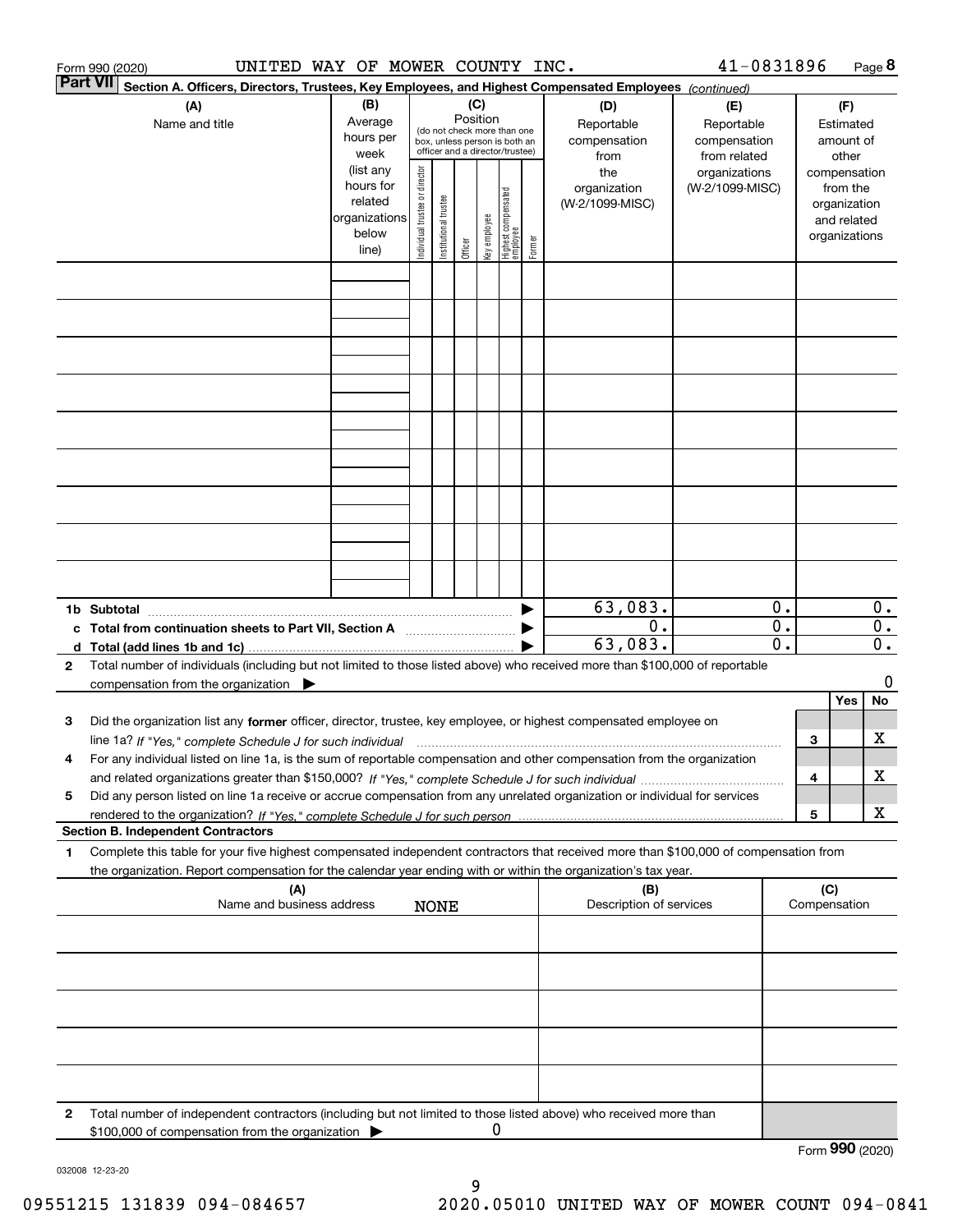|                                                           |        |     | Form 990 (2020)                                                                                                      |                |                        |                      | UNITED WAY OF MOWER COUNTY INC.  |                                              | 41-0831896                                        | Page 9                                                          |
|-----------------------------------------------------------|--------|-----|----------------------------------------------------------------------------------------------------------------------|----------------|------------------------|----------------------|----------------------------------|----------------------------------------------|---------------------------------------------------|-----------------------------------------------------------------|
| <b>Part VIII</b>                                          |        |     | <b>Statement of Revenue</b>                                                                                          |                |                        |                      |                                  |                                              |                                                   |                                                                 |
|                                                           |        |     | Check if Schedule O contains a response or note to any line in this Part VIII                                        |                |                        |                      |                                  |                                              |                                                   |                                                                 |
|                                                           |        |     |                                                                                                                      |                |                        |                      | (A)<br>Total revenue             | (B)<br>Related or exempt<br>function revenue | $\overline{(C)}$<br>Unrelated<br>business revenue | (D)<br>Revenue excluded<br>from tax under<br>sections 512 - 514 |
|                                                           |        |     | 1 a Federated campaigns                                                                                              | 1a             |                        |                      |                                  |                                              |                                                   |                                                                 |
| Contributions, Gifts, Grants<br>and Other Similar Amounts |        |     | <b>b</b> Membership dues                                                                                             | 1 <sub>b</sub> |                        |                      |                                  |                                              |                                                   |                                                                 |
|                                                           |        |     | c Fundraising events                                                                                                 | 1 <sub>c</sub> |                        |                      |                                  |                                              |                                                   |                                                                 |
|                                                           |        |     | d Related organizations                                                                                              | 1 <sub>d</sub> |                        |                      |                                  |                                              |                                                   |                                                                 |
|                                                           |        |     | e Government grants (contributions)                                                                                  | 1e             |                        |                      |                                  |                                              |                                                   |                                                                 |
|                                                           |        |     | f All other contributions, gifts, grants, and                                                                        |                |                        |                      |                                  |                                              |                                                   |                                                                 |
|                                                           |        |     | similar amounts not included above                                                                                   | 1f             |                        | 1,738,523.           |                                  |                                              |                                                   |                                                                 |
|                                                           |        |     | g Noncash contributions included in lines 1a-1f                                                                      | 1g             |                        | 1,032.               |                                  |                                              |                                                   |                                                                 |
|                                                           |        |     |                                                                                                                      |                |                        |                      | $\blacktriangleright$ 1,738,523. |                                              |                                                   |                                                                 |
|                                                           |        |     |                                                                                                                      |                |                        | <b>Business Code</b> |                                  |                                              |                                                   |                                                                 |
|                                                           |        | 2 a | <u> 1989 - Johann Barbara, martin amerikan basar dan berasal dalam basa dalam basar dalam basar dalam basa dalam</u> |                |                        |                      |                                  |                                              |                                                   |                                                                 |
| Program Service<br>Revenue                                |        | b   |                                                                                                                      |                |                        |                      |                                  |                                              |                                                   |                                                                 |
| evenue                                                    |        | c   | <u> 1989 - Johann Stein, mars an deutscher Stein († 1989)</u>                                                        |                |                        |                      |                                  |                                              |                                                   |                                                                 |
|                                                           |        | d   | the control of the control of the control of the control of the control of the control of                            |                |                        |                      |                                  |                                              |                                                   |                                                                 |
|                                                           |        | е   |                                                                                                                      |                |                        |                      |                                  |                                              |                                                   |                                                                 |
|                                                           |        |     |                                                                                                                      |                |                        |                      |                                  |                                              |                                                   |                                                                 |
|                                                           |        | a   |                                                                                                                      |                |                        |                      |                                  |                                              |                                                   |                                                                 |
|                                                           | 3      |     | Investment income (including dividends, interest, and                                                                |                |                        |                      | 2,236.                           |                                              |                                                   | 2,236.                                                          |
|                                                           |        |     | Income from investment of tax-exempt bond proceeds                                                                   |                |                        | ▶                    |                                  |                                              |                                                   |                                                                 |
|                                                           | 4<br>5 |     |                                                                                                                      |                |                        |                      |                                  |                                              |                                                   |                                                                 |
|                                                           |        |     |                                                                                                                      | (i) Real       |                        | (ii) Personal        |                                  |                                              |                                                   |                                                                 |
|                                                           |        | 6а  | Gross rents                                                                                                          | 6а             |                        |                      |                                  |                                              |                                                   |                                                                 |
|                                                           |        | b   | Less: rental expenses                                                                                                | 6b             |                        |                      |                                  |                                              |                                                   |                                                                 |
|                                                           |        | с   | Rental income or (loss)                                                                                              | 6c             |                        |                      |                                  |                                              |                                                   |                                                                 |
|                                                           |        |     | d Net rental income or (loss)                                                                                        |                |                        |                      |                                  |                                              |                                                   |                                                                 |
|                                                           |        |     | 7 a Gross amount from sales of                                                                                       | (i) Securities |                        | (ii) Other           |                                  |                                              |                                                   |                                                                 |
|                                                           |        |     | assets other than inventory                                                                                          | $7a$ 252, 406. |                        |                      |                                  |                                              |                                                   |                                                                 |
|                                                           |        |     | <b>b</b> Less: cost or other basis                                                                                   |                |                        |                      |                                  |                                              |                                                   |                                                                 |
|                                                           |        |     | and sales expenses                                                                                                   | $7b$ 252, 412. |                        |                      |                                  |                                              |                                                   |                                                                 |
| venue                                                     |        |     | <b>c</b> Gain or (loss) $\ldots$                                                                                     | 7c             | $-6.$                  |                      |                                  |                                              |                                                   |                                                                 |
|                                                           |        |     |                                                                                                                      |                |                        |                      | $\overline{-6}$ .                |                                              |                                                   | -6.                                                             |
| Other R                                                   |        |     | 8 a Gross income from fundraising events (not                                                                        |                |                        |                      |                                  |                                              |                                                   |                                                                 |
|                                                           |        |     | including \$                                                                                                         |                |                        |                      |                                  |                                              |                                                   |                                                                 |
|                                                           |        |     | contributions reported on line 1c). See                                                                              |                |                        |                      |                                  |                                              |                                                   |                                                                 |
|                                                           |        |     |                                                                                                                      |                |                        |                      |                                  |                                              |                                                   |                                                                 |
|                                                           |        |     |                                                                                                                      |                | 8b                     |                      |                                  |                                              |                                                   |                                                                 |
|                                                           |        |     | c Net income or (loss) from fundraising events                                                                       |                |                        |                      |                                  |                                              |                                                   |                                                                 |
|                                                           |        |     | 9 a Gross income from gaming activities. See                                                                         |                |                        |                      |                                  |                                              |                                                   |                                                                 |
|                                                           |        |     |                                                                                                                      |                | 9a                     |                      |                                  |                                              |                                                   |                                                                 |
|                                                           |        |     | <b>b</b> Less: direct expenses <i>manually contained</i>                                                             |                | 9b                     |                      |                                  |                                              |                                                   |                                                                 |
|                                                           |        |     | c Net income or (loss) from gaming activities                                                                        |                |                        |                      |                                  |                                              |                                                   |                                                                 |
|                                                           |        |     | 10 a Gross sales of inventory, less returns                                                                          |                |                        |                      |                                  |                                              |                                                   |                                                                 |
|                                                           |        |     |                                                                                                                      |                | 10a<br>10 <sub>b</sub> |                      |                                  |                                              |                                                   |                                                                 |
|                                                           |        |     |                                                                                                                      |                |                        |                      |                                  |                                              |                                                   |                                                                 |
|                                                           |        |     | c Net income or (loss) from sales of inventory                                                                       |                |                        | <b>Business Code</b> |                                  |                                              |                                                   |                                                                 |
|                                                           | 11a    |     |                                                                                                                      |                |                        |                      |                                  |                                              |                                                   |                                                                 |
|                                                           |        | b   | <u> 1980 - Jan Sterling von Berger (* 1950)</u>                                                                      |                |                        |                      |                                  |                                              |                                                   |                                                                 |
|                                                           |        | с   |                                                                                                                      |                |                        |                      |                                  |                                              |                                                   |                                                                 |
| Miscellaneous<br>Revenue                                  |        |     |                                                                                                                      |                |                        |                      |                                  |                                              |                                                   |                                                                 |
|                                                           |        |     |                                                                                                                      |                |                        | ▶                    |                                  |                                              |                                                   |                                                                 |
|                                                           | 12     |     |                                                                                                                      |                |                        |                      | $\sqrt{1,740,753}$ .             | 0.                                           | 0.                                                | 2,230.                                                          |
| 032009 12-23-20                                           |        |     |                                                                                                                      |                |                        |                      |                                  |                                              |                                                   | Form 990 (2020)                                                 |

10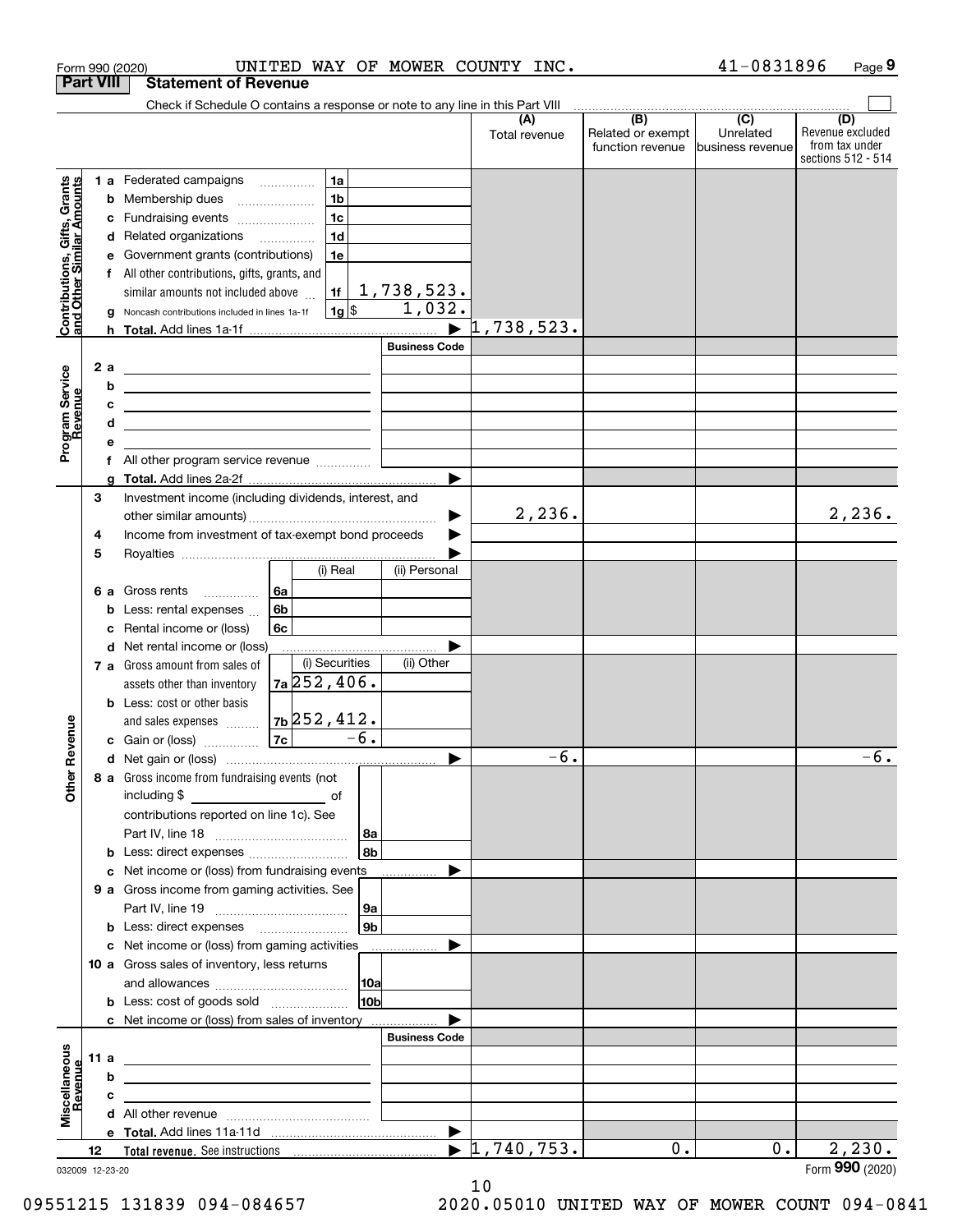<code>Form</code> 990 (2020) UNITED WAY OF MOWER COUNTY  $INC.$   $41\text{--}0831896$   $_\text{Page}$ **Part IX Statement of Functional Expenses**

*Section 501(c)(3) and 501(c)(4) organizations must complete all columns. All other organizations must complete column (A).*

|                  | Check if Schedule O contains a response or note to any line in this Part IX                                                                                                                                |                       |                                    |                                           |                                |
|------------------|------------------------------------------------------------------------------------------------------------------------------------------------------------------------------------------------------------|-----------------------|------------------------------------|-------------------------------------------|--------------------------------|
|                  | Do not include amounts reported on lines 6b,<br>7b, 8b, 9b, and 10b of Part VIII.                                                                                                                          | (A)<br>Total expenses | (B)<br>Program service<br>expenses | (C)<br>Management and<br>general expenses | (D)<br>Fundraising<br>expenses |
| $\mathbf{1}$     | Grants and other assistance to domestic organizations                                                                                                                                                      |                       |                                    |                                           |                                |
|                  | and domestic governments. See Part IV, line 21<br>$\ddotsc$                                                                                                                                                | 1,293,041.            | 1,293,041.                         |                                           |                                |
| $\mathbf{2}$     | Grants and other assistance to domestic                                                                                                                                                                    |                       |                                    |                                           |                                |
|                  | individuals. See Part IV, line 22                                                                                                                                                                          |                       |                                    |                                           |                                |
| 3                | Grants and other assistance to foreign                                                                                                                                                                     |                       |                                    |                                           |                                |
|                  | organizations, foreign governments, and foreign                                                                                                                                                            |                       |                                    |                                           |                                |
|                  | individuals. See Part IV, lines 15 and 16                                                                                                                                                                  |                       |                                    |                                           |                                |
| 4                |                                                                                                                                                                                                            |                       |                                    |                                           |                                |
| 5                | Compensation of current officers, directors,                                                                                                                                                               |                       |                                    |                                           |                                |
|                  |                                                                                                                                                                                                            | 65,620.               | 19,686.                            | 39,372.                                   | 6,562.                         |
| 6                | Compensation not included above to disqualified                                                                                                                                                            |                       |                                    |                                           |                                |
|                  | persons (as defined under section 4958(f)(1)) and                                                                                                                                                          |                       |                                    |                                           |                                |
|                  | persons described in section 4958(c)(3)(B)                                                                                                                                                                 | 94,793.               | 76, 562.                           | 11,960.                                   | 6, 271.                        |
| 7<br>8           | Pension plan accruals and contributions (include                                                                                                                                                           |                       |                                    |                                           |                                |
|                  | section 401(k) and 403(b) employer contributions)                                                                                                                                                          |                       |                                    |                                           |                                |
| 9                |                                                                                                                                                                                                            |                       |                                    |                                           |                                |
| 10               |                                                                                                                                                                                                            | 12, 112.              | 7,267.                             | 3,876.                                    | 969.                           |
| 11               | Fees for services (nonemployees):                                                                                                                                                                          |                       |                                    |                                           |                                |
|                  |                                                                                                                                                                                                            |                       |                                    |                                           |                                |
| b                |                                                                                                                                                                                                            |                       |                                    |                                           |                                |
| c                |                                                                                                                                                                                                            | 8,936.                |                                    | 8,936.                                    |                                |
| d                |                                                                                                                                                                                                            |                       |                                    |                                           |                                |
| е                | Professional fundraising services. See Part IV, line 17                                                                                                                                                    |                       |                                    |                                           |                                |
| f                |                                                                                                                                                                                                            |                       |                                    |                                           |                                |
|                  | g Other. (If line 11g amount exceeds 10% of line 25,                                                                                                                                                       |                       |                                    |                                           |                                |
|                  | column (A) amount, list line 11g expenses on Sch O.)                                                                                                                                                       |                       |                                    |                                           |                                |
| 12 <sup>12</sup> |                                                                                                                                                                                                            | 3,143.                |                                    | 3,143.                                    |                                |
| 13               |                                                                                                                                                                                                            | 274.<br>5,984.        |                                    | 274.<br>1,795.                            | 1,795.                         |
| 14               |                                                                                                                                                                                                            |                       | 2,394.                             |                                           |                                |
| 15               |                                                                                                                                                                                                            | 16, 170.              | 6,468.                             | 4,851.                                    | 4,851.                         |
| 16<br>17         | Travel                                                                                                                                                                                                     |                       |                                    |                                           |                                |
| 18               | Payments of travel or entertainment expenses                                                                                                                                                               |                       |                                    |                                           |                                |
|                  | for any federal, state, or local public officials                                                                                                                                                          |                       |                                    |                                           |                                |
| 19               | Conferences, conventions, and meetings                                                                                                                                                                     | 3,710.                | 1,484.                             | 1, 113.                                   | 1,113.                         |
| 20               | Interest                                                                                                                                                                                                   |                       |                                    |                                           |                                |
| 21               |                                                                                                                                                                                                            |                       |                                    |                                           |                                |
| 22               | Depreciation, depletion, and amortization                                                                                                                                                                  | 848.                  | 340.                               | 254.                                      | 254.                           |
| 23               | Insurance                                                                                                                                                                                                  | $\overline{2,470}$ .  | 988.                               | $\overline{741}$ .                        | 741.                           |
| 24               | Other expenses. Itemize expenses not covered<br>above (List miscellaneous expenses on line 24e. If<br>line 24e amount exceeds 10% of line 25, column (A)<br>amount, list line 24e expenses on Schedule O.) |                       |                                    |                                           |                                |
| a                | SUCCESS BY SIX PROGRAM                                                                                                                                                                                     | 150,773.              | 150, 773.                          |                                           |                                |
| b                | DUES AND SUBSCRIPTIONS                                                                                                                                                                                     | 20, 757.              | 19,681.                            |                                           | 1,076.                         |
| C                | WOMENS LEADERSHIP INITI                                                                                                                                                                                    | 13,950.               | 13,826.                            |                                           | 124.                           |
| d                | OTHER PROGRAM SERVICES                                                                                                                                                                                     | 12,236.               | 12,236.                            |                                           |                                |
| е                | All other expenses                                                                                                                                                                                         | 16,095.               | 2,762.                             | 2,072.                                    | 11, 261.                       |
| 25               | Total functional expenses. Add lines 1 through 24e                                                                                                                                                         | 1,720,912.            | 1,607,508.                         | $\overline{78,387}$ .                     | 35,017.                        |
| 26               | Joint costs. Complete this line only if the organization                                                                                                                                                   |                       |                                    |                                           |                                |
|                  | reported in column (B) joint costs from a combined                                                                                                                                                         |                       |                                    |                                           |                                |
|                  | educational campaign and fundraising solicitation.                                                                                                                                                         |                       |                                    |                                           |                                |
|                  | Check here $\blacktriangleright$<br>if following SOP 98-2 (ASC 958-720)                                                                                                                                    |                       |                                    |                                           |                                |

032010 12-23-20

### 09551215 131839 094-084657 2020.05010 UNITED WAY OF MOWER COUNT 094-0841

11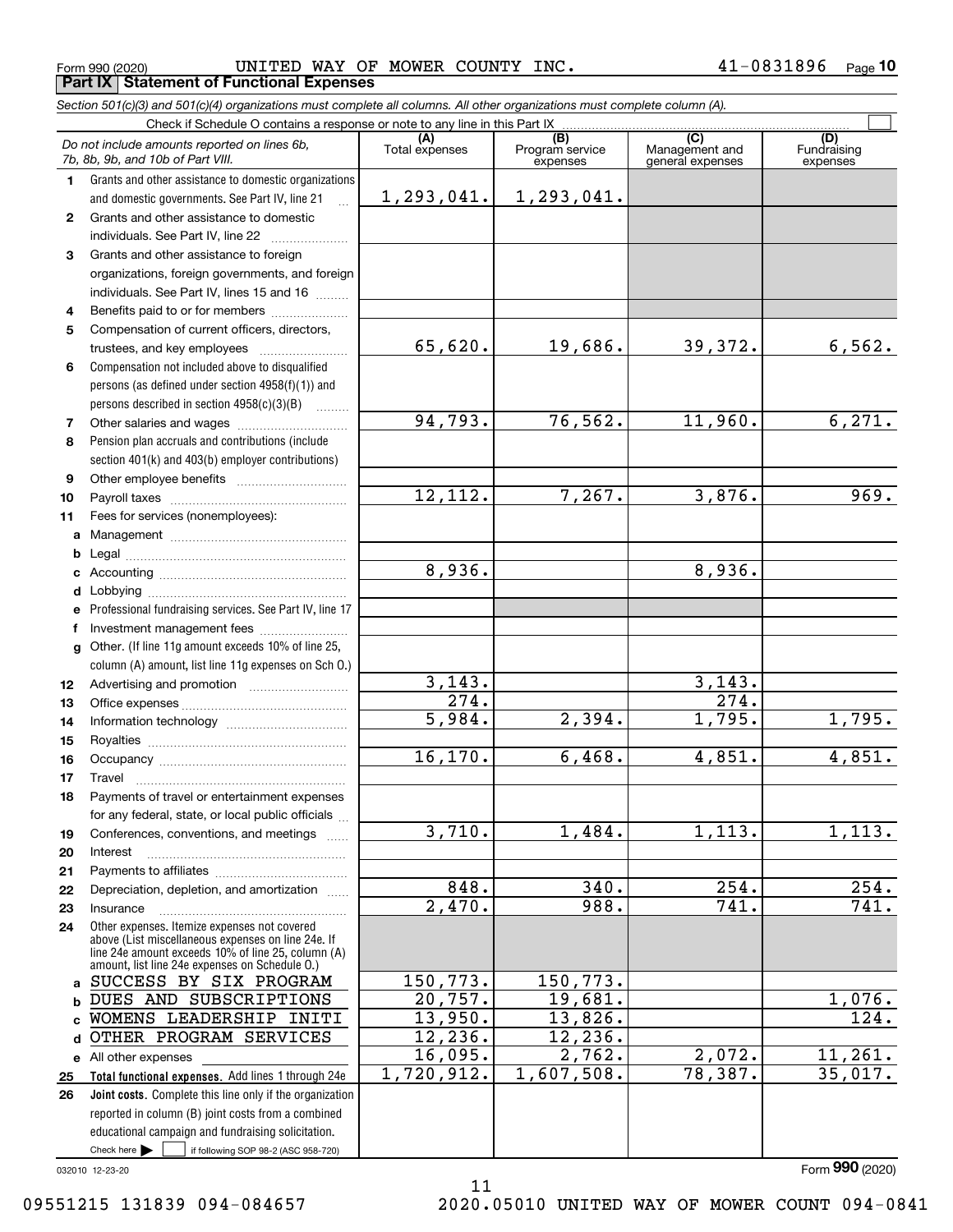| Form 990 (2020) | UNITED | WAY<br>ΟF | <b>MOWER</b> | <b>COUNTY</b> | INC. | 1896<br>0831 | $P$ age |
|-----------------|--------|-----------|--------------|---------------|------|--------------|---------|
|-----------------|--------|-----------|--------------|---------------|------|--------------|---------|

|                             |              |                                                                                                                                                                                                                                |           |                       | (A)<br>Beginning of year |                 | (B)<br>End of year     |
|-----------------------------|--------------|--------------------------------------------------------------------------------------------------------------------------------------------------------------------------------------------------------------------------------|-----------|-----------------------|--------------------------|-----------------|------------------------|
|                             | 1            |                                                                                                                                                                                                                                |           |                       |                          | 1               |                        |
|                             | $\mathbf{2}$ |                                                                                                                                                                                                                                | 660,212.  | $\mathbf{2}$          | 707,825.                 |                 |                        |
|                             | 3            |                                                                                                                                                                                                                                |           | 1,084,789.            | 3                        | 938,737.        |                        |
|                             | 4            |                                                                                                                                                                                                                                |           | 4                     |                          |                 |                        |
|                             | 5            | Loans and other receivables from any current or former officer, director,                                                                                                                                                      |           |                       |                          |                 |                        |
|                             |              | trustee, key employee, creator or founder, substantial contributor, or 35%                                                                                                                                                     |           |                       |                          |                 |                        |
|                             |              | controlled entity or family member of any of these persons                                                                                                                                                                     |           |                       |                          | 5               |                        |
|                             | 6            | Loans and other receivables from other disqualified persons (as defined                                                                                                                                                        |           |                       |                          |                 |                        |
|                             |              | under section $4958(f)(1)$ , and persons described in section $4958(c)(3)(B)$                                                                                                                                                  |           | $\ldots$              |                          | 6               |                        |
|                             | 7            |                                                                                                                                                                                                                                |           |                       |                          | $\overline{7}$  |                        |
| Assets                      | 8            |                                                                                                                                                                                                                                |           |                       |                          | 8               |                        |
|                             | 9            |                                                                                                                                                                                                                                |           |                       | $\overline{2,831}$ .     | 9               | 7,019.                 |
|                             |              | <b>10a</b> Land, buildings, and equipment: cost or other                                                                                                                                                                       |           |                       |                          |                 |                        |
|                             |              | basis. Complete Part VI of Schedule D  10a                                                                                                                                                                                     |           | 27,285.               |                          |                 |                        |
|                             |              | $\frac{1}{10b}$ 10b<br><b>b</b> Less: accumulated depreciation                                                                                                                                                                 |           | $\overline{27.285}$ . | 848.                     | 10 <sub>c</sub> | $0$ .                  |
|                             | 11           |                                                                                                                                                                                                                                |           |                       |                          | 11              |                        |
|                             | 12           |                                                                                                                                                                                                                                |           |                       | 12                       |                 |                        |
|                             | 13           |                                                                                                                                                                                                                                |           |                       | 13                       |                 |                        |
|                             | 14           |                                                                                                                                                                                                                                |           | 14                    |                          |                 |                        |
|                             | 15           |                                                                                                                                                                                                                                |           | 1,106.                | 15                       | $0$ .           |                        |
|                             | 16           |                                                                                                                                                                                                                                |           |                       | 1,749,786.               | 16              | 1,653,581.             |
|                             | 17           |                                                                                                                                                                                                                                |           |                       | 28,616.                  | 17              | 23,989.                |
|                             | 18           |                                                                                                                                                                                                                                | 925, 186. | 18                    | 814, 169.                |                 |                        |
|                             | 19           | Deferred revenue manual contracts and contracts are contracted and contract and contract are contracted and contract are contracted and contract are contracted and contract are contracted and contract are contracted and co |           | 19                    |                          |                 |                        |
|                             | 20           |                                                                                                                                                                                                                                |           |                       | 20                       |                 |                        |
|                             | 21           | Escrow or custodial account liability. Complete Part IV of Schedule D                                                                                                                                                          |           |                       | 21                       |                 |                        |
|                             | 22           | Loans and other payables to any current or former officer, director,                                                                                                                                                           |           |                       |                          |                 |                        |
| Liabilities                 |              | trustee, key employee, creator or founder, substantial contributor, or 35%                                                                                                                                                     |           |                       |                          |                 |                        |
|                             |              | controlled entity or family member of any of these persons                                                                                                                                                                     |           |                       |                          | 22              |                        |
|                             | 23           | Secured mortgages and notes payable to unrelated third parties                                                                                                                                                                 |           |                       |                          | 23              |                        |
|                             | 24           |                                                                                                                                                                                                                                |           |                       |                          | 24              |                        |
|                             | 25           | Other liabilities (including federal income tax, payables to related third                                                                                                                                                     |           |                       |                          |                 |                        |
|                             |              | parties, and other liabilities not included on lines 17-24). Complete Part X                                                                                                                                                   |           |                       |                          |                 |                        |
|                             |              | of Schedule D                                                                                                                                                                                                                  |           |                       |                          | 25              |                        |
|                             | 26           |                                                                                                                                                                                                                                |           |                       | 953,802.                 | 26              | 838,158.               |
|                             |              | Organizations that follow FASB ASC 958, check here $\blacktriangleright \boxed{X}$                                                                                                                                             |           |                       |                          |                 |                        |
|                             |              | and complete lines 27, 28, 32, and 33.                                                                                                                                                                                         |           |                       |                          |                 |                        |
|                             | 27           |                                                                                                                                                                                                                                |           |                       | 545,691.                 | 27              | 516, 546.              |
|                             | 28           |                                                                                                                                                                                                                                |           |                       | 250,293.                 | 28              | $\overline{298,877}$ . |
|                             |              | Organizations that do not follow FASB ASC 958, check here $\blacktriangleright$                                                                                                                                                |           |                       |                          |                 |                        |
|                             |              | and complete lines 29 through 33.                                                                                                                                                                                              |           |                       |                          |                 |                        |
|                             | 29           |                                                                                                                                                                                                                                |           |                       |                          | 29              |                        |
|                             | 30           | Paid-in or capital surplus, or land, building, or equipment fund                                                                                                                                                               |           |                       |                          | 30              |                        |
| Net Assets or Fund Balances | 31           | Retained earnings, endowment, accumulated income, or other funds                                                                                                                                                               |           |                       | 795,984.                 | 31              | 815,423.               |
|                             | 32           |                                                                                                                                                                                                                                |           |                       | 1,749,786.               | 32<br>33        | 1,653,581.             |
|                             | 33           | Total liabilities and net assets/fund balances                                                                                                                                                                                 |           |                       |                          |                 | Form 990 (2020)        |
|                             |              |                                                                                                                                                                                                                                |           |                       |                          |                 |                        |

**Part X Balance Sheet**

 $\overline{\phantom{0}}$ 

 $\overline{\phantom{0}}$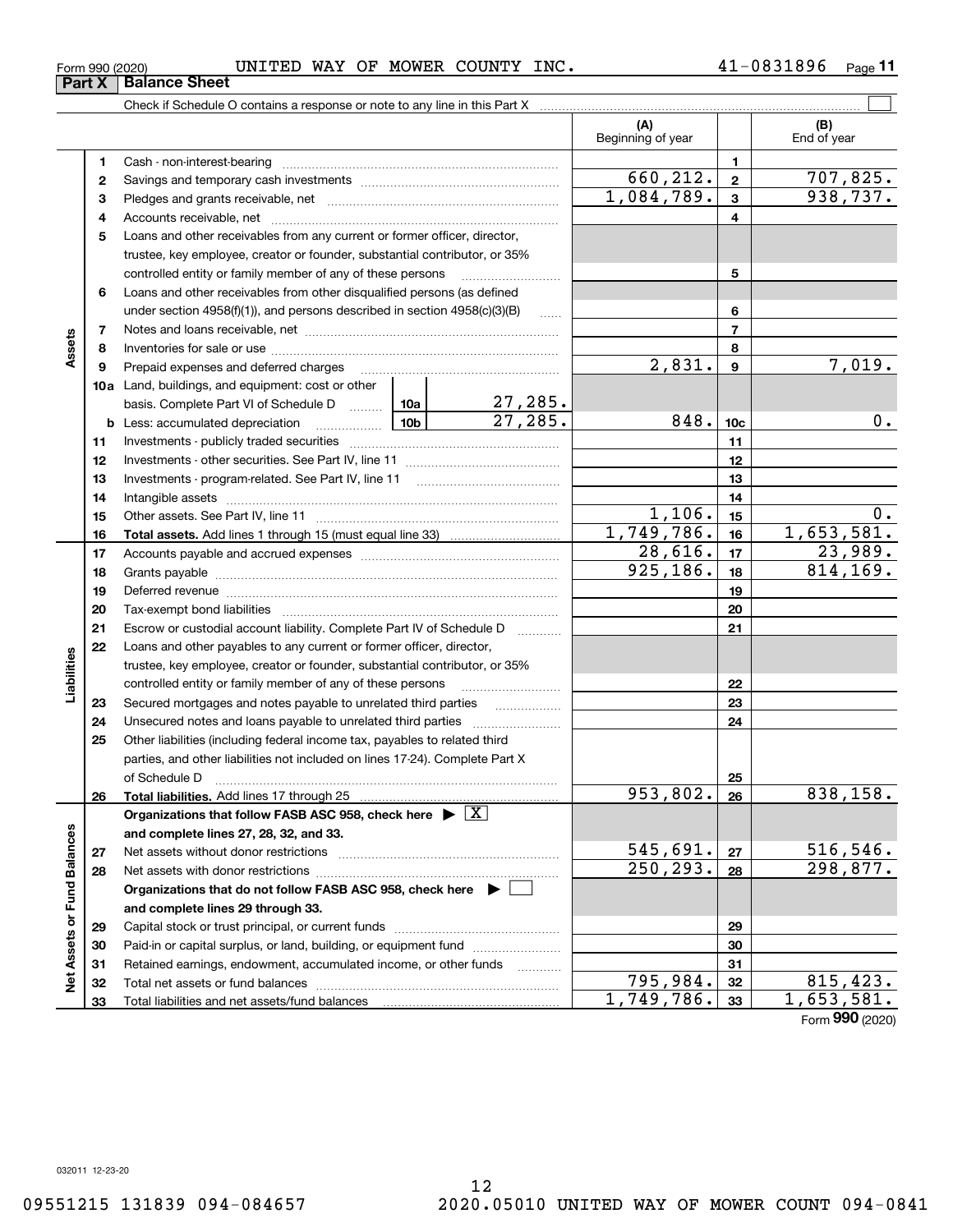|    | UNITED WAY OF MOWER COUNTY INC.<br>Form 990 (2020)                                                                                                                              |                | 41-0831896     |                        | Page $12$ |
|----|---------------------------------------------------------------------------------------------------------------------------------------------------------------------------------|----------------|----------------|------------------------|-----------|
|    | Part XI<br><b>Reconciliation of Net Assets</b>                                                                                                                                  |                |                |                        |           |
|    |                                                                                                                                                                                 |                |                |                        |           |
|    |                                                                                                                                                                                 |                |                |                        |           |
| 1  |                                                                                                                                                                                 | 1              | 1,740,753.     |                        |           |
| 2  |                                                                                                                                                                                 | $\overline{2}$ | 1,720,912.     |                        |           |
| 3  | Revenue less expenses. Subtract line 2 from line 1                                                                                                                              | 3              |                | 19,841.                |           |
| 4  |                                                                                                                                                                                 | 4              |                | $\overline{795,984}$ . |           |
| 5  |                                                                                                                                                                                 | 5              |                |                        | $-402.$   |
| 6  |                                                                                                                                                                                 | 6              |                |                        |           |
| 7  | Investment expenses                                                                                                                                                             | $\overline{7}$ |                |                        |           |
| 8  |                                                                                                                                                                                 | 8              |                |                        |           |
| 9  | Other changes in net assets or fund balances (explain on Schedule O)                                                                                                            | $\mathbf{9}$   |                |                        | 0.        |
| 10 | Net assets or fund balances at end of year. Combine lines 3 through 9 (must equal Part X, line 32,                                                                              |                |                |                        |           |
|    |                                                                                                                                                                                 | 10             |                | 815,423.               |           |
|    | <b>Part XII</b> Financial Statements and Reporting                                                                                                                              |                |                |                        |           |
|    | Check if Schedule O contains a response or note to any line in this Part XII must consumed the containmal contains and contains a response or note to any line in this Part XII |                |                |                        | X         |
|    |                                                                                                                                                                                 |                |                | Yes                    | No        |
| 1  | $\boxed{\text{X}}$ Accrual<br>Accounting method used to prepare the Form 990: <u>I</u> Cash<br>Other                                                                            |                |                |                        |           |
|    | If the organization changed its method of accounting from a prior year or checked "Other," explain in Schedule O.                                                               |                |                |                        |           |
|    | 2a Were the organization's financial statements compiled or reviewed by an independent accountant?                                                                              |                | 2a             |                        | Χ         |
|    | If "Yes," check a box below to indicate whether the financial statements for the year were compiled or reviewed on a                                                            |                |                |                        |           |
|    | separate basis, consolidated basis, or both:                                                                                                                                    |                |                |                        |           |
|    | Both consolidated and separate basis<br>Separate basis<br>Consolidated basis                                                                                                    |                |                |                        |           |
|    | <b>b</b> Were the organization's financial statements audited by an independent accountant?                                                                                     |                | 2 <sub>b</sub> | X                      |           |
|    | If "Yes," check a box below to indicate whether the financial statements for the year were audited on a separate basis,                                                         |                |                |                        |           |
|    | consolidated basis, or both:                                                                                                                                                    |                |                |                        |           |
|    | $\boxed{\textbf{X}}$ Separate basis<br>Consolidated basis<br>Both consolidated and separate basis                                                                               |                |                |                        |           |
|    | c If "Yes" to line 2a or 2b, does the organization have a committee that assumes responsibility for oversight of the audit,                                                     |                |                |                        |           |
|    |                                                                                                                                                                                 |                | 2c             | х                      |           |
|    | If the organization changed either its oversight process or selection process during the tax year, explain on Schedule O.                                                       |                |                |                        |           |
|    | 3a As a result of a federal award, was the organization required to undergo an audit or audits as set forth in the Single Audit                                                 |                |                |                        |           |
|    |                                                                                                                                                                                 |                | За             |                        | x         |
|    | b If "Yes," did the organization undergo the required audit or audits? If the organization did not undergo the required audit                                                   |                |                |                        |           |
|    | or audits, explain why on Schedule O and describe any steps taken to undergo such audits [11] content to under                                                                  |                | 3b             |                        |           |
|    |                                                                                                                                                                                 |                |                | <b>nnn</b>             |           |

Form (2020) **990**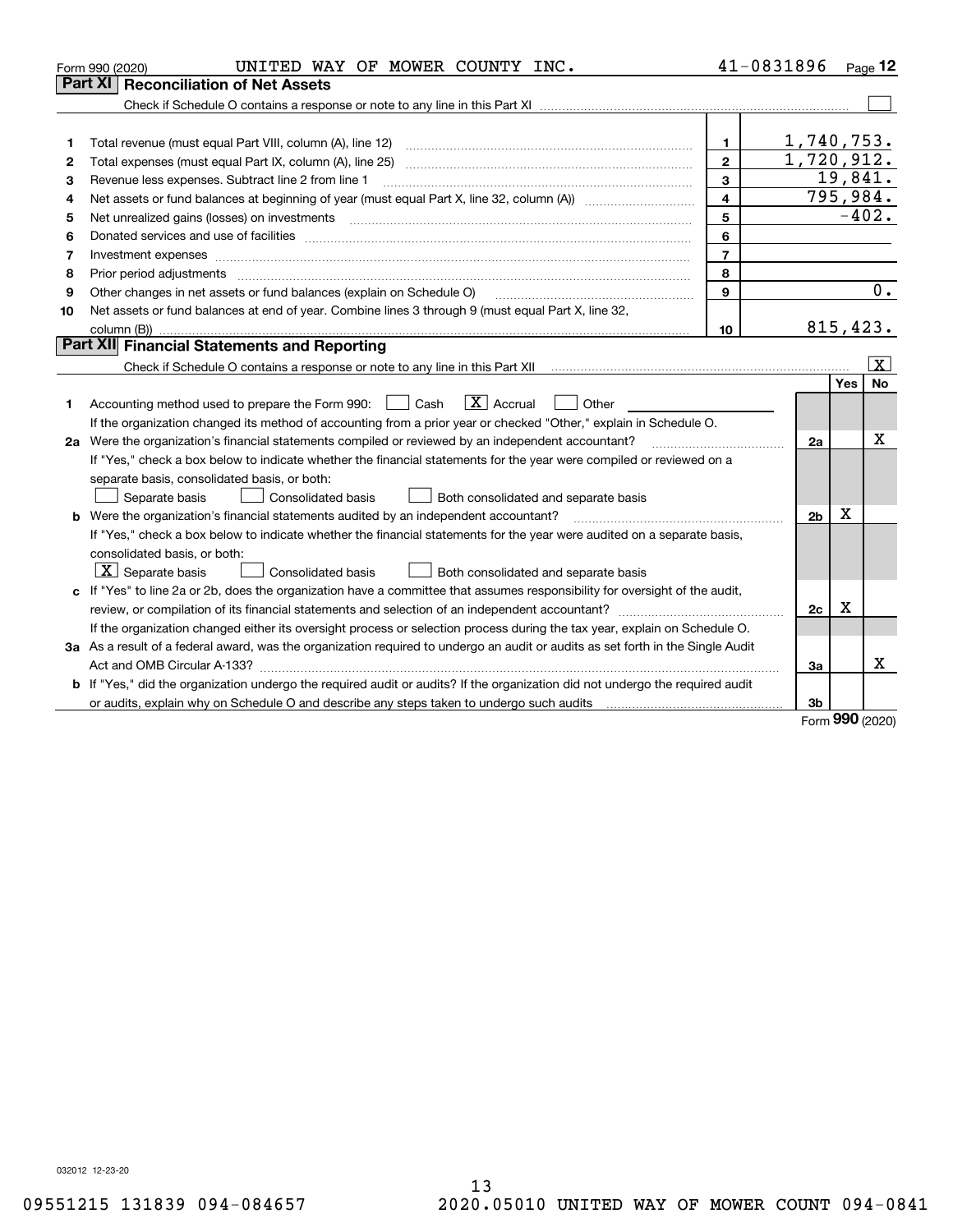| <b>SCHEDULE A</b> |
|-------------------|
|-------------------|

Department of the Treasury Internal Revenue Service

**(Form 990 or 990-EZ)**

# **Public Charity Status and Public Support**

**Complete if the organization is a section 501(c)(3) organization or a section 4947(a)(1) nonexempt charitable trust. | Attach to Form 990 or Form 990-EZ.** 

| ▶ Go to www.irs.gov/Form990 for instructions and the latest information. |
|--------------------------------------------------------------------------|

| OMB No 1545-0047                    |
|-------------------------------------|
| 2020                                |
| <b>Open to Public</b><br>Inspection |

| Name of the organization |  |
|--------------------------|--|
|--------------------------|--|

|                | Name of the organization<br><b>Employer identification number</b> |                                                                                                                                                                                                                                                      |          |                                                        |                                                                |    |                            |  |                            |
|----------------|-------------------------------------------------------------------|------------------------------------------------------------------------------------------------------------------------------------------------------------------------------------------------------------------------------------------------------|----------|--------------------------------------------------------|----------------------------------------------------------------|----|----------------------------|--|----------------------------|
|                |                                                                   |                                                                                                                                                                                                                                                      |          | UNITED WAY OF MOWER COUNTY INC.                        |                                                                |    |                            |  | 41-0831896                 |
| Part I         |                                                                   | Reason for Public Charity Status. (All organizations must complete this part.) See instructions.                                                                                                                                                     |          |                                                        |                                                                |    |                            |  |                            |
|                |                                                                   | The organization is not a private foundation because it is: (For lines 1 through 12, check only one box.)                                                                                                                                            |          |                                                        |                                                                |    |                            |  |                            |
| 1              |                                                                   | A church, convention of churches, or association of churches described in section 170(b)(1)(A)(i).                                                                                                                                                   |          |                                                        |                                                                |    |                            |  |                            |
| 2              |                                                                   | A school described in section 170(b)(1)(A)(ii). (Attach Schedule E (Form 990 or 990-EZ).)                                                                                                                                                            |          |                                                        |                                                                |    |                            |  |                            |
| З              |                                                                   | A hospital or a cooperative hospital service organization described in section 170(b)(1)(A)(iii).                                                                                                                                                    |          |                                                        |                                                                |    |                            |  |                            |
|                |                                                                   | A medical research organization operated in conjunction with a hospital described in section 170(b)(1)(A)(iii). Enter the hospital's name,                                                                                                           |          |                                                        |                                                                |    |                            |  |                            |
|                |                                                                   | city, and state:                                                                                                                                                                                                                                     |          |                                                        |                                                                |    |                            |  |                            |
| 5              |                                                                   | An organization operated for the benefit of a college or university owned or operated by a governmental unit described in                                                                                                                            |          |                                                        |                                                                |    |                            |  |                            |
|                | section 170(b)(1)(A)(iv). (Complete Part II.)                     |                                                                                                                                                                                                                                                      |          |                                                        |                                                                |    |                            |  |                            |
| 6              |                                                                   | A federal, state, or local government or governmental unit described in section 170(b)(1)(A)(v).                                                                                                                                                     |          |                                                        |                                                                |    |                            |  |                            |
| $\overline{7}$ | $\lfloor x \rfloor$                                               | An organization that normally receives a substantial part of its support from a governmental unit or from the general public described in                                                                                                            |          |                                                        |                                                                |    |                            |  |                            |
|                |                                                                   | section 170(b)(1)(A)(vi). (Complete Part II.)                                                                                                                                                                                                        |          |                                                        |                                                                |    |                            |  |                            |
| 8              |                                                                   | A community trust described in section 170(b)(1)(A)(vi). (Complete Part II.)                                                                                                                                                                         |          |                                                        |                                                                |    |                            |  |                            |
| 9              |                                                                   | An agricultural research organization described in section 170(b)(1)(A)(ix) operated in conjunction with a land-grant college                                                                                                                        |          |                                                        |                                                                |    |                            |  |                            |
|                |                                                                   | or university or a non-land-grant college of agriculture (see instructions). Enter the name, city, and state of the college or                                                                                                                       |          |                                                        |                                                                |    |                            |  |                            |
|                |                                                                   | university:                                                                                                                                                                                                                                          |          |                                                        |                                                                |    |                            |  |                            |
| 10             |                                                                   | An organization that normally receives (1) more than 33 1/3% of its support from contributions, membership fees, and gross receipts from                                                                                                             |          |                                                        |                                                                |    |                            |  |                            |
|                |                                                                   | activities related to its exempt functions, subject to certain exceptions; and (2) no more than 33 1/3% of its support from gross investment                                                                                                         |          |                                                        |                                                                |    |                            |  |                            |
|                |                                                                   | income and unrelated business taxable income (less section 511 tax) from businesses acquired by the organization after June 30, 1975.                                                                                                                |          |                                                        |                                                                |    |                            |  |                            |
|                |                                                                   | See section 509(a)(2). (Complete Part III.)                                                                                                                                                                                                          |          |                                                        |                                                                |    |                            |  |                            |
| 11             |                                                                   | An organization organized and operated exclusively to test for public safety. See section 509(a)(4).                                                                                                                                                 |          |                                                        |                                                                |    |                            |  |                            |
| 12             |                                                                   | An organization organized and operated exclusively for the benefit of, to perform the functions of, or to carry out the purposes of one or                                                                                                           |          |                                                        |                                                                |    |                            |  |                            |
|                |                                                                   | more publicly supported organizations described in section 509(a)(1) or section 509(a)(2). See section 509(a)(3). Check the box in<br>lines 12a through 12d that describes the type of supporting organization and complete lines 12e, 12f, and 12g. |          |                                                        |                                                                |    |                            |  |                            |
| а              |                                                                   | Type I. A supporting organization operated, supervised, or controlled by its supported organization(s), typically by giving                                                                                                                          |          |                                                        |                                                                |    |                            |  |                            |
|                |                                                                   | the supported organization(s) the power to regularly appoint or elect a majority of the directors or trustees of the supporting                                                                                                                      |          |                                                        |                                                                |    |                            |  |                            |
|                |                                                                   | organization. You must complete Part IV, Sections A and B.                                                                                                                                                                                           |          |                                                        |                                                                |    |                            |  |                            |
| b              |                                                                   | Type II. A supporting organization supervised or controlled in connection with its supported organization(s), by having                                                                                                                              |          |                                                        |                                                                |    |                            |  |                            |
|                |                                                                   | control or management of the supporting organization vested in the same persons that control or manage the supported                                                                                                                                 |          |                                                        |                                                                |    |                            |  |                            |
|                |                                                                   | organization(s). You must complete Part IV, Sections A and C.                                                                                                                                                                                        |          |                                                        |                                                                |    |                            |  |                            |
|                |                                                                   | Type III functionally integrated. A supporting organization operated in connection with, and functionally integrated with,                                                                                                                           |          |                                                        |                                                                |    |                            |  |                            |
|                |                                                                   | its supported organization(s) (see instructions). You must complete Part IV, Sections A, D, and E.                                                                                                                                                   |          |                                                        |                                                                |    |                            |  |                            |
| d              |                                                                   | Type III non-functionally integrated. A supporting organization operated in connection with its supported organization(s)                                                                                                                            |          |                                                        |                                                                |    |                            |  |                            |
|                |                                                                   | that is not functionally integrated. The organization generally must satisfy a distribution requirement and an attentiveness                                                                                                                         |          |                                                        |                                                                |    |                            |  |                            |
|                |                                                                   | requirement (see instructions). You must complete Part IV, Sections A and D, and Part V.                                                                                                                                                             |          |                                                        |                                                                |    |                            |  |                            |
| е              |                                                                   | Check this box if the organization received a written determination from the IRS that it is a Type I, Type II, Type III                                                                                                                              |          |                                                        |                                                                |    |                            |  |                            |
|                |                                                                   | functionally integrated, or Type III non-functionally integrated supporting organization.                                                                                                                                                            |          |                                                        |                                                                |    |                            |  |                            |
| f.             |                                                                   | Enter the number of supported organizations                                                                                                                                                                                                          |          |                                                        |                                                                |    |                            |  |                            |
|                |                                                                   | g Provide the following information about the supported organization(s).                                                                                                                                                                             |          |                                                        |                                                                |    |                            |  |                            |
|                |                                                                   | (i) Name of supported<br>organization                                                                                                                                                                                                                | (ii) EIN | (iii) Type of organization<br>(described on lines 1-10 | (iv) Is the organization listed<br>in your governing document? |    | (v) Amount of monetary     |  | (vi) Amount of other       |
|                |                                                                   |                                                                                                                                                                                                                                                      |          | above (see instructions))                              | Yes                                                            | No | support (see instructions) |  | support (see instructions) |
|                |                                                                   |                                                                                                                                                                                                                                                      |          |                                                        |                                                                |    |                            |  |                            |
|                |                                                                   |                                                                                                                                                                                                                                                      |          |                                                        |                                                                |    |                            |  |                            |
|                |                                                                   |                                                                                                                                                                                                                                                      |          |                                                        |                                                                |    |                            |  |                            |
|                |                                                                   |                                                                                                                                                                                                                                                      |          |                                                        |                                                                |    |                            |  |                            |
|                |                                                                   |                                                                                                                                                                                                                                                      |          |                                                        |                                                                |    |                            |  |                            |
|                |                                                                   |                                                                                                                                                                                                                                                      |          |                                                        |                                                                |    |                            |  |                            |
|                |                                                                   |                                                                                                                                                                                                                                                      |          |                                                        |                                                                |    |                            |  |                            |
|                |                                                                   |                                                                                                                                                                                                                                                      |          |                                                        |                                                                |    |                            |  |                            |
|                |                                                                   |                                                                                                                                                                                                                                                      |          |                                                        |                                                                |    |                            |  |                            |
| Total          |                                                                   |                                                                                                                                                                                                                                                      |          |                                                        |                                                                |    |                            |  |                            |
|                |                                                                   |                                                                                                                                                                                                                                                      |          |                                                        |                                                                |    |                            |  |                            |

LHA For Paperwork Reduction Act Notice, see the Instructions for Form 990 or 990-EZ. <sub>032021</sub> o1-25-21 Schedule A (Form 990 or 990-EZ) 2020 14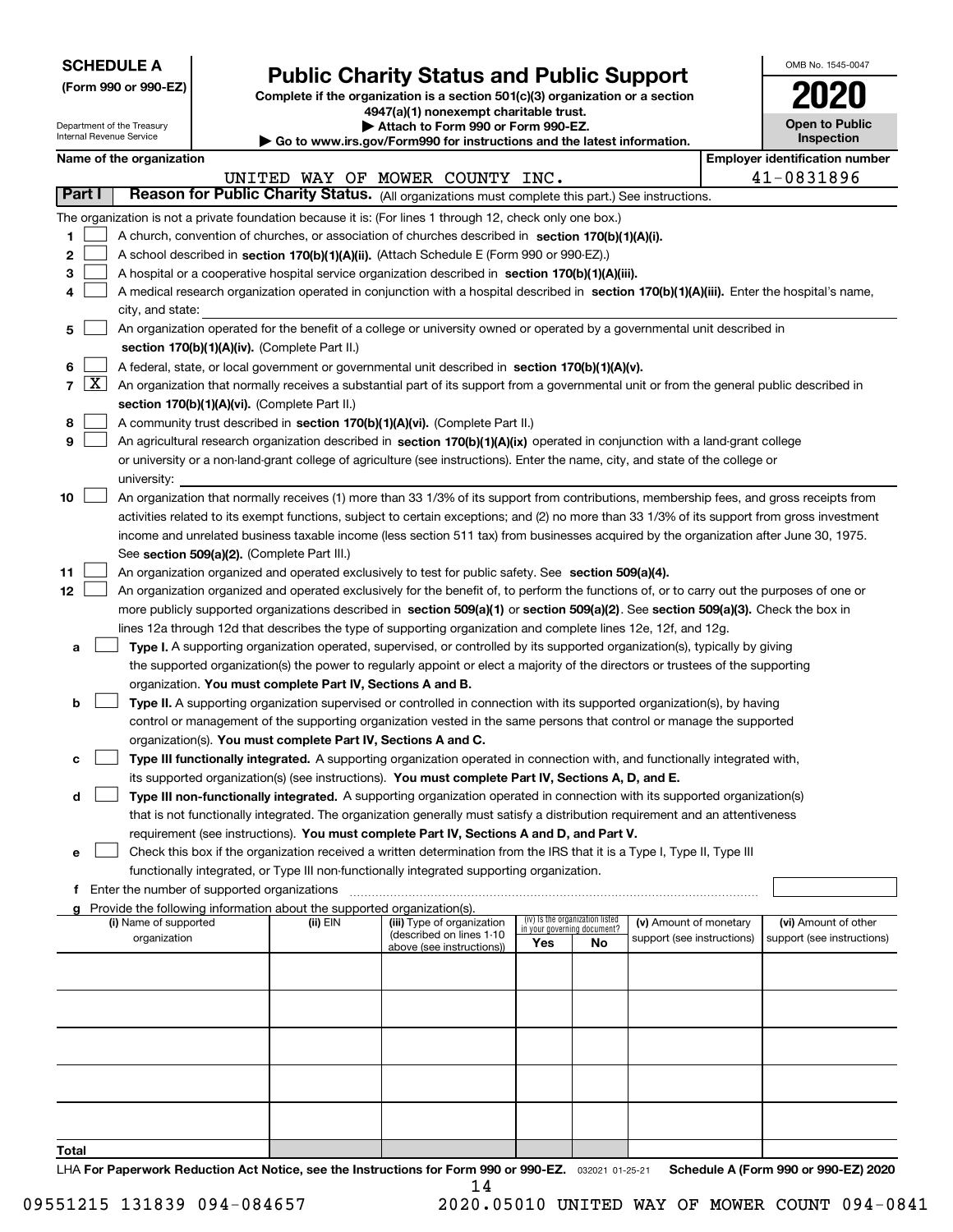### Schedule A (Form 990 or 990-EZ) 2020 <code>UNITED WAY OF MOWER COUNTY INC</code> .  $41\text{--}0831896$  <code>Page</code> **Part II Support Schedule for Organizations Described in Sections 170(b)(1)(A)(iv) and 170(b)(1)(A)(vi)**

(Complete only if you checked the box on line 5, 7, or 8 of Part I or if the organization failed to qualify under Part III. If the organization fails to qualify under the tests listed below, please complete Part III.)

|   | <b>Section A. Public Support</b>                                                                                                                                                                                                                                                    |          |          |            |            |                                      |                                          |
|---|-------------------------------------------------------------------------------------------------------------------------------------------------------------------------------------------------------------------------------------------------------------------------------------|----------|----------|------------|------------|--------------------------------------|------------------------------------------|
|   | Calendar year (or fiscal year beginning in) $\blacktriangleright$                                                                                                                                                                                                                   | (a) 2016 | (b) 2017 | $(c)$ 2018 | $(d)$ 2019 | (e) 2020                             | (f) Total                                |
|   | 1 Gifts, grants, contributions, and                                                                                                                                                                                                                                                 |          |          |            |            |                                      |                                          |
|   | membership fees received. (Do not                                                                                                                                                                                                                                                   |          |          |            |            |                                      |                                          |
|   | include any "unusual grants.")                                                                                                                                                                                                                                                      | 1611655. | 1772923. | 1924001.   | 1935918.   | 1738523.                             | 8983020.                                 |
|   | 2 Tax revenues levied for the organ-                                                                                                                                                                                                                                                |          |          |            |            |                                      |                                          |
|   | ization's benefit and either paid to                                                                                                                                                                                                                                                |          |          |            |            |                                      |                                          |
|   | or expended on its behalf                                                                                                                                                                                                                                                           |          |          |            |            |                                      |                                          |
|   | 3 The value of services or facilities                                                                                                                                                                                                                                               |          |          |            |            |                                      |                                          |
|   | furnished by a governmental unit to                                                                                                                                                                                                                                                 |          |          |            |            |                                      |                                          |
|   | the organization without charge                                                                                                                                                                                                                                                     |          |          |            |            |                                      |                                          |
|   | 4 Total. Add lines 1 through 3                                                                                                                                                                                                                                                      | 1611655. | 1772923. | 1924001.   | 1935918.   | 1738523.                             | 8983020.                                 |
|   | 5 The portion of total contributions                                                                                                                                                                                                                                                |          |          |            |            |                                      |                                          |
|   | by each person (other than a                                                                                                                                                                                                                                                        |          |          |            |            |                                      |                                          |
|   | governmental unit or publicly                                                                                                                                                                                                                                                       |          |          |            |            |                                      |                                          |
|   | supported organization) included                                                                                                                                                                                                                                                    |          |          |            |            |                                      |                                          |
|   | on line 1 that exceeds 2% of the                                                                                                                                                                                                                                                    |          |          |            |            |                                      |                                          |
|   | amount shown on line 11,                                                                                                                                                                                                                                                            |          |          |            |            |                                      |                                          |
|   | column (f)                                                                                                                                                                                                                                                                          |          |          |            |            |                                      | 4708526.                                 |
|   | 6 Public support. Subtract line 5 from line 4.                                                                                                                                                                                                                                      |          |          |            |            |                                      | 4274494.                                 |
|   | <b>Section B. Total Support</b>                                                                                                                                                                                                                                                     |          |          |            |            |                                      |                                          |
|   | Calendar year (or fiscal year beginning in)                                                                                                                                                                                                                                         | (a) 2016 | (b) 2017 | $(c)$ 2018 | $(d)$ 2019 | (e) 2020                             | (f) Total                                |
|   | <b>7</b> Amounts from line 4                                                                                                                                                                                                                                                        | 1611655. | 1772923. | 1924001.   | 1935918.   | 1738523.                             | 8983020.                                 |
| 8 | Gross income from interest,                                                                                                                                                                                                                                                         |          |          |            |            |                                      |                                          |
|   | dividends, payments received on                                                                                                                                                                                                                                                     |          |          |            |            |                                      |                                          |
|   | securities loans, rents, royalties,                                                                                                                                                                                                                                                 |          |          |            |            |                                      |                                          |
|   | and income from similar sources                                                                                                                                                                                                                                                     | $-123.$  | 7,736.   | 7,612.     | 9,978.     | 2,236.                               | 27,439.                                  |
|   | <b>9</b> Net income from unrelated business                                                                                                                                                                                                                                         |          |          |            |            |                                      |                                          |
|   | activities, whether or not the                                                                                                                                                                                                                                                      |          |          |            |            |                                      |                                          |
|   | business is regularly carried on                                                                                                                                                                                                                                                    |          |          |            |            |                                      |                                          |
|   | 10 Other income. Do not include gain                                                                                                                                                                                                                                                |          |          |            |            |                                      |                                          |
|   | or loss from the sale of capital                                                                                                                                                                                                                                                    |          |          |            |            |                                      |                                          |
|   |                                                                                                                                                                                                                                                                                     | 1,680.   | 149.     | 8.         | 5.         |                                      | 1,842.                                   |
|   | assets (Explain in Part VI.)<br>11 Total support. Add lines 7 through 10                                                                                                                                                                                                            |          |          |            |            |                                      | 9012301.                                 |
|   | 12 Gross receipts from related activities, etc. (see instructions)                                                                                                                                                                                                                  |          |          |            |            | 12                                   | 31,066.                                  |
|   | 13 First 5 years. If the Form 990 is for the organization's first, second, third, fourth, or fifth tax year as a section 501(c)(3)                                                                                                                                                  |          |          |            |            |                                      |                                          |
|   | organization, check this box and stop here manufactured and stop here are all the contractions of the state of the state of the contraction of the contract of the contract of the contract of the contract of the contract of                                                      |          |          |            |            |                                      |                                          |
|   | <b>Section C. Computation of Public Support Percentage</b>                                                                                                                                                                                                                          |          |          |            |            |                                      |                                          |
|   |                                                                                                                                                                                                                                                                                     |          |          |            |            | 14                                   | 47.43<br>%                               |
|   |                                                                                                                                                                                                                                                                                     |          |          |            |            | 15                                   | 49.55<br>$\%$                            |
|   | 16a 33 1/3% support test - 2020. If the organization did not check the box on line 13, and line 14 is 33 1/3% or more, check this box and                                                                                                                                           |          |          |            |            |                                      |                                          |
|   | stop here. The organization qualifies as a publicly supported organization                                                                                                                                                                                                          |          |          |            |            |                                      | $\blacktriangleright$ $\boxed{\text{X}}$ |
|   | b 33 1/3% support test - 2019. If the organization did not check a box on line 13 or 16a, and line 15 is 33 1/3% or more, check this box                                                                                                                                            |          |          |            |            |                                      |                                          |
|   |                                                                                                                                                                                                                                                                                     |          |          |            |            |                                      |                                          |
|   | and stop here. The organization qualifies as a publicly supported organization                                                                                                                                                                                                      |          |          |            |            |                                      |                                          |
|   | 17a 10% -facts-and-circumstances test - 2020. If the organization did not check a box on line 13, 16a, or 16b, and line 14 is 10% or more,<br>and if the organization meets the facts-and-circumstances test, check this box and stop here. Explain in Part VI how the organization |          |          |            |            |                                      |                                          |
|   |                                                                                                                                                                                                                                                                                     |          |          |            |            |                                      |                                          |
|   | meets the facts-and-circumstances test. The organization qualifies as a publicly supported organization                                                                                                                                                                             |          |          |            |            |                                      |                                          |
|   | <b>b 10% -facts-and-circumstances test - 2019.</b> If the organization did not check a box on line 13, 16a, 16b, or 17a, and line 15 is 10% or                                                                                                                                      |          |          |            |            |                                      |                                          |
|   | more, and if the organization meets the facts-and-circumstances test, check this box and stop here. Explain in Part VI how the                                                                                                                                                      |          |          |            |            |                                      |                                          |
|   | organization meets the facts-and-circumstances test. The organization qualifies as a publicly supported organization                                                                                                                                                                |          |          |            |            |                                      |                                          |
|   | 18 Private foundation. If the organization did not check a box on line 13, 16a, 16b, 17a, or 17b, check this box and see instructions                                                                                                                                               |          |          |            |            | Schedule A (Form 990 or 990-F7) 2020 |                                          |

**Schedule A (Form 990 or 990-EZ) 2020**

032022 01-25-21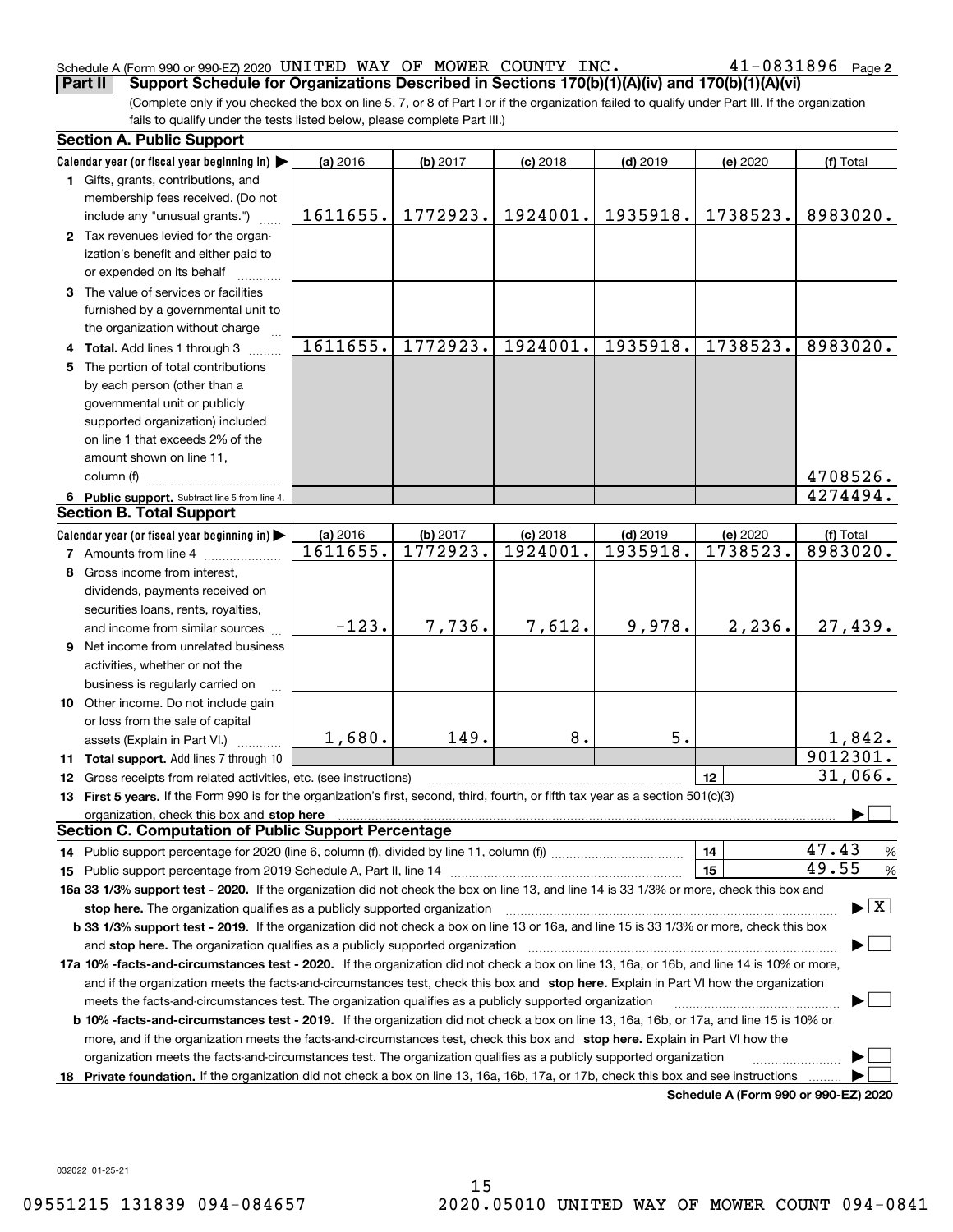### Schedule A (Form 990 or 990-EZ) 2020 <code>UNITED WAY OF MOWER COUNTY INC</code> .  $41\text{--}0831896$  <code>Page</code> **Part III Support Schedule for Organizations Described in Section 509(a)(2)**

(Complete only if you checked the box on line 10 of Part I or if the organization failed to qualify under Part II. If the organization fails to qualify under the tests listed below, please complete Part II.)

|    | <b>Section A. Public Support</b>                                                                                                                                                                |          |          |            |            |          |                                      |
|----|-------------------------------------------------------------------------------------------------------------------------------------------------------------------------------------------------|----------|----------|------------|------------|----------|--------------------------------------|
|    | Calendar year (or fiscal year beginning in) $\blacktriangleright$                                                                                                                               | (a) 2016 | (b) 2017 | $(c)$ 2018 | $(d)$ 2019 | (e) 2020 | (f) Total                            |
|    | 1 Gifts, grants, contributions, and                                                                                                                                                             |          |          |            |            |          |                                      |
|    | membership fees received. (Do not                                                                                                                                                               |          |          |            |            |          |                                      |
|    | include any "unusual grants.")                                                                                                                                                                  |          |          |            |            |          |                                      |
|    | <b>2</b> Gross receipts from admissions,<br>merchandise sold or services per-<br>formed, or facilities furnished in<br>any activity that is related to the<br>organization's tax-exempt purpose |          |          |            |            |          |                                      |
|    | 3 Gross receipts from activities that<br>are not an unrelated trade or bus-                                                                                                                     |          |          |            |            |          |                                      |
|    | iness under section 513                                                                                                                                                                         |          |          |            |            |          |                                      |
|    | 4 Tax revenues levied for the organ-<br>ization's benefit and either paid to                                                                                                                    |          |          |            |            |          |                                      |
|    | or expended on its behalf<br>.                                                                                                                                                                  |          |          |            |            |          |                                      |
|    | 5 The value of services or facilities<br>furnished by a governmental unit to<br>the organization without charge                                                                                 |          |          |            |            |          |                                      |
|    |                                                                                                                                                                                                 |          |          |            |            |          |                                      |
|    | <b>6 Total.</b> Add lines 1 through 5<br>7a Amounts included on lines 1, 2, and<br>3 received from disqualified persons                                                                         |          |          |            |            |          |                                      |
|    | <b>b</b> Amounts included on lines 2 and 3 received<br>from other than disqualified persons that<br>exceed the greater of \$5,000 or 1% of the<br>amount on line 13 for the year                |          |          |            |            |          |                                      |
|    | c Add lines 7a and 7b                                                                                                                                                                           |          |          |            |            |          |                                      |
|    | 8 Public support. (Subtract line 7c from line 6.)                                                                                                                                               |          |          |            |            |          |                                      |
|    | <b>Section B. Total Support</b>                                                                                                                                                                 |          |          |            |            |          |                                      |
|    | Calendar year (or fiscal year beginning in)                                                                                                                                                     | (a) 2016 | (b) 2017 | $(c)$ 2018 | $(d)$ 2019 | (e) 2020 | (f) Total                            |
|    | 9 Amounts from line 6<br>10a Gross income from interest,                                                                                                                                        |          |          |            |            |          |                                      |
|    | dividends, payments received on<br>securities loans, rents, royalties,<br>and income from similar sources                                                                                       |          |          |            |            |          |                                      |
|    | <b>b</b> Unrelated business taxable income<br>(less section 511 taxes) from businesses<br>acquired after June 30, 1975                                                                          |          |          |            |            |          |                                      |
|    | c Add lines 10a and 10b                                                                                                                                                                         |          |          |            |            |          |                                      |
|    | 11 Net income from unrelated business<br>activities not included in line 10b,<br>whether or not the business is<br>regularly carried on                                                         |          |          |            |            |          |                                      |
|    | <b>12</b> Other income. Do not include gain<br>or loss from the sale of capital<br>assets (Explain in Part VI.)                                                                                 |          |          |            |            |          |                                      |
|    | <b>13</b> Total support. (Add lines 9, 10c, 11, and 12.)                                                                                                                                        |          |          |            |            |          |                                      |
|    | 14 First 5 years. If the Form 990 is for the organization's first, second, third, fourth, or fifth tax year as a section 501(c)(3) organization,                                                |          |          |            |            |          |                                      |
|    | check this box and stop here measurements are constructed as the state of the state of the state of the state o                                                                                 |          |          |            |            |          |                                      |
|    | Section C. Computation of Public Support Percentage                                                                                                                                             |          |          |            |            |          |                                      |
|    |                                                                                                                                                                                                 |          |          |            |            | 15       | %                                    |
|    | 16 Public support percentage from 2019 Schedule A, Part III, line 15                                                                                                                            |          |          |            |            | 16       | %                                    |
|    | <b>Section D. Computation of Investment Income Percentage</b>                                                                                                                                   |          |          |            |            |          |                                      |
|    | 17 Investment income percentage for 2020 (line 10c, column (f), divided by line 13, column (f))<br>18 Investment income percentage from 2019 Schedule A, Part III, line 17                      |          |          |            |            | 17<br>18 | %<br>%                               |
|    | 19a 33 1/3% support tests - 2020. If the organization did not check the box on line 14, and line 15 is more than 33 1/3%, and line 17 is not                                                    |          |          |            |            |          |                                      |
|    | more than 33 1/3%, check this box and stop here. The organization qualifies as a publicly supported organization                                                                                |          |          |            |            |          | $\sim$ 1                             |
|    | b 33 1/3% support tests - 2019. If the organization did not check a box on line 14 or line 19a, and line 16 is more than 33 1/3%, and                                                           |          |          |            |            |          |                                      |
|    | line 18 is not more than 33 1/3%, check this box and stop here. The organization qualifies as a publicly supported organization                                                                 |          |          |            |            |          |                                      |
| 20 | <b>Private foundation.</b> If the organization did not check a box on line 14, 19a, or 19b, check this box and see instructions                                                                 |          |          |            |            |          |                                      |
|    | 032023 01-25-21                                                                                                                                                                                 |          |          |            |            |          | Schedule A (Form 990 or 990-EZ) 2020 |
|    |                                                                                                                                                                                                 |          | 16       |            |            |          |                                      |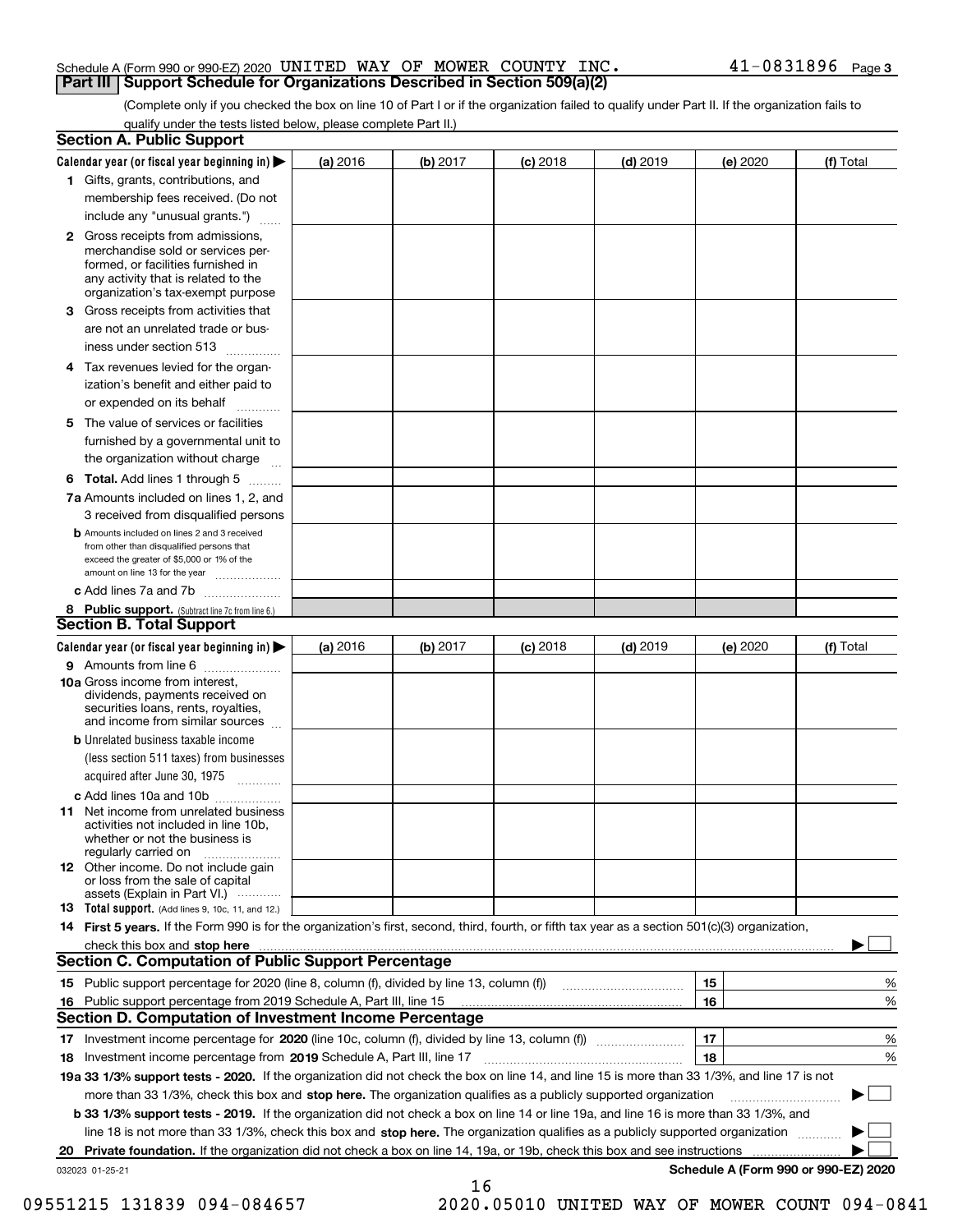### Schedule A (Form 990 or 990-EZ) 2020 <code>UNITED WAY OF MOWER COUNTY INC</code> .  $41\text{--}0831896$  <code>Page</code>

## **Part IV Supporting Organizations**

(Complete only if you checked a box in line 12 on Part I. If you checked box 12a, Part I, complete Sections A and B. If you checked box 12b, Part I, complete Sections A and C. If you checked box 12c, Part I, complete Sections A, D, and E. If you checked box 12d, Part I, complete Sections A and D, and complete Part V.)

### **Section A. All Supporting Organizations**

- **1** Are all of the organization's supported organizations listed by name in the organization's governing documents? If "No," describe in **Part VI** how the supported organizations are designated. If designated by *class or purpose, describe the designation. If historic and continuing relationship, explain.*
- **2** Did the organization have any supported organization that does not have an IRS determination of status under section 509(a)(1) or (2)? If "Yes," explain in Part VI how the organization determined that the supported *organization was described in section 509(a)(1) or (2).*
- **3a** Did the organization have a supported organization described in section 501(c)(4), (5), or (6)? If "Yes," answer *lines 3b and 3c below.*
- **b** Did the organization confirm that each supported organization qualified under section 501(c)(4), (5), or (6) and satisfied the public support tests under section 509(a)(2)? If "Yes," describe in **Part VI** when and how the *organization made the determination.*
- **c**Did the organization ensure that all support to such organizations was used exclusively for section 170(c)(2)(B) purposes? If "Yes," explain in **Part VI** what controls the organization put in place to ensure such use.
- **4a***If* Was any supported organization not organized in the United States ("foreign supported organization")? *"Yes," and if you checked box 12a or 12b in Part I, answer lines 4b and 4c below.*
- **b** Did the organization have ultimate control and discretion in deciding whether to make grants to the foreign supported organization? If "Yes," describe in **Part VI** how the organization had such control and discretion *despite being controlled or supervised by or in connection with its supported organizations.*
- **c** Did the organization support any foreign supported organization that does not have an IRS determination under sections 501(c)(3) and 509(a)(1) or (2)? If "Yes," explain in **Part VI** what controls the organization used *to ensure that all support to the foreign supported organization was used exclusively for section 170(c)(2)(B) purposes.*
- **5a** Did the organization add, substitute, or remove any supported organizations during the tax year? If "Yes," answer lines 5b and 5c below (if applicable). Also, provide detail in **Part VI,** including (i) the names and EIN *numbers of the supported organizations added, substituted, or removed; (ii) the reasons for each such action; (iii) the authority under the organization's organizing document authorizing such action; and (iv) how the action was accomplished (such as by amendment to the organizing document).*
- **b** Type I or Type II only. Was any added or substituted supported organization part of a class already designated in the organization's organizing document?
- **cSubstitutions only.**  Was the substitution the result of an event beyond the organization's control?
- **6** Did the organization provide support (whether in the form of grants or the provision of services or facilities) to **Part VI.** *If "Yes," provide detail in* support or benefit one or more of the filing organization's supported organizations? anyone other than (i) its supported organizations, (ii) individuals that are part of the charitable class benefited by one or more of its supported organizations, or (iii) other supporting organizations that also
- **7**Did the organization provide a grant, loan, compensation, or other similar payment to a substantial contributor *If "Yes," complete Part I of Schedule L (Form 990 or 990-EZ).* regard to a substantial contributor? (as defined in section 4958(c)(3)(C)), a family member of a substantial contributor, or a 35% controlled entity with
- **8** Did the organization make a loan to a disqualified person (as defined in section 4958) not described in line 7? *If "Yes," complete Part I of Schedule L (Form 990 or 990-EZ).*
- **9a** Was the organization controlled directly or indirectly at any time during the tax year by one or more in section 509(a)(1) or (2))? If "Yes," *provide detail in* <code>Part VI.</code> disqualified persons, as defined in section 4946 (other than foundation managers and organizations described
- **b** Did one or more disqualified persons (as defined in line 9a) hold a controlling interest in any entity in which the supporting organization had an interest? If "Yes," provide detail in P**art VI**.
- **c**Did a disqualified person (as defined in line 9a) have an ownership interest in, or derive any personal benefit from, assets in which the supporting organization also had an interest? If "Yes," provide detail in P**art VI.**
- **10a** Was the organization subject to the excess business holdings rules of section 4943 because of section supporting organizations)? If "Yes," answer line 10b below. 4943(f) (regarding certain Type II supporting organizations, and all Type III non-functionally integrated
- **b** Did the organization have any excess business holdings in the tax year? (Use Schedule C, Form 4720, to *determine whether the organization had excess business holdings.)*

17

032024 01-25-21

**Schedule A (Form 990 or 990-EZ) 2020**

41-0831896 Page 4

**1**

**2**

**3a**

**3b**

**3c**

**4a**

**4b**

**4c**

**5a**

**5b5c**

**6**

**7**

**8**

**9a**

**9b**

**9c**

**10a**

**10b**

**YesNo**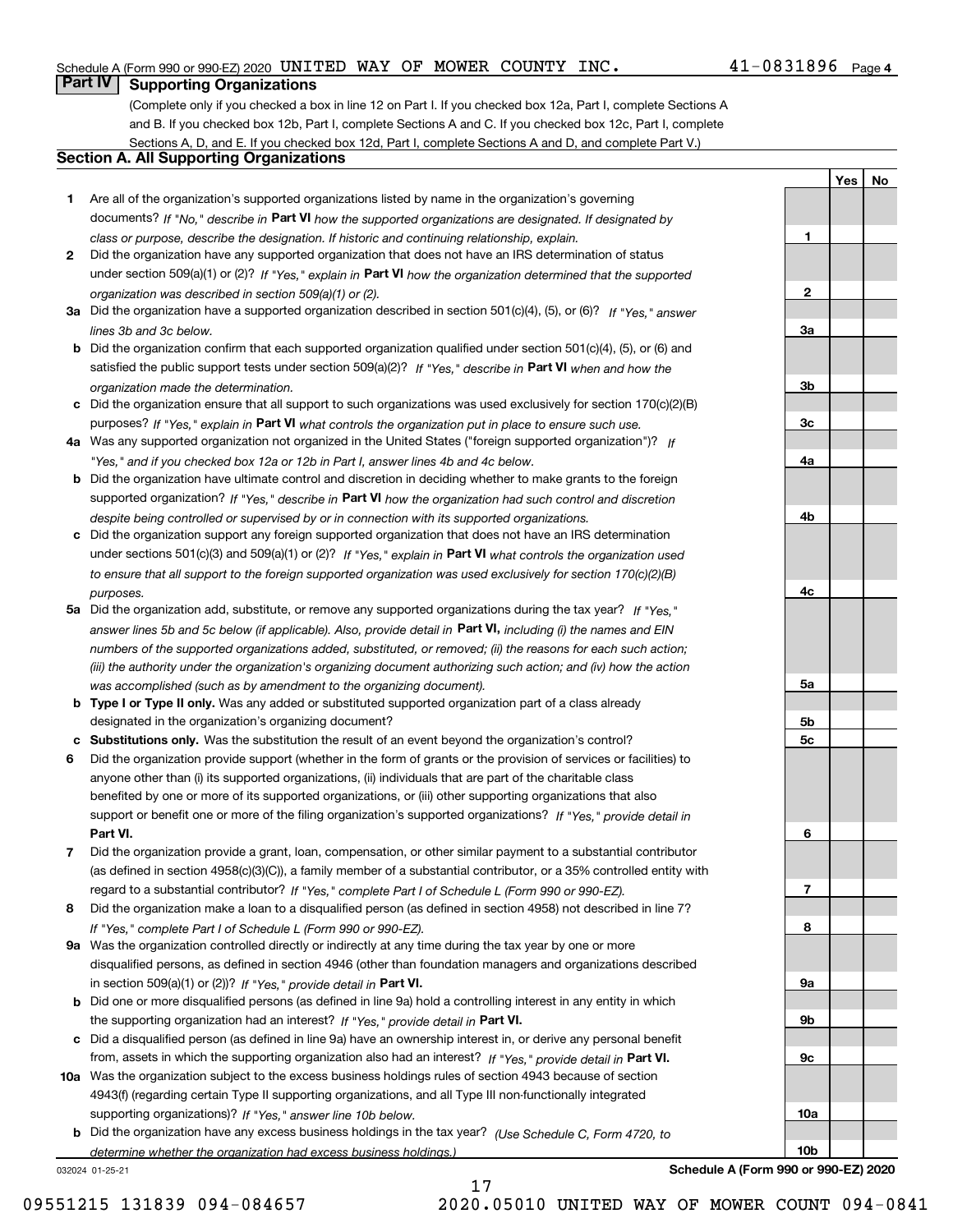### Schedule A (Form 990 or 990-EZ) 2020 <code>UNITED WAY OF MOWER COUNTY INC</code> .  $41\text{--}0831896$  <code>Page</code>

|              | <b>Supporting Organizations (continued)</b><br>Part IV                                                                                                                                                                                                     |                 |     |    |
|--------------|------------------------------------------------------------------------------------------------------------------------------------------------------------------------------------------------------------------------------------------------------------|-----------------|-----|----|
|              |                                                                                                                                                                                                                                                            |                 | Yes | No |
| 11           | Has the organization accepted a gift or contribution from any of the following persons?                                                                                                                                                                    |                 |     |    |
|              | a A person who directly or indirectly controls, either alone or together with persons described in lines 11b and                                                                                                                                           |                 |     |    |
|              | 11c below, the governing body of a supported organization?                                                                                                                                                                                                 | 11a             |     |    |
|              | <b>b</b> A family member of a person described in line 11a above?                                                                                                                                                                                          | 11 <sub>b</sub> |     |    |
|              | c A 35% controlled entity of a person described in line 11a or 11b above? If "Yes" to line 11a, 11b, or 11c, provide                                                                                                                                       |                 |     |    |
|              | detail in Part VI.                                                                                                                                                                                                                                         | 11c             |     |    |
|              | <b>Section B. Type I Supporting Organizations</b>                                                                                                                                                                                                          |                 |     |    |
|              |                                                                                                                                                                                                                                                            |                 | Yes | No |
| 1.           | Did the governing body, members of the governing body, officers acting in their official capacity, or membership of one or                                                                                                                                 |                 |     |    |
|              | more supported organizations have the power to regularly appoint or elect at least a majority of the organization's officers,                                                                                                                              |                 |     |    |
|              | directors, or trustees at all times during the tax year? If "No," describe in Part VI how the supported organization(s)                                                                                                                                    |                 |     |    |
|              | effectively operated, supervised, or controlled the organization's activities. If the organization had more than one supported<br>organization, describe how the powers to appoint and/or remove officers, directors, or trustees were allocated among the |                 |     |    |
|              | supported organizations and what conditions or restrictions, if any, applied to such powers during the tax year.                                                                                                                                           | 1               |     |    |
| $\mathbf{2}$ | Did the organization operate for the benefit of any supported organization other than the supported                                                                                                                                                        |                 |     |    |
|              | organization(s) that operated, supervised, or controlled the supporting organization? If "Yes," explain in                                                                                                                                                 |                 |     |    |
|              | <b>Part VI</b> how providing such benefit carried out the purposes of the supported organization(s) that operated,                                                                                                                                         |                 |     |    |
|              | supervised, or controlled the supporting organization.                                                                                                                                                                                                     | $\mathbf{2}$    |     |    |
|              | <b>Section C. Type II Supporting Organizations</b>                                                                                                                                                                                                         |                 |     |    |
|              |                                                                                                                                                                                                                                                            |                 | Yes | No |
| 1.           | Were a majority of the organization's directors or trustees during the tax year also a majority of the directors                                                                                                                                           |                 |     |    |
|              | or trustees of each of the organization's supported organization(s)? If "No," describe in Part VI how control                                                                                                                                              |                 |     |    |
|              | or management of the supporting organization was vested in the same persons that controlled or managed                                                                                                                                                     |                 |     |    |
|              | the supported organization(s).                                                                                                                                                                                                                             | $\mathbf{1}$    |     |    |
|              | <b>Section D. All Type III Supporting Organizations</b>                                                                                                                                                                                                    |                 |     |    |
|              |                                                                                                                                                                                                                                                            |                 | Yes | No |
| 1.           | Did the organization provide to each of its supported organizations, by the last day of the fifth month of the                                                                                                                                             |                 |     |    |
|              | organization's tax year, (i) a written notice describing the type and amount of support provided during the prior tax                                                                                                                                      |                 |     |    |
|              | year, (ii) a copy of the Form 990 that was most recently filed as of the date of notification, and (iii) copies of the                                                                                                                                     |                 |     |    |
|              | organization's governing documents in effect on the date of notification, to the extent not previously provided?                                                                                                                                           | 1               |     |    |
| 2            | Were any of the organization's officers, directors, or trustees either (i) appointed or elected by the supported                                                                                                                                           |                 |     |    |
|              | organization(s) or (ii) serving on the governing body of a supported organization? If "No," explain in Part VI how                                                                                                                                         |                 |     |    |
|              | the organization maintained a close and continuous working relationship with the supported organization(s).                                                                                                                                                | 2               |     |    |
| 3            | By reason of the relationship described in line 2, above, did the organization's supported organizations have a                                                                                                                                            |                 |     |    |
|              | significant voice in the organization's investment policies and in directing the use of the organization's                                                                                                                                                 |                 |     |    |
|              | income or assets at all times during the tax year? If "Yes," describe in Part VI the role the organization's                                                                                                                                               |                 |     |    |
|              | supported organizations played in this regard.                                                                                                                                                                                                             | з               |     |    |
|              | Section E. Type III Functionally Integrated Supporting Organizations                                                                                                                                                                                       |                 |     |    |
| 1.           | Check the box next to the method that the organization used to satisfy the Integral Part Test during the year (see instructions).                                                                                                                          |                 |     |    |
| a            | The organization satisfied the Activities Test. Complete line 2 below.                                                                                                                                                                                     |                 |     |    |
| b            | The organization is the parent of each of its supported organizations. Complete line 3 below.                                                                                                                                                              |                 |     |    |
| c            | The organization supported a governmental entity. Describe in Part VI how you supported a governmental entity (see instructions).                                                                                                                          |                 |     |    |
| 2            | Activities Test. Answer lines 2a and 2b below.                                                                                                                                                                                                             |                 | Yes | No |
| a            | Did substantially all of the organization's activities during the tax year directly further the exempt purposes of                                                                                                                                         |                 |     |    |
|              | the supported organization(s) to which the organization was responsive? If "Yes," then in Part VI identify                                                                                                                                                 |                 |     |    |
|              | those supported organizations and explain how these activities directly furthered their exempt purposes,                                                                                                                                                   |                 |     |    |
|              | how the organization was responsive to those supported organizations, and how the organization determined                                                                                                                                                  |                 |     |    |
|              | that these activities constituted substantially all of its activities.                                                                                                                                                                                     | 2a              |     |    |
|              | <b>b</b> Did the activities described in line 2a, above, constitute activities that, but for the organization's involvement,                                                                                                                               |                 |     |    |
|              | one or more of the organization's supported organization(s) would have been engaged in? If "Yes," explain in                                                                                                                                               |                 |     |    |
|              | <b>Part VI</b> the reasons for the organization's position that its supported organization(s) would have engaged in                                                                                                                                        |                 |     |    |
|              | these activities but for the organization's involvement.                                                                                                                                                                                                   | 2b              |     |    |
| з            | Parent of Supported Organizations. Answer lines 3a and 3b below.                                                                                                                                                                                           |                 |     |    |
|              | a Did the organization have the power to regularly appoint or elect a majority of the officers, directors, or                                                                                                                                              |                 |     |    |
|              | trustees of each of the supported organizations? If "Yes" or "No" provide details in Part VI.                                                                                                                                                              | 3a              |     |    |

**b** Did the organization exercise a substantial degree of direction over the policies, programs, and activities of each trustees of each of the supported organizations? If "Yes" or "No" provide details in P**art VI.** of its supported organizations? If "Yes," describe in Part VI the role played by the organization in this regard.

18

**Schedule A (Form 990 or 990-EZ) 2020**

**3b**

032025 01-25-21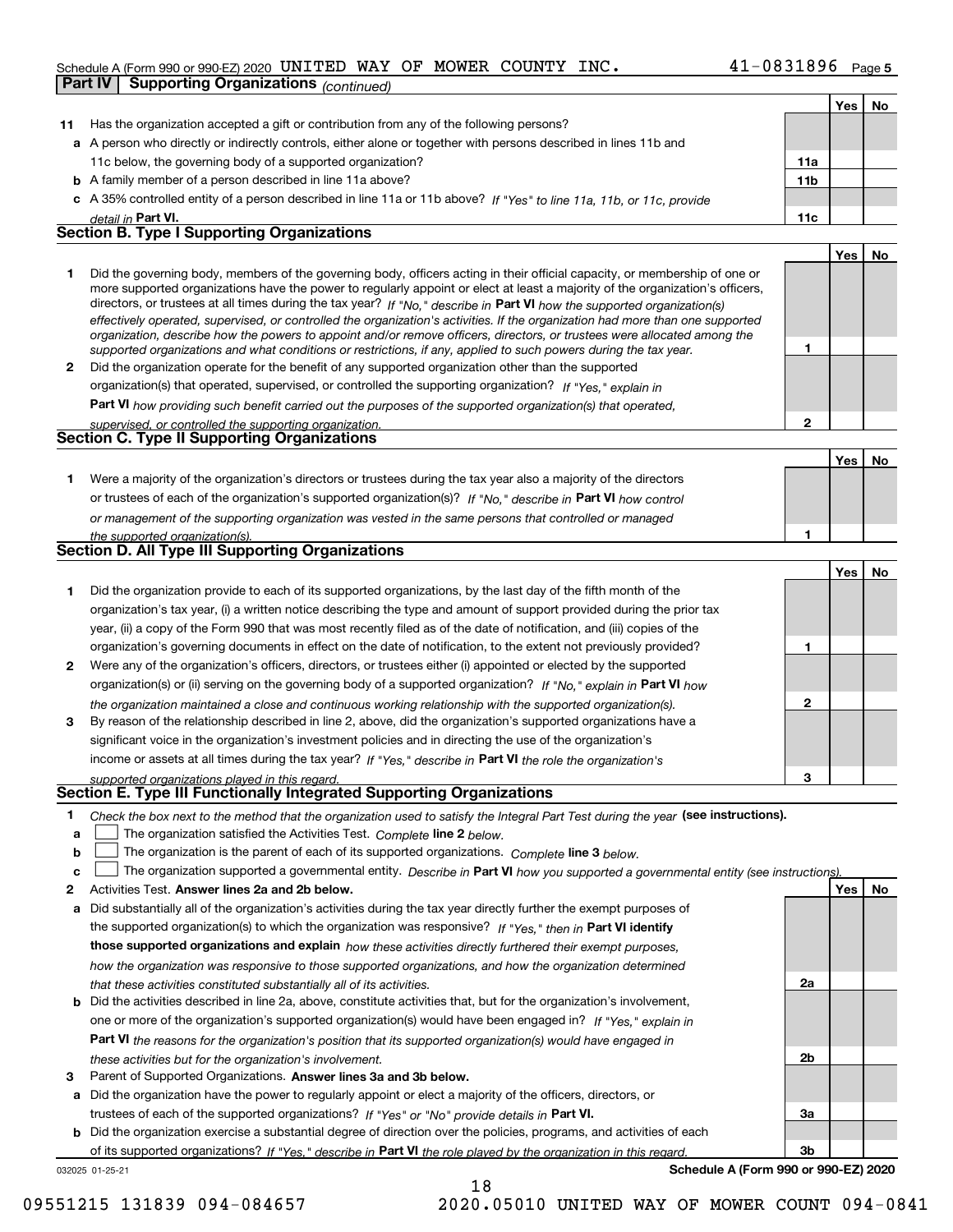|   | Schedule A (Form 990 or 990-EZ) 2020 UNITED WAY OF MOWER COUNTY INC.<br>Type III Non-Functionally Integrated 509(a)(3) Supporting Organizations<br><b>Part V</b> |                |                                | $41 - 0831896$ Page 6          |
|---|------------------------------------------------------------------------------------------------------------------------------------------------------------------|----------------|--------------------------------|--------------------------------|
| 1 | Check here if the organization satisfied the Integral Part Test as a qualifying trust on Nov. 20, 1970 (explain in Part VI). See instructions.                   |                |                                |                                |
|   | All other Type III non-functionally integrated supporting organizations must complete Sections A through E.                                                      |                |                                |                                |
|   | Section A - Adjusted Net Income                                                                                                                                  | (A) Prior Year | (B) Current Year<br>(optional) |                                |
| 1 | Net short-term capital gain                                                                                                                                      | 1              |                                |                                |
| 2 | Recoveries of prior-year distributions                                                                                                                           | $\overline{2}$ |                                |                                |
| 3 | Other gross income (see instructions)                                                                                                                            | 3              |                                |                                |
| 4 | Add lines 1 through 3.                                                                                                                                           | 4              |                                |                                |
| 5 | Depreciation and depletion                                                                                                                                       | 5              |                                |                                |
| 6 | Portion of operating expenses paid or incurred for production or                                                                                                 |                |                                |                                |
|   | collection of gross income or for management, conservation, or                                                                                                   |                |                                |                                |
|   | maintenance of property held for production of income (see instructions)                                                                                         | 6              |                                |                                |
| 7 | Other expenses (see instructions)                                                                                                                                | $\overline{7}$ |                                |                                |
| 8 | Adjusted Net Income (subtract lines 5, 6, and 7 from line 4)                                                                                                     | 8              |                                |                                |
|   | <b>Section B - Minimum Asset Amount</b>                                                                                                                          |                | (A) Prior Year                 | (B) Current Year<br>(optional) |
| 1 | Aggregate fair market value of all non-exempt-use assets (see                                                                                                    |                |                                |                                |
|   | instructions for short tax year or assets held for part of year):                                                                                                |                |                                |                                |
|   | a Average monthly value of securities                                                                                                                            | 1a             |                                |                                |
|   | <b>b</b> Average monthly cash balances                                                                                                                           | 1b             |                                |                                |
|   | c Fair market value of other non-exempt-use assets                                                                                                               | 1 <sub>c</sub> |                                |                                |
|   | d Total (add lines 1a, 1b, and 1c)                                                                                                                               | 1d             |                                |                                |
|   | e Discount claimed for blockage or other factors                                                                                                                 |                |                                |                                |
|   | <u>(explain in detail in <b>Part VI</b>)</u> :                                                                                                                   |                |                                |                                |
| 2 | Acquisition indebtedness applicable to non-exempt-use assets                                                                                                     | $\mathbf{2}$   |                                |                                |
| 3 | Subtract line 2 from line 1d.                                                                                                                                    | 3              |                                |                                |
| 4 | Cash deemed held for exempt use. Enter 0.015 of line 3 (for greater amount,                                                                                      |                |                                |                                |
|   | see instructions)                                                                                                                                                | 4              |                                |                                |
| 5 | Net value of non-exempt-use assets (subtract line 4 from line 3)                                                                                                 | 5              |                                |                                |
| 6 | Multiply line 5 by 0.035.                                                                                                                                        | 6              |                                |                                |
| 7 | Recoveries of prior-year distributions                                                                                                                           | $\overline{7}$ |                                |                                |
| 8 | Minimum Asset Amount (add line 7 to line 6)                                                                                                                      | 8              |                                |                                |
|   | <b>Section C - Distributable Amount</b>                                                                                                                          |                |                                | <b>Current Year</b>            |
| 1 | Adjusted net income for prior year (from Section A, line 8, column A)                                                                                            | 1              |                                |                                |
| 2 | Enter 0.85 of line 1.                                                                                                                                            | $\overline{2}$ |                                |                                |
| 3 | Minimum asset amount for prior year (from Section B, line 8, column A)                                                                                           | 3              |                                |                                |
| 4 | Enter greater of line 2 or line 3.                                                                                                                               | 4              |                                |                                |
| 5 | Income tax imposed in prior year                                                                                                                                 | 5              |                                |                                |
| 6 | <b>Distributable Amount.</b> Subtract line 5 from line 4, unless subject to                                                                                      |                |                                |                                |
|   | emergency temporary reduction (see instructions).                                                                                                                | 6              |                                |                                |

**7** Check here if the current year is the organization's first as a non-functionally integrated Type III supporting organization (see instructions).

**Schedule A (Form 990 or 990-EZ) 2020**

032026 01-25-21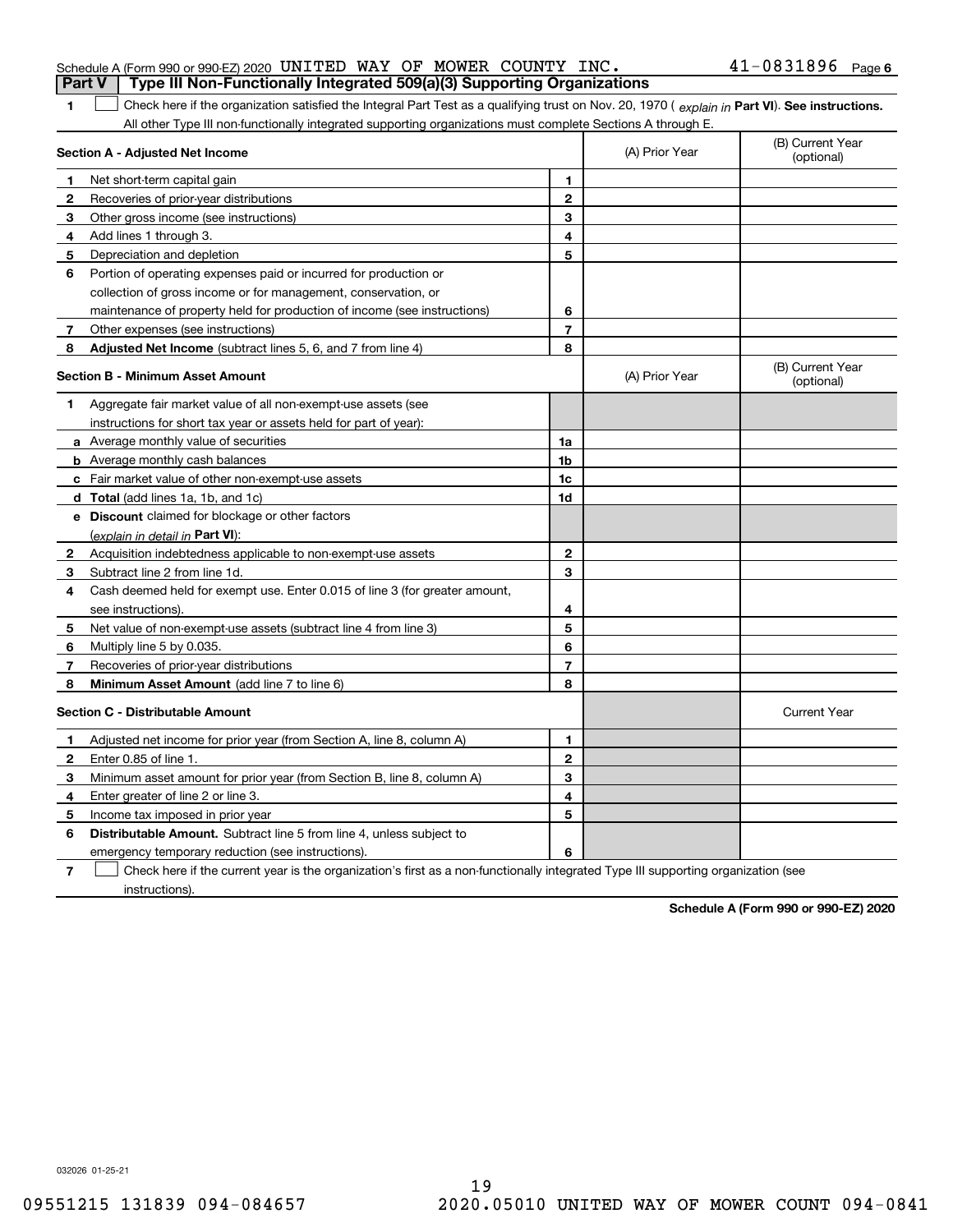### Schedule A (Form 990 or 990-EZ) 2020 <code>UNITED WAY OF MOWER COUNTY INC</code> .  $41\text{--}0831896$  <code>Page</code>

| <b>Part V</b> | Type III Non-Functionally Integrated 509(a)(3) Supporting Organizations                       |                             | (continued)                           |    |                                         |
|---------------|-----------------------------------------------------------------------------------------------|-----------------------------|---------------------------------------|----|-----------------------------------------|
|               | <b>Section D - Distributions</b>                                                              |                             |                                       |    | <b>Current Year</b>                     |
| 1             | Amounts paid to supported organizations to accomplish exempt purposes                         |                             | 1                                     |    |                                         |
| 2             | Amounts paid to perform activity that directly furthers exempt purposes of supported          |                             |                                       |    |                                         |
|               | organizations, in excess of income from activity                                              |                             | $\mathbf{2}$                          |    |                                         |
| 3             | Administrative expenses paid to accomplish exempt purposes of supported organizations         |                             | 3                                     |    |                                         |
| 4             | Amounts paid to acquire exempt-use assets                                                     |                             |                                       | 4  |                                         |
| 5             | Qualified set-aside amounts (prior IRS approval required - <i>provide details in</i> Part VI) |                             |                                       | 5  |                                         |
| 6             | Other distributions ( <i>describe in</i> Part VI). See instructions.                          |                             |                                       | 6  |                                         |
| 7             | Total annual distributions. Add lines 1 through 6.                                            |                             |                                       | 7  |                                         |
| 8             | Distributions to attentive supported organizations to which the organization is responsive    |                             |                                       |    |                                         |
|               | (provide details in Part VI). See instructions.                                               |                             |                                       | 8  |                                         |
| 9             | Distributable amount for 2020 from Section C, line 6                                          |                             |                                       | 9  |                                         |
| 10            | Line 8 amount divided by line 9 amount                                                        |                             |                                       | 10 |                                         |
|               |                                                                                               | (i)                         | (ii)                                  |    | (iii)                                   |
|               | <b>Section E - Distribution Allocations</b> (see instructions)                                | <b>Excess Distributions</b> | <b>Underdistributions</b><br>Pre-2020 |    | <b>Distributable</b><br>Amount for 2020 |
| 1             | Distributable amount for 2020 from Section C, line 6                                          |                             |                                       |    |                                         |
| 2             | Underdistributions, if any, for years prior to 2020 (reason-                                  |                             |                                       |    |                                         |
|               | able cause required - explain in Part VI). See instructions.                                  |                             |                                       |    |                                         |
| 3             | Excess distributions carryover, if any, to 2020                                               |                             |                                       |    |                                         |
|               | a From 2015                                                                                   |                             |                                       |    |                                         |
|               | <b>b</b> From 2016                                                                            |                             |                                       |    |                                         |
|               | $c$ From 2017                                                                                 |                             |                                       |    |                                         |
|               | d From 2018                                                                                   |                             |                                       |    |                                         |
|               | e From 2019                                                                                   |                             |                                       |    |                                         |
|               | f Total of lines 3a through 3e                                                                |                             |                                       |    |                                         |
|               | g Applied to underdistributions of prior years                                                |                             |                                       |    |                                         |
|               | <b>h</b> Applied to 2020 distributable amount                                                 |                             |                                       |    |                                         |
|               | Carryover from 2015 not applied (see instructions)                                            |                             |                                       |    |                                         |
|               | Remainder. Subtract lines 3g, 3h, and 3i from line 3f.                                        |                             |                                       |    |                                         |
| 4             | Distributions for 2020 from Section D,                                                        |                             |                                       |    |                                         |
|               | line $7:$                                                                                     |                             |                                       |    |                                         |
|               | a Applied to underdistributions of prior years                                                |                             |                                       |    |                                         |
|               | <b>b</b> Applied to 2020 distributable amount                                                 |                             |                                       |    |                                         |
|               | c Remainder. Subtract lines 4a and 4b from line 4.                                            |                             |                                       |    |                                         |
| 5.            | Remaining underdistributions for years prior to 2020, if                                      |                             |                                       |    |                                         |
|               | any. Subtract lines 3g and 4a from line 2. For result greater                                 |                             |                                       |    |                                         |
|               | than zero, explain in Part VI. See instructions.                                              |                             |                                       |    |                                         |
| 6             | Remaining underdistributions for 2020. Subtract lines 3h                                      |                             |                                       |    |                                         |
|               | and 4b from line 1. For result greater than zero, explain in                                  |                             |                                       |    |                                         |
|               | Part VI. See instructions.                                                                    |                             |                                       |    |                                         |
| 7             | Excess distributions carryover to 2021. Add lines 3j                                          |                             |                                       |    |                                         |
|               | and 4c.                                                                                       |                             |                                       |    |                                         |
| 8             | Breakdown of line 7:                                                                          |                             |                                       |    |                                         |
|               | a Excess from 2016                                                                            |                             |                                       |    |                                         |
|               | <b>b</b> Excess from 2017                                                                     |                             |                                       |    |                                         |
|               | c Excess from 2018                                                                            |                             |                                       |    |                                         |
|               | d Excess from 2019                                                                            |                             |                                       |    |                                         |
|               | e Excess from 2020                                                                            |                             |                                       |    |                                         |

**Schedule A (Form 990 or 990-EZ) 2020**

032027 01-25-21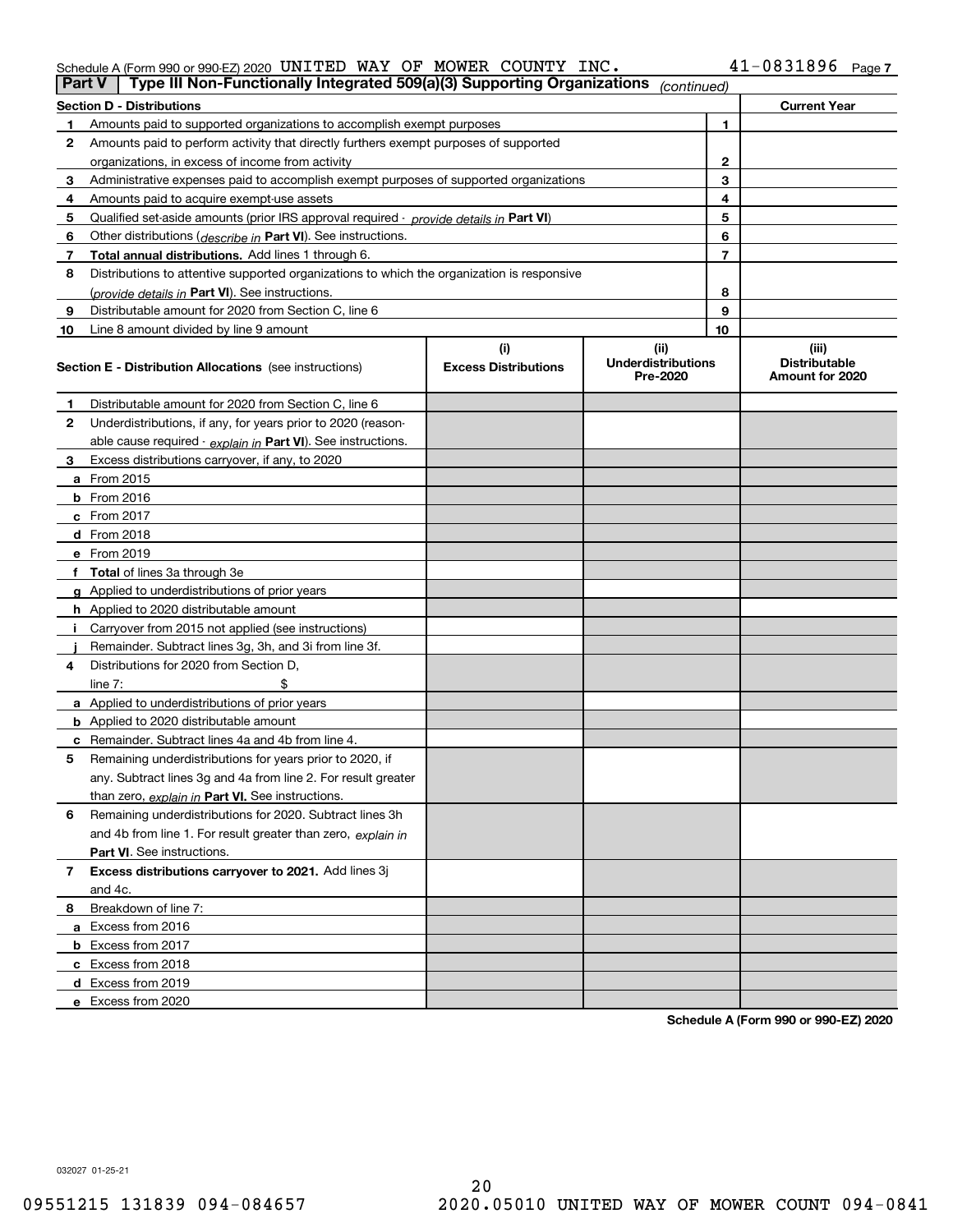| <b>Part VI</b>  | Schedule A (Form 990 or 990-EZ) 2020 UNITED WAY OF MOWER COUNTY INC. |  |    |  | $41 - 0831896$ Page 8                                                                                                                                                                                                                                                               |  |
|-----------------|----------------------------------------------------------------------|--|----|--|-------------------------------------------------------------------------------------------------------------------------------------------------------------------------------------------------------------------------------------------------------------------------------------|--|
|                 |                                                                      |  |    |  | <b>Supplemental Information.</b> Provide the explanations required by Part II, line 10; Part II, line 17a or 17b; Part III, line 12;<br>Part IV, Section A, lines 1, 2, 3b, 3c, 4b, 4c, 5a, 6, 9a, 9b, 9c, 11a, 11b, and 11c; Part IV,                                              |  |
|                 |                                                                      |  |    |  | line 1; Part IV, Section D, lines 2 and 3; Part IV, Section E, lines 1c, 2a, 2b, 3a, and 3b; Part V, line 1; Part V, Section B, line 1e; Part V,<br>Section D, lines 5, 6, and 8; and Part V, Section E, lines 2, 5, and 6. Also complete this part for any additional information. |  |
|                 | (See instructions.)                                                  |  |    |  |                                                                                                                                                                                                                                                                                     |  |
|                 |                                                                      |  |    |  |                                                                                                                                                                                                                                                                                     |  |
|                 |                                                                      |  |    |  |                                                                                                                                                                                                                                                                                     |  |
|                 |                                                                      |  |    |  |                                                                                                                                                                                                                                                                                     |  |
|                 |                                                                      |  |    |  |                                                                                                                                                                                                                                                                                     |  |
|                 |                                                                      |  |    |  |                                                                                                                                                                                                                                                                                     |  |
|                 |                                                                      |  |    |  |                                                                                                                                                                                                                                                                                     |  |
|                 |                                                                      |  |    |  |                                                                                                                                                                                                                                                                                     |  |
|                 |                                                                      |  |    |  |                                                                                                                                                                                                                                                                                     |  |
|                 |                                                                      |  |    |  |                                                                                                                                                                                                                                                                                     |  |
|                 |                                                                      |  |    |  |                                                                                                                                                                                                                                                                                     |  |
|                 |                                                                      |  |    |  |                                                                                                                                                                                                                                                                                     |  |
|                 |                                                                      |  |    |  |                                                                                                                                                                                                                                                                                     |  |
|                 |                                                                      |  |    |  |                                                                                                                                                                                                                                                                                     |  |
|                 |                                                                      |  |    |  |                                                                                                                                                                                                                                                                                     |  |
|                 |                                                                      |  |    |  |                                                                                                                                                                                                                                                                                     |  |
|                 |                                                                      |  |    |  |                                                                                                                                                                                                                                                                                     |  |
|                 |                                                                      |  |    |  |                                                                                                                                                                                                                                                                                     |  |
|                 |                                                                      |  |    |  |                                                                                                                                                                                                                                                                                     |  |
|                 |                                                                      |  |    |  |                                                                                                                                                                                                                                                                                     |  |
|                 |                                                                      |  |    |  |                                                                                                                                                                                                                                                                                     |  |
|                 |                                                                      |  |    |  |                                                                                                                                                                                                                                                                                     |  |
|                 |                                                                      |  |    |  |                                                                                                                                                                                                                                                                                     |  |
|                 |                                                                      |  |    |  |                                                                                                                                                                                                                                                                                     |  |
|                 |                                                                      |  |    |  |                                                                                                                                                                                                                                                                                     |  |
|                 |                                                                      |  |    |  |                                                                                                                                                                                                                                                                                     |  |
|                 |                                                                      |  |    |  |                                                                                                                                                                                                                                                                                     |  |
|                 |                                                                      |  |    |  |                                                                                                                                                                                                                                                                                     |  |
|                 |                                                                      |  |    |  |                                                                                                                                                                                                                                                                                     |  |
|                 |                                                                      |  |    |  |                                                                                                                                                                                                                                                                                     |  |
|                 |                                                                      |  |    |  |                                                                                                                                                                                                                                                                                     |  |
|                 |                                                                      |  |    |  |                                                                                                                                                                                                                                                                                     |  |
|                 |                                                                      |  |    |  |                                                                                                                                                                                                                                                                                     |  |
|                 |                                                                      |  |    |  |                                                                                                                                                                                                                                                                                     |  |
|                 |                                                                      |  |    |  |                                                                                                                                                                                                                                                                                     |  |
|                 |                                                                      |  |    |  |                                                                                                                                                                                                                                                                                     |  |
|                 |                                                                      |  |    |  |                                                                                                                                                                                                                                                                                     |  |
|                 |                                                                      |  |    |  |                                                                                                                                                                                                                                                                                     |  |
|                 |                                                                      |  |    |  |                                                                                                                                                                                                                                                                                     |  |
|                 |                                                                      |  |    |  |                                                                                                                                                                                                                                                                                     |  |
|                 |                                                                      |  |    |  |                                                                                                                                                                                                                                                                                     |  |
|                 |                                                                      |  |    |  |                                                                                                                                                                                                                                                                                     |  |
|                 |                                                                      |  |    |  |                                                                                                                                                                                                                                                                                     |  |
|                 |                                                                      |  |    |  |                                                                                                                                                                                                                                                                                     |  |
|                 |                                                                      |  |    |  |                                                                                                                                                                                                                                                                                     |  |
|                 |                                                                      |  |    |  |                                                                                                                                                                                                                                                                                     |  |
|                 |                                                                      |  |    |  |                                                                                                                                                                                                                                                                                     |  |
|                 |                                                                      |  |    |  |                                                                                                                                                                                                                                                                                     |  |
|                 |                                                                      |  |    |  |                                                                                                                                                                                                                                                                                     |  |
|                 |                                                                      |  |    |  |                                                                                                                                                                                                                                                                                     |  |
|                 |                                                                      |  |    |  |                                                                                                                                                                                                                                                                                     |  |
|                 |                                                                      |  |    |  |                                                                                                                                                                                                                                                                                     |  |
|                 |                                                                      |  |    |  |                                                                                                                                                                                                                                                                                     |  |
| 032028 01-25-21 |                                                                      |  |    |  | Schedule A (Form 990 or 990-EZ) 2020                                                                                                                                                                                                                                                |  |
|                 |                                                                      |  | 21 |  |                                                                                                                                                                                                                                                                                     |  |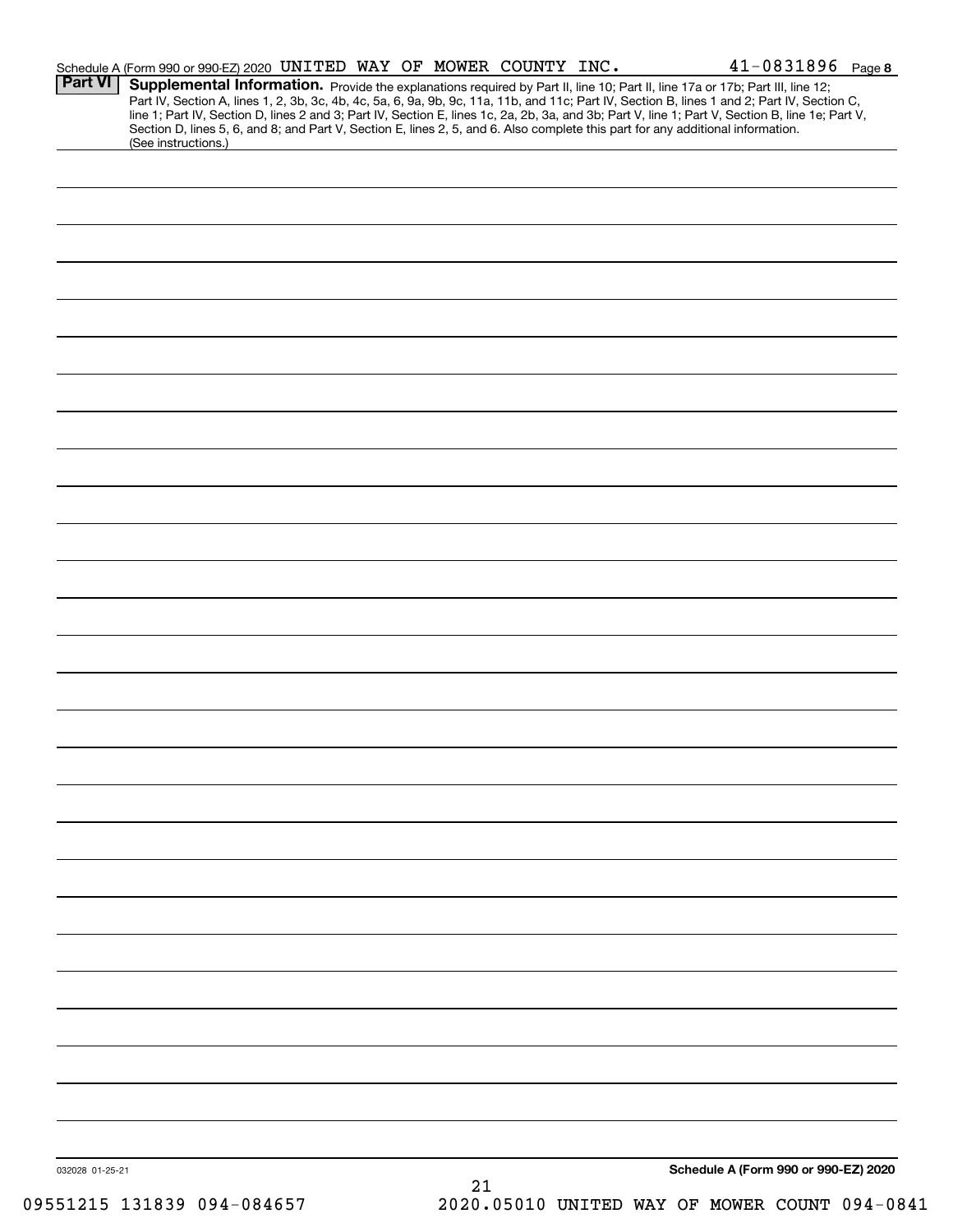# **Identification of Excess Contributions Included on Part II, Line 5 Schedule A 2020**

## **\*\* Do Not File \*\* \*\*\* Not Open to Public Inspection \*\*\***

| <b>Contributor's Name</b>                                 | <b>Total</b><br>Contributions | <b>Excess</b><br>Contributions |
|-----------------------------------------------------------|-------------------------------|--------------------------------|
| HORMEL FOUNDATION                                         | 4,888,772.                    | 4,708,526.                     |
|                                                           |                               |                                |
|                                                           |                               |                                |
|                                                           |                               |                                |
|                                                           |                               |                                |
|                                                           |                               |                                |
|                                                           |                               |                                |
|                                                           |                               |                                |
|                                                           |                               |                                |
|                                                           |                               |                                |
|                                                           |                               |                                |
|                                                           |                               |                                |
|                                                           |                               |                                |
|                                                           |                               |                                |
|                                                           |                               |                                |
|                                                           |                               |                                |
|                                                           |                               |                                |
|                                                           |                               |                                |
|                                                           |                               |                                |
|                                                           |                               |                                |
|                                                           |                               |                                |
|                                                           |                               |                                |
|                                                           |                               |                                |
| Total Excess Contributions to Schedule A, Part II, Line 5 |                               | 4,708,526.                     |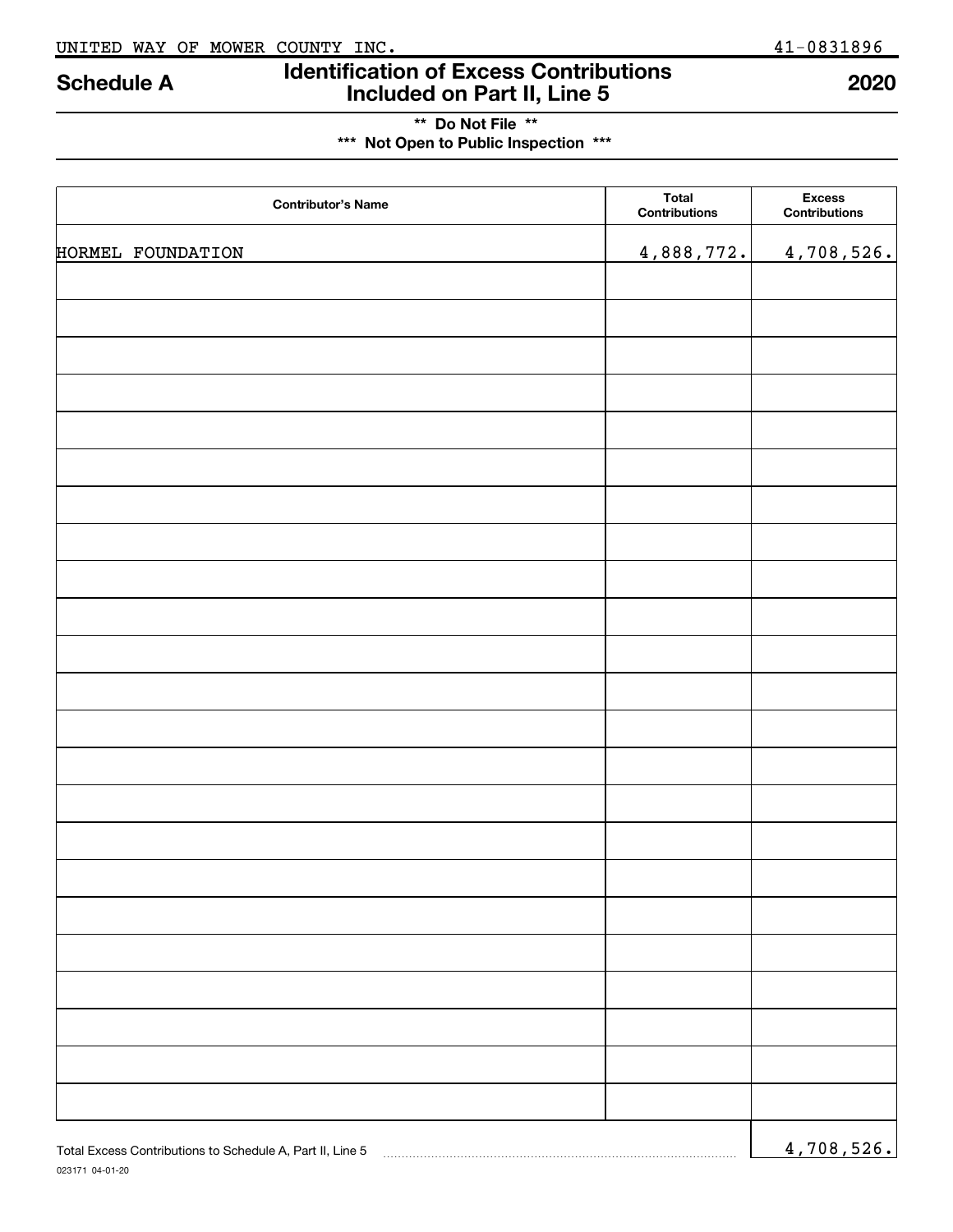Department of the Treasury Internal Revenue Service **(Form 990, 990-EZ, or 990-PF)** Name of the organization

# **Schedule B Schedule of Contributors**

**| Attach to Form 990, Form 990-EZ, or Form 990-PF. | Go to www.irs.gov/Form990 for the latest information.** OMB No. 1545-0047

**2020**

**Employer identification number**

|                                                                                   | INC.<br>UNITED<br>MOWER<br><b>COUNTY</b><br>OF<br>WAY                                                                                                                                                                     | 41-0831896 |  |  |  |  |
|-----------------------------------------------------------------------------------|---------------------------------------------------------------------------------------------------------------------------------------------------------------------------------------------------------------------------|------------|--|--|--|--|
|                                                                                   | <b>Organization type (check one):</b>                                                                                                                                                                                     |            |  |  |  |  |
| Filers of:                                                                        | Section:                                                                                                                                                                                                                  |            |  |  |  |  |
| $\boxed{\textbf{X}}$ 501(c)( 3) (enter number) organization<br>Form 990 or 990-EZ |                                                                                                                                                                                                                           |            |  |  |  |  |
|                                                                                   | 4947(a)(1) nonexempt charitable trust not treated as a private foundation                                                                                                                                                 |            |  |  |  |  |
|                                                                                   | 527 political organization                                                                                                                                                                                                |            |  |  |  |  |
| Form 990-PF                                                                       | 501(c)(3) exempt private foundation                                                                                                                                                                                       |            |  |  |  |  |
|                                                                                   | 4947(a)(1) nonexempt charitable trust treated as a private foundation                                                                                                                                                     |            |  |  |  |  |
|                                                                                   | 501(c)(3) taxable private foundation                                                                                                                                                                                      |            |  |  |  |  |
|                                                                                   |                                                                                                                                                                                                                           |            |  |  |  |  |
|                                                                                   | Check if your organization is covered by the General Rule or a Special Rule.<br>Note: Only a section 501(c)(7), (8), or (10) organization can check boxes for both the General Rule and a Special Rule. See instructions. |            |  |  |  |  |
|                                                                                   |                                                                                                                                                                                                                           |            |  |  |  |  |

### **General Rule**

 $\mathcal{L}^{\text{max}}$ 

For an organization filing Form 990, 990-EZ, or 990-PF that received, during the year, contributions totaling \$5,000 or more (in money or property) from any one contributor. Complete Parts I and II. See instructions for determining a contributor's total contributions.

### **Special Rules**

any one contributor, during the year, total contributions of the greater of  $\,$  (1) \$5,000; or **(2)** 2% of the amount on (i) Form 990, Part VIII, line 1h;  $\boxed{\textbf{X}}$  For an organization described in section 501(c)(3) filing Form 990 or 990-EZ that met the 33 1/3% support test of the regulations under sections 509(a)(1) and 170(b)(1)(A)(vi), that checked Schedule A (Form 990 or 990-EZ), Part II, line 13, 16a, or 16b, and that received from or (ii) Form 990-EZ, line 1. Complete Parts I and II.

For an organization described in section 501(c)(7), (8), or (10) filing Form 990 or 990-EZ that received from any one contributor, during the year, total contributions of more than \$1,000 exclusively for religious, charitable, scientific, literary, or educational purposes, or for the prevention of cruelty to children or animals. Complete Parts I (entering "N/A" in column (b) instead of the contributor name and address), II, and III.  $\mathcal{L}^{\text{max}}$ 

purpose. Don't complete any of the parts unless the **General Rule** applies to this organization because it received *nonexclusively* year, contributions <sub>exclusively</sub> for religious, charitable, etc., purposes, but no such contributions totaled more than \$1,000. If this box is checked, enter here the total contributions that were received during the year for an  $\;$ exclusively religious, charitable, etc., For an organization described in section 501(c)(7), (8), or (10) filing Form 990 or 990-EZ that received from any one contributor, during the religious, charitable, etc., contributions totaling \$5,000 or more during the year  $\Box$ — $\Box$   $\Box$   $\Box$  $\mathcal{L}^{\text{max}}$ 

**Caution:**  An organization that isn't covered by the General Rule and/or the Special Rules doesn't file Schedule B (Form 990, 990-EZ, or 990-PF),  **must** but it answer "No" on Part IV, line 2, of its Form 990; or check the box on line H of its Form 990-EZ or on its Form 990-PF, Part I, line 2, to certify that it doesn't meet the filing requirements of Schedule B (Form 990, 990-EZ, or 990-PF).

**For Paperwork Reduction Act Notice, see the instructions for Form 990, 990-EZ, or 990-PF. Schedule B (Form 990, 990-EZ, or 990-PF) (2020)** LHA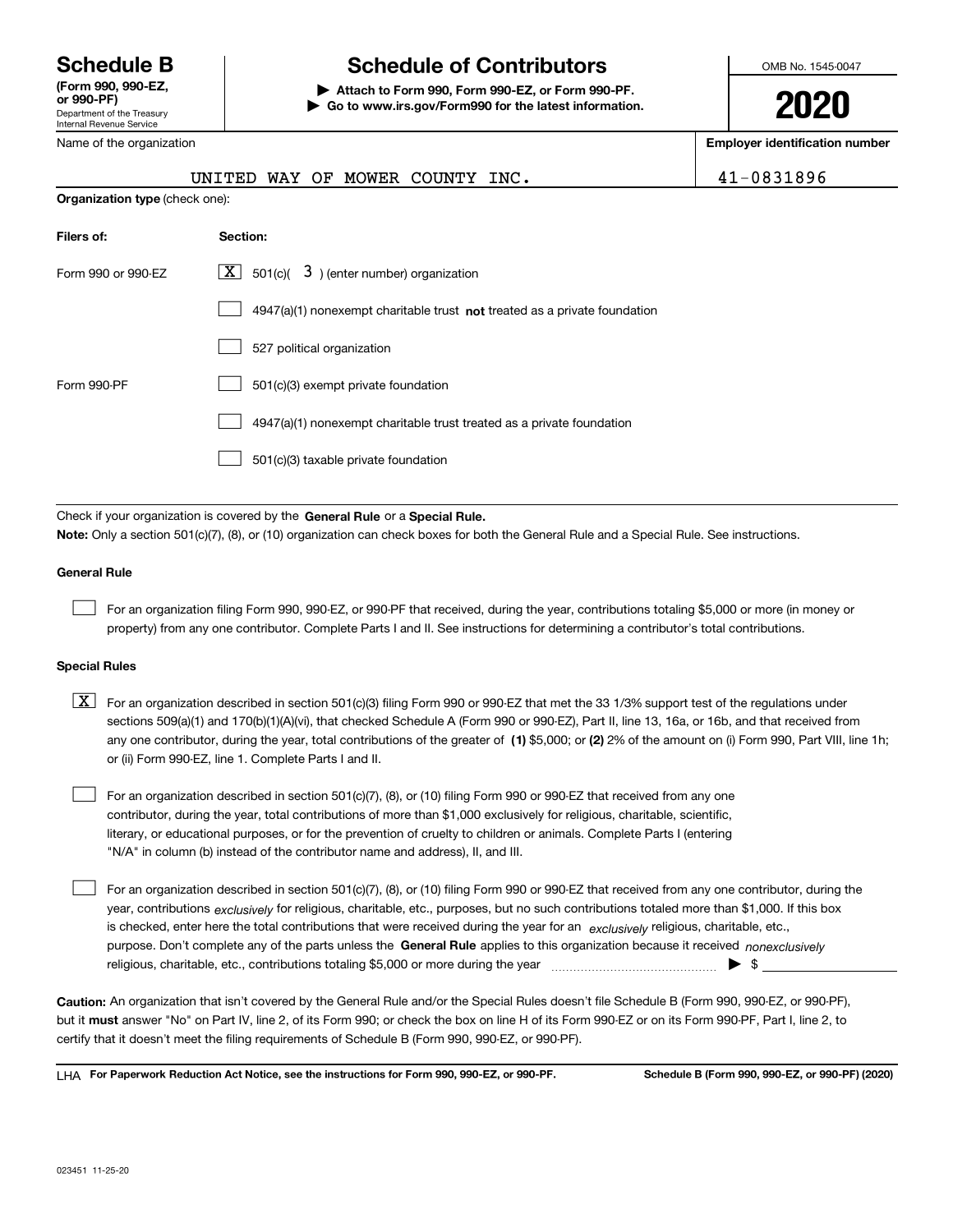## Schedule B (Form 990, 990-EZ, or 990-PF) (2020) Page 2

Name of organization

### UNITED WAY OF MOWER COUNTY INC. 41-0831896

Chedule B (Form 990, 990-EZ, or 990-PF) (2020)<br>
lame of organization<br> **2014 INITED WAY OF MOWER COUNTY INC.**<br>
2014 - 0831896<br> **2014 I Contributors** (see instructions). Use duplicate copies of Part I if additional space is

| (a)        | (b)                                                                            | (c)                               | (d)                                                                                                       |
|------------|--------------------------------------------------------------------------------|-----------------------------------|-----------------------------------------------------------------------------------------------------------|
| No.        | Name, address, and ZIP + 4                                                     | <b>Total contributions</b>        | Type of contribution                                                                                      |
| 1          | THE HORMEL FOUNDATION<br>329 NORTH MAIN STREET, SUITE 102L<br>AUSTIN, MN 55912 | 1,081,522.<br>$\frac{1}{2}$       | $\overline{\text{X}}$<br>Person<br>Payroll<br>Noncash<br>(Complete Part II for<br>noncash contributions.) |
| (a)<br>No. | (b)<br>Name, address, and ZIP + 4                                              | (c)<br><b>Total contributions</b> | (d)<br>Type of contribution                                                                               |
|            |                                                                                | \$                                | Person<br>Payroll<br>Noncash<br>(Complete Part II for<br>noncash contributions.)                          |
| (a)<br>No. | (b)<br>Name, address, and ZIP + 4                                              | (c)<br><b>Total contributions</b> | (d)<br>Type of contribution                                                                               |
|            |                                                                                | $$\tilde{\phantom{a}}$$           | Person<br>Payroll<br>Noncash<br>(Complete Part II for<br>noncash contributions.)                          |
| (a)<br>No. | (b)<br>Name, address, and ZIP + 4                                              | (c)<br><b>Total contributions</b> | (d)<br>Type of contribution                                                                               |
|            |                                                                                | \$                                | Person<br>Payroll<br>Noncash<br>(Complete Part II for<br>noncash contributions.)                          |
| (a)<br>No. | (b)<br>Name, address, and ZIP + 4                                              | (c)<br><b>Total contributions</b> | (d)<br>Type of contribution                                                                               |
|            |                                                                                | \$                                | Person<br>Payroll<br>Noncash<br>(Complete Part II for<br>noncash contributions.)                          |
| (a)<br>No. | (b)<br>Name, address, and ZIP + 4                                              | (c)<br><b>Total contributions</b> | (d)<br>Type of contribution                                                                               |
|            |                                                                                | \$                                | Person<br>Payroll<br>Noncash<br>(Complete Part II for<br>noncash contributions.)                          |

023452 11-25-20 **Schedule B (Form 990, 990-EZ, or 990-PF) (2020)**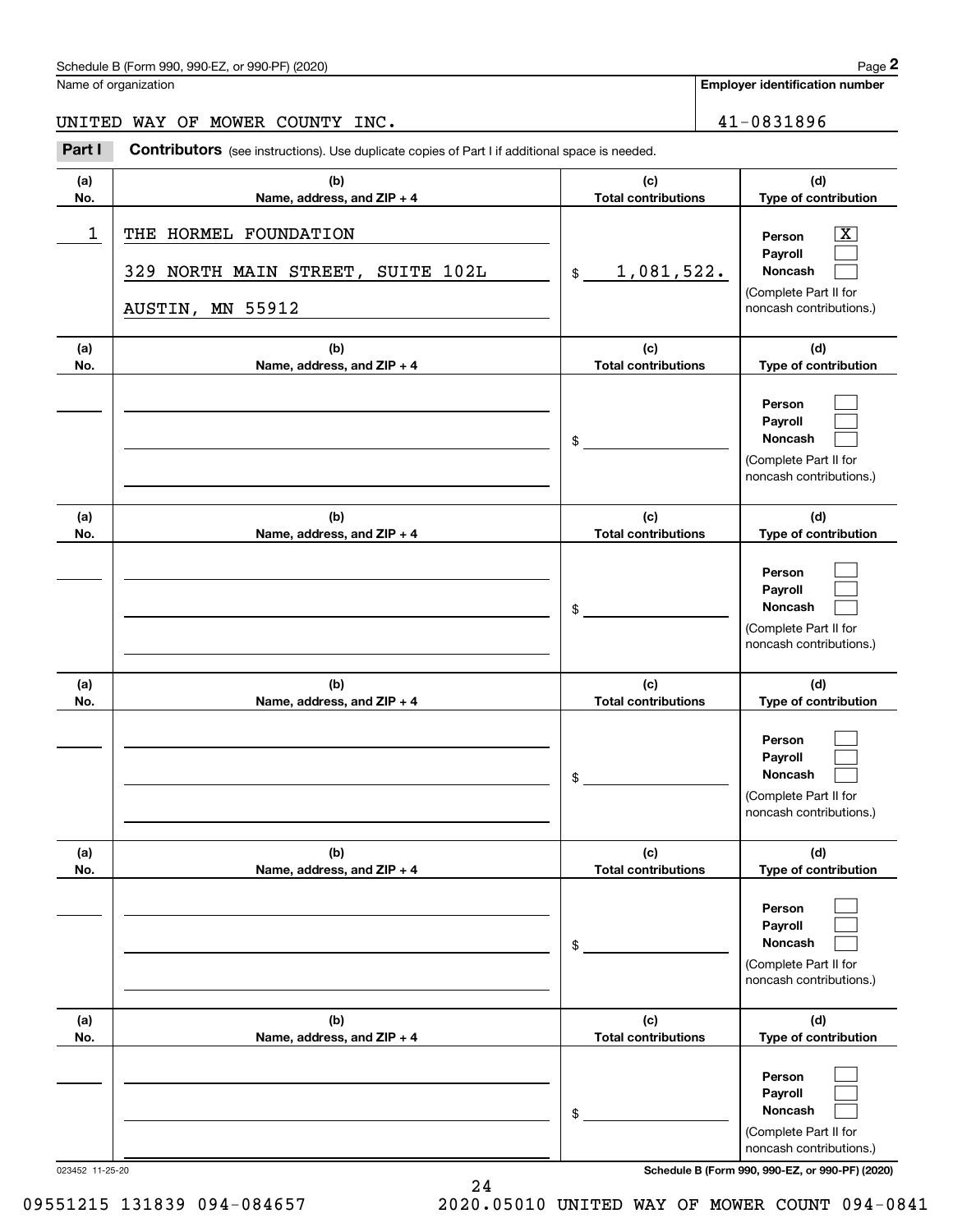Name of organization

**Employer identification number**

UNITED WAY OF MOWER COUNTY INC. 41-0831896

(see instructions). Use duplicate copies of Part II if additional space is needed.<br> **3Part II Noncash Property** (see instructions). Use duplicate copies of Part II if additional space is needed.<br> **3Part II Noncash Prop** 

| (a)<br>No.<br>from<br>Part I | (b)<br>Description of noncash property given | (c)<br>FMV (or estimate)<br>(See instructions.) | (d)<br>Date received                            |
|------------------------------|----------------------------------------------|-------------------------------------------------|-------------------------------------------------|
|                              |                                              |                                                 |                                                 |
|                              |                                              | \$                                              |                                                 |
| (a)<br>No.<br>from           | (b)<br>Description of noncash property given | (c)<br>FMV (or estimate)<br>(See instructions.) | (d)<br>Date received                            |
| Part I                       |                                              |                                                 |                                                 |
|                              |                                              |                                                 |                                                 |
|                              |                                              |                                                 |                                                 |
|                              |                                              | \$                                              |                                                 |
|                              |                                              |                                                 |                                                 |
| (a)<br>No.                   | (b)                                          | (c)                                             | (d)                                             |
| from                         | Description of noncash property given        | FMV (or estimate)                               | Date received                                   |
| Part I                       |                                              | (See instructions.)                             |                                                 |
|                              |                                              |                                                 |                                                 |
|                              |                                              |                                                 |                                                 |
|                              |                                              | $\,$                                            |                                                 |
|                              |                                              |                                                 |                                                 |
| (a)                          |                                              | (c)                                             |                                                 |
| No.<br>from                  | (b)<br>Description of noncash property given | FMV (or estimate)                               | (d)<br>Date received                            |
| Part I                       |                                              | (See instructions.)                             |                                                 |
|                              |                                              |                                                 |                                                 |
|                              |                                              |                                                 |                                                 |
|                              |                                              | \$                                              |                                                 |
|                              |                                              |                                                 |                                                 |
| (a)                          |                                              | (c)                                             |                                                 |
| No.<br>from                  | (b)<br>Description of noncash property given | FMV (or estimate)                               | (d)<br>Date received                            |
| Part I                       |                                              | (See instructions.)                             |                                                 |
|                              |                                              |                                                 |                                                 |
|                              |                                              |                                                 |                                                 |
|                              |                                              | \$                                              |                                                 |
|                              |                                              |                                                 |                                                 |
| (a)                          |                                              | (c)                                             |                                                 |
| No.                          | (b)                                          | FMV (or estimate)                               | (d)                                             |
| from<br>Part I               | Description of noncash property given        | (See instructions.)                             | Date received                                   |
|                              |                                              |                                                 |                                                 |
|                              |                                              |                                                 |                                                 |
|                              |                                              |                                                 |                                                 |
|                              |                                              | \$                                              | Schedule B (Form 990, 990-EZ, or 990-PF) (2020) |

25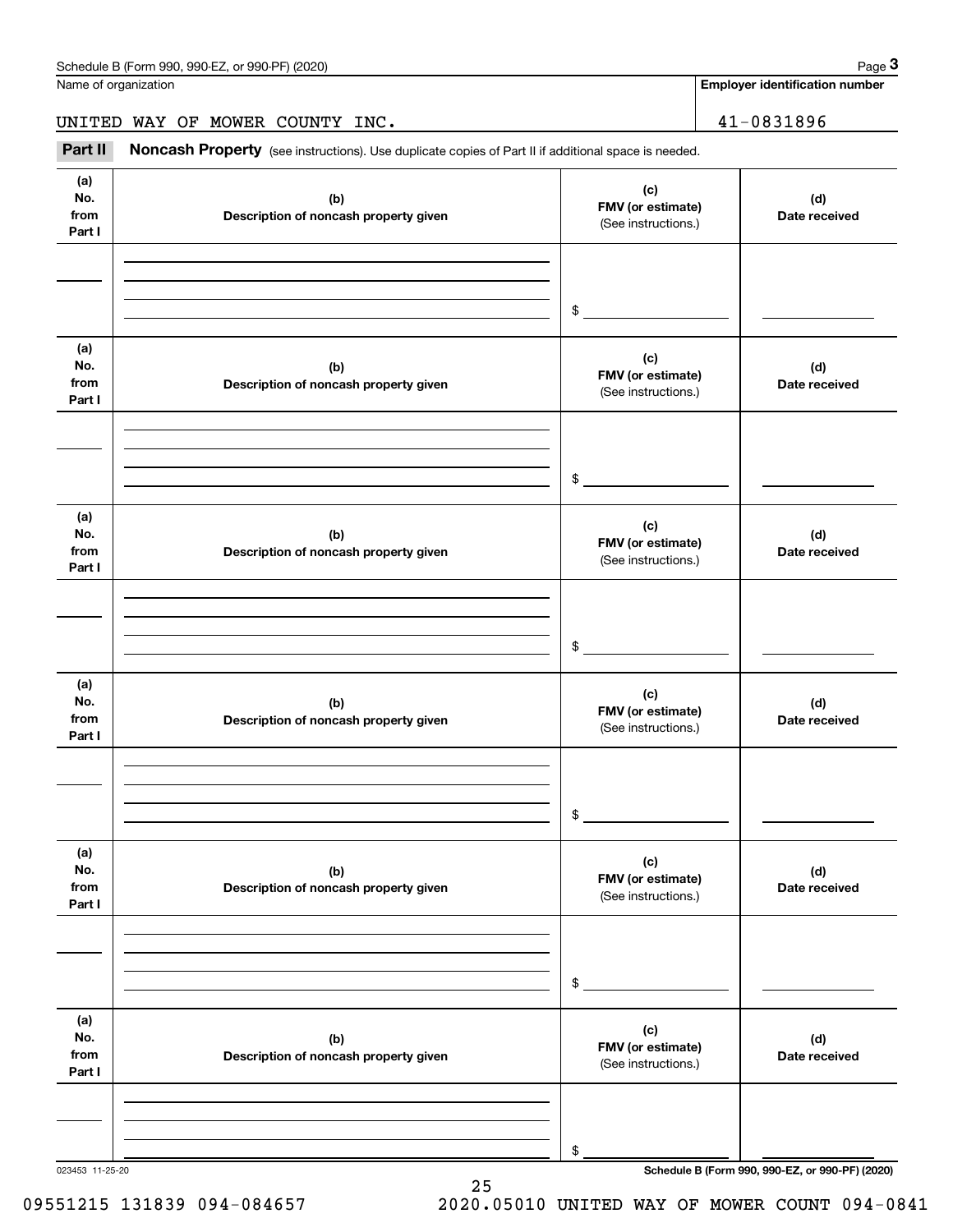|                           | Schedule B (Form 990, 990-EZ, or 990-PF) (2020)                                                                                                                                   |                      | Page 4                                                                                                                                                         |  |  |  |  |
|---------------------------|-----------------------------------------------------------------------------------------------------------------------------------------------------------------------------------|----------------------|----------------------------------------------------------------------------------------------------------------------------------------------------------------|--|--|--|--|
| Name of organization      |                                                                                                                                                                                   |                      | <b>Employer identification number</b>                                                                                                                          |  |  |  |  |
|                           | UNITED WAY OF MOWER COUNTY INC.                                                                                                                                                   |                      | 41-0831896                                                                                                                                                     |  |  |  |  |
| <b>Part III</b>           | from any one contributor. Complete columns (a) through (e) and the following line entry. For organizations                                                                        |                      | Exclusively religious, charitable, etc., contributions to organizations described in section 501(c)(7), (8), or (10) that total more than \$1,000 for the year |  |  |  |  |
|                           | completing Part III, enter the total of exclusively religious, charitable, etc., contributions of \$1,000 or less for the year. (Enter this info. once.) $\blacktriangleright$ \$ |                      |                                                                                                                                                                |  |  |  |  |
| (a) No.                   | Use duplicate copies of Part III if additional space is needed.                                                                                                                   |                      |                                                                                                                                                                |  |  |  |  |
| from<br>Part I            | (b) Purpose of gift                                                                                                                                                               | (c) Use of gift      | (d) Description of how gift is held                                                                                                                            |  |  |  |  |
|                           |                                                                                                                                                                                   |                      |                                                                                                                                                                |  |  |  |  |
|                           |                                                                                                                                                                                   |                      |                                                                                                                                                                |  |  |  |  |
|                           |                                                                                                                                                                                   |                      |                                                                                                                                                                |  |  |  |  |
|                           |                                                                                                                                                                                   | (e) Transfer of gift |                                                                                                                                                                |  |  |  |  |
|                           | Transferee's name, address, and ZIP + 4                                                                                                                                           |                      | Relationship of transferor to transferee                                                                                                                       |  |  |  |  |
|                           |                                                                                                                                                                                   |                      |                                                                                                                                                                |  |  |  |  |
|                           |                                                                                                                                                                                   |                      |                                                                                                                                                                |  |  |  |  |
|                           |                                                                                                                                                                                   |                      |                                                                                                                                                                |  |  |  |  |
| (a) No.<br>from           | (b) Purpose of gift                                                                                                                                                               | (c) Use of gift      | (d) Description of how gift is held                                                                                                                            |  |  |  |  |
| Part I                    |                                                                                                                                                                                   |                      |                                                                                                                                                                |  |  |  |  |
|                           |                                                                                                                                                                                   |                      |                                                                                                                                                                |  |  |  |  |
|                           |                                                                                                                                                                                   |                      |                                                                                                                                                                |  |  |  |  |
|                           | (e) Transfer of gift                                                                                                                                                              |                      |                                                                                                                                                                |  |  |  |  |
|                           |                                                                                                                                                                                   |                      |                                                                                                                                                                |  |  |  |  |
|                           | Transferee's name, address, and ZIP + 4                                                                                                                                           |                      | Relationship of transferor to transferee                                                                                                                       |  |  |  |  |
|                           |                                                                                                                                                                                   |                      |                                                                                                                                                                |  |  |  |  |
|                           |                                                                                                                                                                                   |                      |                                                                                                                                                                |  |  |  |  |
| (a) No.                   |                                                                                                                                                                                   |                      |                                                                                                                                                                |  |  |  |  |
| from<br>Part I            | (b) Purpose of gift                                                                                                                                                               | (c) Use of gift      | (d) Description of how gift is held                                                                                                                            |  |  |  |  |
|                           |                                                                                                                                                                                   |                      |                                                                                                                                                                |  |  |  |  |
|                           |                                                                                                                                                                                   |                      |                                                                                                                                                                |  |  |  |  |
|                           |                                                                                                                                                                                   |                      |                                                                                                                                                                |  |  |  |  |
|                           |                                                                                                                                                                                   | (e) Transfer of gift |                                                                                                                                                                |  |  |  |  |
|                           | Transferee's name, address, and ZIP + 4                                                                                                                                           |                      | Relationship of transferor to transferee                                                                                                                       |  |  |  |  |
|                           |                                                                                                                                                                                   |                      |                                                                                                                                                                |  |  |  |  |
|                           |                                                                                                                                                                                   |                      |                                                                                                                                                                |  |  |  |  |
|                           |                                                                                                                                                                                   |                      |                                                                                                                                                                |  |  |  |  |
| (a) No.<br>from<br>Part I | (b) Purpose of gift                                                                                                                                                               | (c) Use of gift      | (d) Description of how gift is held                                                                                                                            |  |  |  |  |
|                           |                                                                                                                                                                                   |                      |                                                                                                                                                                |  |  |  |  |
|                           |                                                                                                                                                                                   |                      |                                                                                                                                                                |  |  |  |  |
|                           |                                                                                                                                                                                   |                      |                                                                                                                                                                |  |  |  |  |
|                           | (e) Transfer of gift                                                                                                                                                              |                      |                                                                                                                                                                |  |  |  |  |
|                           | Transferee's name, address, and $ZIP + 4$                                                                                                                                         |                      | Relationship of transferor to transferee                                                                                                                       |  |  |  |  |
|                           |                                                                                                                                                                                   |                      |                                                                                                                                                                |  |  |  |  |
|                           |                                                                                                                                                                                   |                      |                                                                                                                                                                |  |  |  |  |
|                           |                                                                                                                                                                                   |                      |                                                                                                                                                                |  |  |  |  |

26

023454 11-25-20

**Schedule B (Form 990, 990-EZ, or 990-PF) (2020)**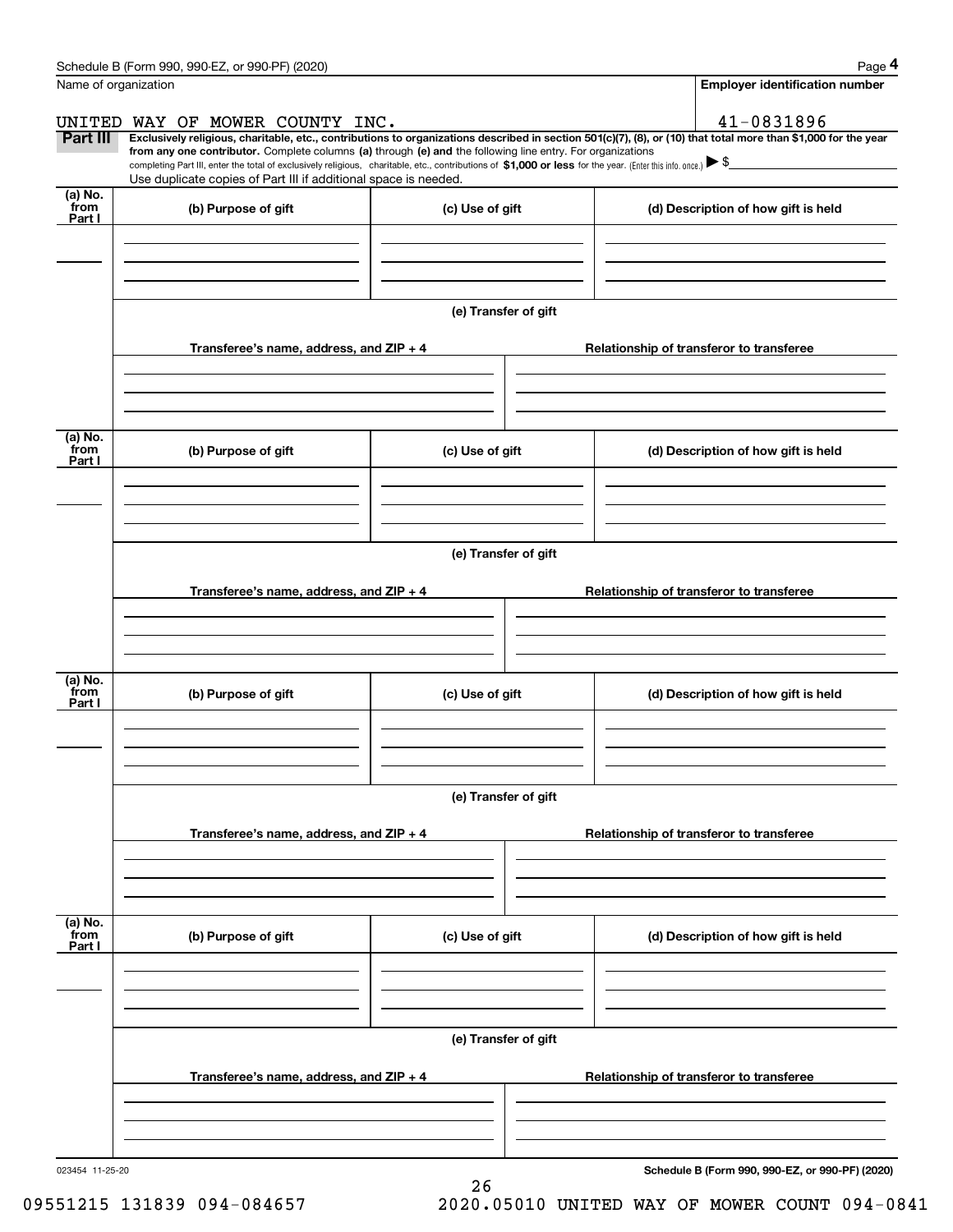| <b>SCHEDULE D</b> |  |
|-------------------|--|
|-------------------|--|

| (Form 990) |  |
|------------|--|
|------------|--|

# **SCHEDULE D Supplemental Financial Statements**

(Form 990)<br>
Pepartment of the Treasury<br>
Department of the Treasury<br>
Department of the Treasury<br>
Department of the Treasury<br> **Co to www.irs.gov/Form990 for instructions and the latest information.**<br> **Co to www.irs.gov/Form9** 



Department of the Treasury Internal Revenue Service

| $\blacktriangleright$ Allach to Form 330.                        |  |
|------------------------------------------------------------------|--|
| Go to www.irs.gov/Form990 for instructions and the latest inform |  |
|                                                                  |  |

**Name of the organization Employer identification number**

|         | UNITED WAY OF MOWER COUNTY INC.                                                                                                                | 41-0831896                                         |
|---------|------------------------------------------------------------------------------------------------------------------------------------------------|----------------------------------------------------|
| Part I  | Organizations Maintaining Donor Advised Funds or Other Similar Funds or Accounts. Complete if the                                              |                                                    |
|         | organization answered "Yes" on Form 990, Part IV, line 6.                                                                                      |                                                    |
|         | (a) Donor advised funds                                                                                                                        | (b) Funds and other accounts                       |
| 1       |                                                                                                                                                |                                                    |
| 2       | Aggregate value of contributions to (during year)                                                                                              |                                                    |
| 3       | Aggregate value of grants from (during year)                                                                                                   |                                                    |
| 4       |                                                                                                                                                |                                                    |
| 5       | Did the organization inform all donors and donor advisors in writing that the assets held in donor advised funds                               |                                                    |
|         |                                                                                                                                                | Yes<br>No                                          |
| 6       | Did the organization inform all grantees, donors, and donor advisors in writing that grant funds can be used only                              |                                                    |
|         | for charitable purposes and not for the benefit of the donor or donor advisor, or for any other purpose conferring                             |                                                    |
|         | impermissible private benefit?                                                                                                                 | Yes<br>No                                          |
| Part II | Conservation Easements. Complete if the organization answered "Yes" on Form 990, Part IV, line 7.                                              |                                                    |
| 1.      | Purpose(s) of conservation easements held by the organization (check all that apply).                                                          |                                                    |
|         | Preservation of land for public use (for example, recreation or education)                                                                     | Preservation of a historically important land area |
|         | Protection of natural habitat                                                                                                                  | Preservation of a certified historic structure     |
|         | Preservation of open space                                                                                                                     |                                                    |
| 2       | Complete lines 2a through 2d if the organization held a qualified conservation contribution in the form of a conservation easement on the last |                                                    |
|         | day of the tax year.                                                                                                                           | Held at the End of the Tax Year                    |
|         |                                                                                                                                                | 2a                                                 |
|         | Total acreage restricted by conservation easements                                                                                             | 2 <sub>b</sub>                                     |
|         |                                                                                                                                                | 2c                                                 |
| d       | Number of conservation easements included in (c) acquired after 7/25/06, and not on a historic structure                                       |                                                    |
|         |                                                                                                                                                | 2d                                                 |
| 3       | Number of conservation easements modified, transferred, released, extinguished, or terminated by the organization during the tax               |                                                    |
|         | year                                                                                                                                           |                                                    |
| 4       | Number of states where property subject to conservation easement is located >                                                                  |                                                    |
| 5       | Does the organization have a written policy regarding the periodic monitoring, inspection, handling of                                         |                                                    |
|         | violations, and enforcement of the conservation easements it holds?                                                                            | Yes<br>No                                          |
| 6       | Staff and volunteer hours devoted to monitoring, inspecting, handling of violations, and enforcing conservation easements during the year      |                                                    |
|         |                                                                                                                                                |                                                    |
| 7       | Amount of expenses incurred in monitoring, inspecting, handling of violations, and enforcing conservation easements during the year            |                                                    |
|         | $\blacktriangleright$ s                                                                                                                        |                                                    |
| 8       | Does each conservation easement reported on line 2(d) above satisfy the requirements of section 170(h)(4)(B)(i)                                |                                                    |
|         | and section 170(h)(4)(B)(ii)?                                                                                                                  | Yes<br>No                                          |
| 9       | In Part XIII, describe how the organization reports conservation easements in its revenue and expense statement and                            |                                                    |
|         | balance sheet, and include, if applicable, the text of the footnote to the organization's financial statements that describes the              |                                                    |
|         | organization's accounting for conservation easements.                                                                                          |                                                    |
|         | Organizations Maintaining Collections of Art, Historical Treasures, or Other Similar Assets.<br>Part III                                       |                                                    |
|         | Complete if the organization answered "Yes" on Form 990, Part IV, line 8.                                                                      |                                                    |
|         | 1a If the organization elected, as permitted under FASB ASC 958, not to report in its revenue statement and balance sheet works                |                                                    |
|         | of art, historical treasures, or other similar assets held for public exhibition, education, or research in furtherance of public              |                                                    |
|         | service, provide in Part XIII the text of the footnote to its financial statements that describes these items.                                 |                                                    |
|         | <b>b</b> If the organization elected, as permitted under FASB ASC 958, to report in its revenue statement and balance sheet works of           |                                                    |
|         | art, historical treasures, or other similar assets held for public exhibition, education, or research in furtherance of public service,        |                                                    |
|         | provide the following amounts relating to these items:                                                                                         |                                                    |
|         |                                                                                                                                                |                                                    |
|         | (ii) Assets included in Form 990, Part X                                                                                                       | \$                                                 |
| 2       | If the organization received or held works of art, historical treasures, or other similar assets for financial gain, provide                   |                                                    |
|         | the following amounts required to be reported under FASB ASC 958 relating to these items:                                                      |                                                    |
| а       |                                                                                                                                                |                                                    |
| b       | Assets included in Form 990, Part X                                                                                                            | $\blacktriangleright$ s                            |
|         | LHA For Paperwork Reduction Act Notice, see the Instructions for Form 990.                                                                     | Schedule D (Form 990) 2020                         |

032051 12-01-20

|   | 27 |   |   |               |  |
|---|----|---|---|---------------|--|
| . |    | ~ | - | $\sim$ $\sim$ |  |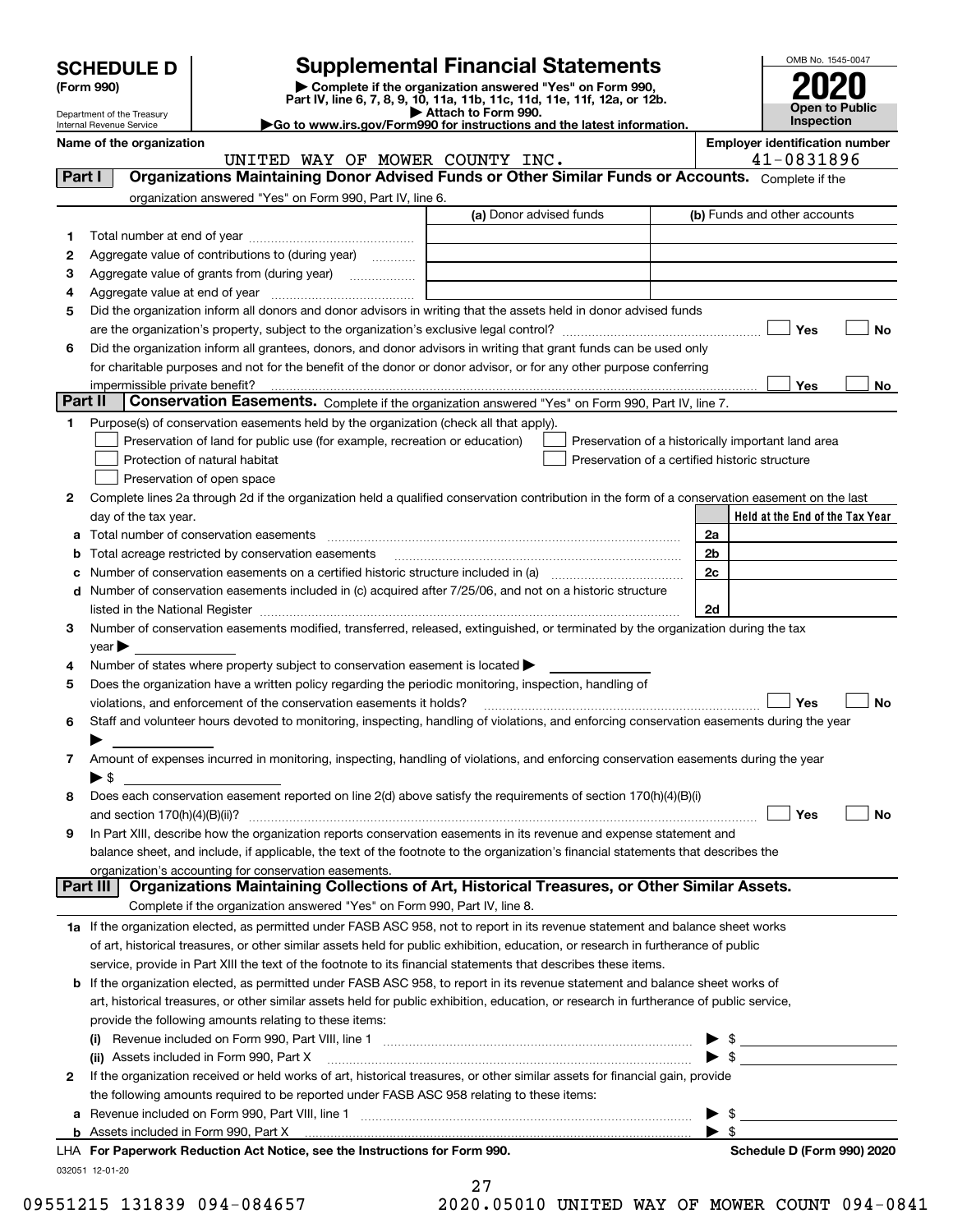|        | Schedule D (Form 990) 2020                                                                                                                                                                                                                                                                                                                      | UNITED WAY OF MOWER COUNTY INC.         |   |                |                                                                                                                                                                                                                               |                                 | $41 - 0831896$ Page 2 |                        |          |                   |
|--------|-------------------------------------------------------------------------------------------------------------------------------------------------------------------------------------------------------------------------------------------------------------------------------------------------------------------------------------------------|-----------------------------------------|---|----------------|-------------------------------------------------------------------------------------------------------------------------------------------------------------------------------------------------------------------------------|---------------------------------|-----------------------|------------------------|----------|-------------------|
|        | Part III<br>Organizations Maintaining Collections of Art, Historical Treasures, or Other Similar Assets (continued)                                                                                                                                                                                                                             |                                         |   |                |                                                                                                                                                                                                                               |                                 |                       |                        |          |                   |
| 3      | Using the organization's acquisition, accession, and other records, check any of the following that make significant use of its                                                                                                                                                                                                                 |                                         |   |                |                                                                                                                                                                                                                               |                                 |                       |                        |          |                   |
|        | collection items (check all that apply):                                                                                                                                                                                                                                                                                                        |                                         |   |                |                                                                                                                                                                                                                               |                                 |                       |                        |          |                   |
| a      | Public exhibition                                                                                                                                                                                                                                                                                                                               |                                         |   |                | Loan or exchange program                                                                                                                                                                                                      |                                 |                       |                        |          |                   |
| b      | Scholarly research                                                                                                                                                                                                                                                                                                                              |                                         |   |                | Other and the contract of the contract of the contract of the contract of the contract of the contract of the contract of the contract of the contract of the contract of the contract of the contract of the contract of the |                                 |                       |                        |          |                   |
| с      | Preservation for future generations                                                                                                                                                                                                                                                                                                             |                                         |   |                |                                                                                                                                                                                                                               |                                 |                       |                        |          |                   |
| 4      | Provide a description of the organization's collections and explain how they further the organization's exempt purpose in Part XIII.                                                                                                                                                                                                            |                                         |   |                |                                                                                                                                                                                                                               |                                 |                       |                        |          |                   |
| 5      | During the year, did the organization solicit or receive donations of art, historical treasures, or other similar assets                                                                                                                                                                                                                        |                                         |   |                |                                                                                                                                                                                                                               |                                 |                       |                        |          |                   |
|        | to be sold to raise funds rather than to be maintained as part of the organization's collection?                                                                                                                                                                                                                                                |                                         |   |                |                                                                                                                                                                                                                               |                                 |                       | Yes                    |          | No                |
|        | <b>Part IV</b><br>Escrow and Custodial Arrangements. Complete if the organization answered "Yes" on Form 990, Part IV, line 9, or<br>reported an amount on Form 990, Part X, line 21.                                                                                                                                                           |                                         |   |                |                                                                                                                                                                                                                               |                                 |                       |                        |          |                   |
|        |                                                                                                                                                                                                                                                                                                                                                 |                                         |   |                |                                                                                                                                                                                                                               |                                 |                       |                        |          |                   |
|        | 1a Is the organization an agent, trustee, custodian or other intermediary for contributions or other assets not included                                                                                                                                                                                                                        |                                         |   |                |                                                                                                                                                                                                                               |                                 |                       |                        |          |                   |
|        |                                                                                                                                                                                                                                                                                                                                                 |                                         |   |                |                                                                                                                                                                                                                               |                                 |                       | $\boxed{\text{X}}$ Yes |          | <b>No</b>         |
|        | <b>b</b> If "Yes," explain the arrangement in Part XIII and complete the following table:                                                                                                                                                                                                                                                       |                                         |   |                |                                                                                                                                                                                                                               |                                 |                       |                        |          |                   |
|        |                                                                                                                                                                                                                                                                                                                                                 |                                         |   |                |                                                                                                                                                                                                                               |                                 |                       | Amount                 |          | $0$ .             |
| c      | Beginning balance <u>manual membershare communication</u> and the set of the set of the set of the set of the set of the set of the set of the set of the set of the set of the set of the set of the set of the set of the set of                                                                                                              |                                         |   |                |                                                                                                                                                                                                                               | 1c<br>1d                        |                       |                        | 498,522. |                   |
|        | d Additions during the year manufactured and an account of a state of the year manufactured and a state of the<br>e Distributions during the year manufactured and continuum control of the control of the control of the state of the control of the control of the control of the control of the control of the control of the control of the |                                         |   |                |                                                                                                                                                                                                                               | 1e                              |                       |                        | 498,522. |                   |
|        |                                                                                                                                                                                                                                                                                                                                                 |                                         |   |                |                                                                                                                                                                                                                               | 1f                              |                       |                        |          | 0.                |
|        | 2a Did the organization include an amount on Form 990, Part X, line 21, for escrow or custodial account liability?                                                                                                                                                                                                                              |                                         |   |                |                                                                                                                                                                                                                               |                                 | .                     | Yes                    |          | $\overline{X}$ No |
|        | <b>b</b> If "Yes," explain the arrangement in Part XIII. Check here if the explanation has been provided on Part XIII                                                                                                                                                                                                                           |                                         |   |                |                                                                                                                                                                                                                               |                                 |                       |                        |          |                   |
| Part V | Endowment Funds. Complete if the organization answered "Yes" on Form 990, Part IV, line 10.                                                                                                                                                                                                                                                     |                                         |   |                |                                                                                                                                                                                                                               |                                 |                       |                        |          |                   |
|        |                                                                                                                                                                                                                                                                                                                                                 | (a) Current year                        |   | (b) Prior year | (c) Two years back $\vert$ (d) Three years back $\vert$                                                                                                                                                                       |                                 |                       | (e) Four years back    |          |                   |
|        | 1a Beginning of year balance                                                                                                                                                                                                                                                                                                                    |                                         |   |                |                                                                                                                                                                                                                               |                                 |                       |                        |          |                   |
| b      |                                                                                                                                                                                                                                                                                                                                                 |                                         |   |                |                                                                                                                                                                                                                               |                                 |                       |                        |          |                   |
|        | Net investment earnings, gains, and losses                                                                                                                                                                                                                                                                                                      |                                         |   |                |                                                                                                                                                                                                                               |                                 |                       |                        |          |                   |
|        |                                                                                                                                                                                                                                                                                                                                                 |                                         |   |                |                                                                                                                                                                                                                               |                                 |                       |                        |          |                   |
|        | e Other expenditures for facilities                                                                                                                                                                                                                                                                                                             |                                         |   |                |                                                                                                                                                                                                                               |                                 |                       |                        |          |                   |
|        |                                                                                                                                                                                                                                                                                                                                                 |                                         |   |                |                                                                                                                                                                                                                               |                                 |                       |                        |          |                   |
|        | f Administrative expenses                                                                                                                                                                                                                                                                                                                       |                                         |   |                |                                                                                                                                                                                                                               |                                 |                       |                        |          |                   |
| g      | End of year balance <i>manually contained</i>                                                                                                                                                                                                                                                                                                   |                                         |   |                |                                                                                                                                                                                                                               |                                 |                       |                        |          |                   |
| 2      | Provide the estimated percentage of the current year end balance (line 1g, column (a)) held as:                                                                                                                                                                                                                                                 |                                         |   |                |                                                                                                                                                                                                                               |                                 |                       |                        |          |                   |
| а      | Board designated or quasi-endowment >                                                                                                                                                                                                                                                                                                           |                                         | % |                |                                                                                                                                                                                                                               |                                 |                       |                        |          |                   |
| b      | Permanent endowment >                                                                                                                                                                                                                                                                                                                           | %                                       |   |                |                                                                                                                                                                                                                               |                                 |                       |                        |          |                   |
|        | $\mathbf c$ Term endowment $\blacktriangleright$                                                                                                                                                                                                                                                                                                | %                                       |   |                |                                                                                                                                                                                                                               |                                 |                       |                        |          |                   |
|        | The percentages on lines 2a, 2b, and 2c should equal 100%.                                                                                                                                                                                                                                                                                      |                                         |   |                |                                                                                                                                                                                                                               |                                 |                       |                        |          |                   |
|        | 3a Are there endowment funds not in the possession of the organization that are held and administered for the organization                                                                                                                                                                                                                      |                                         |   |                |                                                                                                                                                                                                                               |                                 |                       |                        |          |                   |
|        | by:                                                                                                                                                                                                                                                                                                                                             |                                         |   |                |                                                                                                                                                                                                                               |                                 |                       |                        | Yes      | No.               |
|        | (i)                                                                                                                                                                                                                                                                                                                                             |                                         |   |                |                                                                                                                                                                                                                               |                                 |                       | 3a(i)                  |          |                   |
|        |                                                                                                                                                                                                                                                                                                                                                 |                                         |   |                |                                                                                                                                                                                                                               |                                 |                       | 3a(ii)                 |          |                   |
|        |                                                                                                                                                                                                                                                                                                                                                 |                                         |   |                |                                                                                                                                                                                                                               |                                 |                       | 3b                     |          |                   |
|        | Describe in Part XIII the intended uses of the organization's endowment funds.<br>Land, Buildings, and Equipment.<br>Part VI                                                                                                                                                                                                                    |                                         |   |                |                                                                                                                                                                                                                               |                                 |                       |                        |          |                   |
|        |                                                                                                                                                                                                                                                                                                                                                 |                                         |   |                |                                                                                                                                                                                                                               |                                 |                       |                        |          |                   |
|        | Complete if the organization answered "Yes" on Form 990, Part IV, line 11a. See Form 990, Part X, line 10.                                                                                                                                                                                                                                      |                                         |   |                |                                                                                                                                                                                                                               |                                 |                       |                        |          |                   |
|        | Description of property                                                                                                                                                                                                                                                                                                                         | (a) Cost or other<br>basis (investment) |   |                | (b) Cost or other<br>basis (other)                                                                                                                                                                                            | (c) Accumulated<br>depreciation |                       | (d) Book value         |          |                   |
|        |                                                                                                                                                                                                                                                                                                                                                 |                                         |   |                |                                                                                                                                                                                                                               |                                 |                       |                        |          |                   |
| b      |                                                                                                                                                                                                                                                                                                                                                 |                                         |   |                |                                                                                                                                                                                                                               |                                 |                       |                        |          |                   |
|        |                                                                                                                                                                                                                                                                                                                                                 |                                         |   |                |                                                                                                                                                                                                                               |                                 |                       |                        |          |                   |
|        |                                                                                                                                                                                                                                                                                                                                                 |                                         |   |                | 27,285.                                                                                                                                                                                                                       | 27,285.                         |                       |                        |          | $0$ .             |
|        |                                                                                                                                                                                                                                                                                                                                                 |                                         |   |                |                                                                                                                                                                                                                               |                                 |                       |                        |          |                   |
|        |                                                                                                                                                                                                                                                                                                                                                 |                                         |   |                |                                                                                                                                                                                                                               |                                 |                       |                        |          | $0$ .             |

**Schedule D (Form 990) 2020**

032052 12-01-20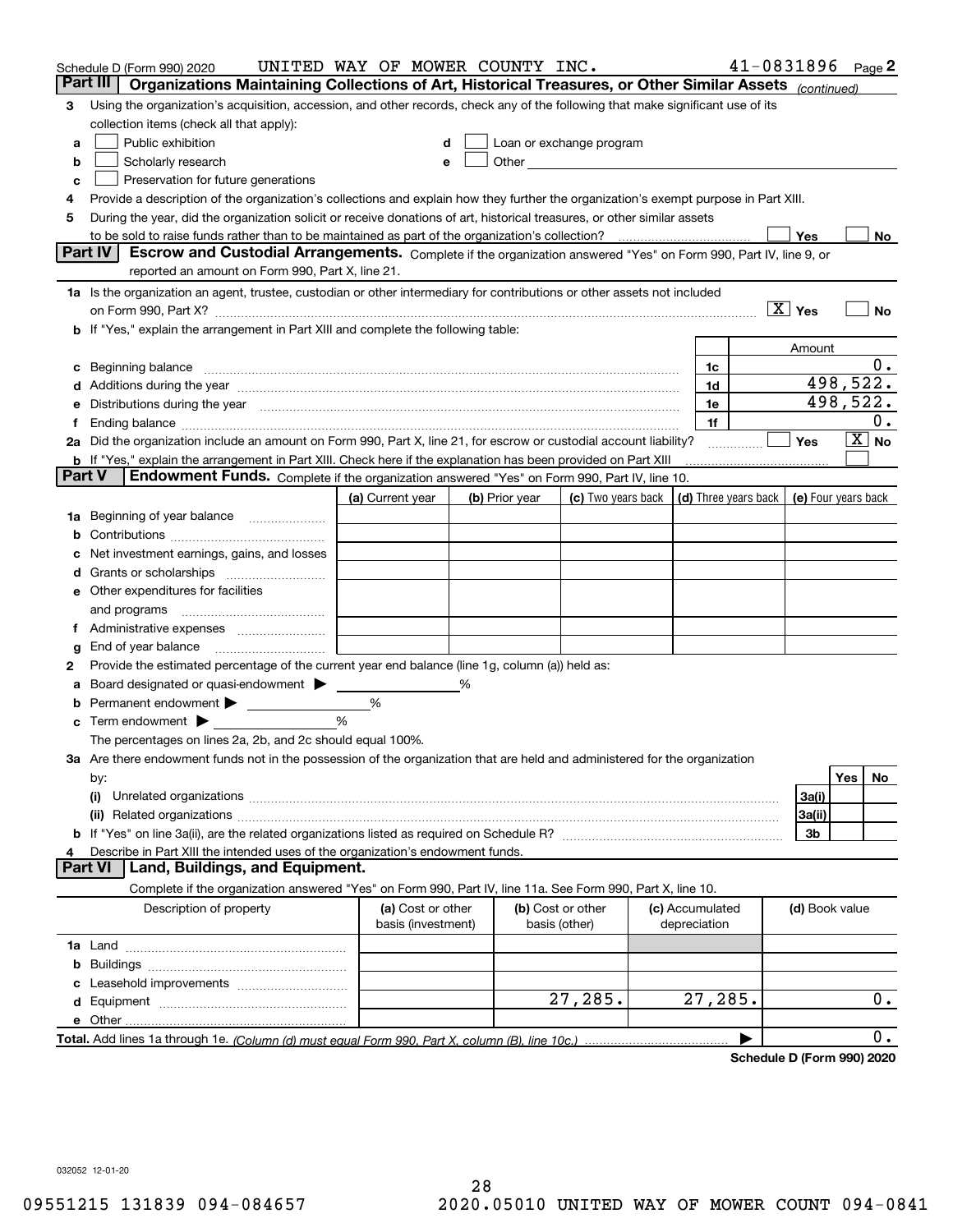| (a) Description of security or category (including name of security)                                                                          | (b) Book value  | (c) Method of valuation: Cost or end-of-year market value |                |
|-----------------------------------------------------------------------------------------------------------------------------------------------|-----------------|-----------------------------------------------------------|----------------|
| (1) Financial derivatives                                                                                                                     |                 |                                                           |                |
| (2) Closely held equity interests [11] [12] Closely held equity interests                                                                     |                 |                                                           |                |
| $(3)$ Other                                                                                                                                   |                 |                                                           |                |
| (A)                                                                                                                                           |                 |                                                           |                |
| (B)                                                                                                                                           |                 |                                                           |                |
| (C)                                                                                                                                           |                 |                                                           |                |
| (D)                                                                                                                                           |                 |                                                           |                |
| (E)                                                                                                                                           |                 |                                                           |                |
| (F)                                                                                                                                           |                 |                                                           |                |
| (G)                                                                                                                                           |                 |                                                           |                |
| (H)                                                                                                                                           |                 |                                                           |                |
|                                                                                                                                               |                 |                                                           |                |
| Total. (Col. (b) must equal Form 990, Part X, col. (B) line 12.)<br>Part VIII Investments - Program Related.                                  |                 |                                                           |                |
|                                                                                                                                               |                 |                                                           |                |
| Complete if the organization answered "Yes" on Form 990, Part IV, line 11c. See Form 990, Part X, line 13.                                    |                 |                                                           |                |
| (a) Description of investment                                                                                                                 | (b) Book value  | (c) Method of valuation: Cost or end-of-year market value |                |
| (1)                                                                                                                                           |                 |                                                           |                |
| (2)                                                                                                                                           |                 |                                                           |                |
| (3)                                                                                                                                           |                 |                                                           |                |
| (4)                                                                                                                                           |                 |                                                           |                |
| (5)                                                                                                                                           |                 |                                                           |                |
| (6)                                                                                                                                           |                 |                                                           |                |
| (7)                                                                                                                                           |                 |                                                           |                |
| (8)                                                                                                                                           |                 |                                                           |                |
| (9)                                                                                                                                           |                 |                                                           |                |
| Part IX<br><b>Other Assets.</b><br>Complete if the organization answered "Yes" on Form 990, Part IV, line 11d. See Form 990, Part X, line 15. |                 |                                                           |                |
|                                                                                                                                               | (a) Description |                                                           | (b) Book value |
| (1)                                                                                                                                           |                 |                                                           |                |
| (2)                                                                                                                                           |                 |                                                           |                |
| (3)                                                                                                                                           |                 |                                                           |                |
| (4)                                                                                                                                           |                 |                                                           |                |
| (5)                                                                                                                                           |                 |                                                           |                |
| (6)                                                                                                                                           |                 |                                                           |                |
| (7)                                                                                                                                           |                 |                                                           |                |
| (8)                                                                                                                                           |                 |                                                           |                |
|                                                                                                                                               |                 |                                                           |                |
| (9)                                                                                                                                           |                 |                                                           |                |
| <b>Other Liabilities.</b>                                                                                                                     |                 |                                                           |                |
| Complete if the organization answered "Yes" on Form 990, Part IV, line 11e or 11f. See Form 990, Part X, line 25.                             |                 |                                                           |                |
| (a) Description of liability                                                                                                                  |                 |                                                           | (b) Book value |
| (1)<br>Federal income taxes                                                                                                                   |                 |                                                           |                |
| (2)                                                                                                                                           |                 |                                                           |                |
| (3)                                                                                                                                           |                 |                                                           |                |
| (4)                                                                                                                                           |                 |                                                           |                |
| Part X<br>1.<br>(5)                                                                                                                           |                 |                                                           |                |
| (6)                                                                                                                                           |                 |                                                           |                |
| (7)                                                                                                                                           |                 |                                                           |                |
| (8)                                                                                                                                           |                 |                                                           |                |
| (9)                                                                                                                                           |                 |                                                           |                |

|  | Fart VIIII Investments - Program Related. |  |
|--|-------------------------------------------|--|
|--|-------------------------------------------|--|

# Schedule D (Form 990) 2020 UNITED WAY OF MOWER COUNTY INC**.** 41-0 8 3 1 8 9 6 <sub>Page</sub> 3<br>| **Part VII** | Investments - Other Securities.

Complete if the organization answered "Yes" on Form 990, Part IV, line 11b. See Form 990, Part X, line 12.

**Schedule D (Form 990) 2020**

032053 12-01-20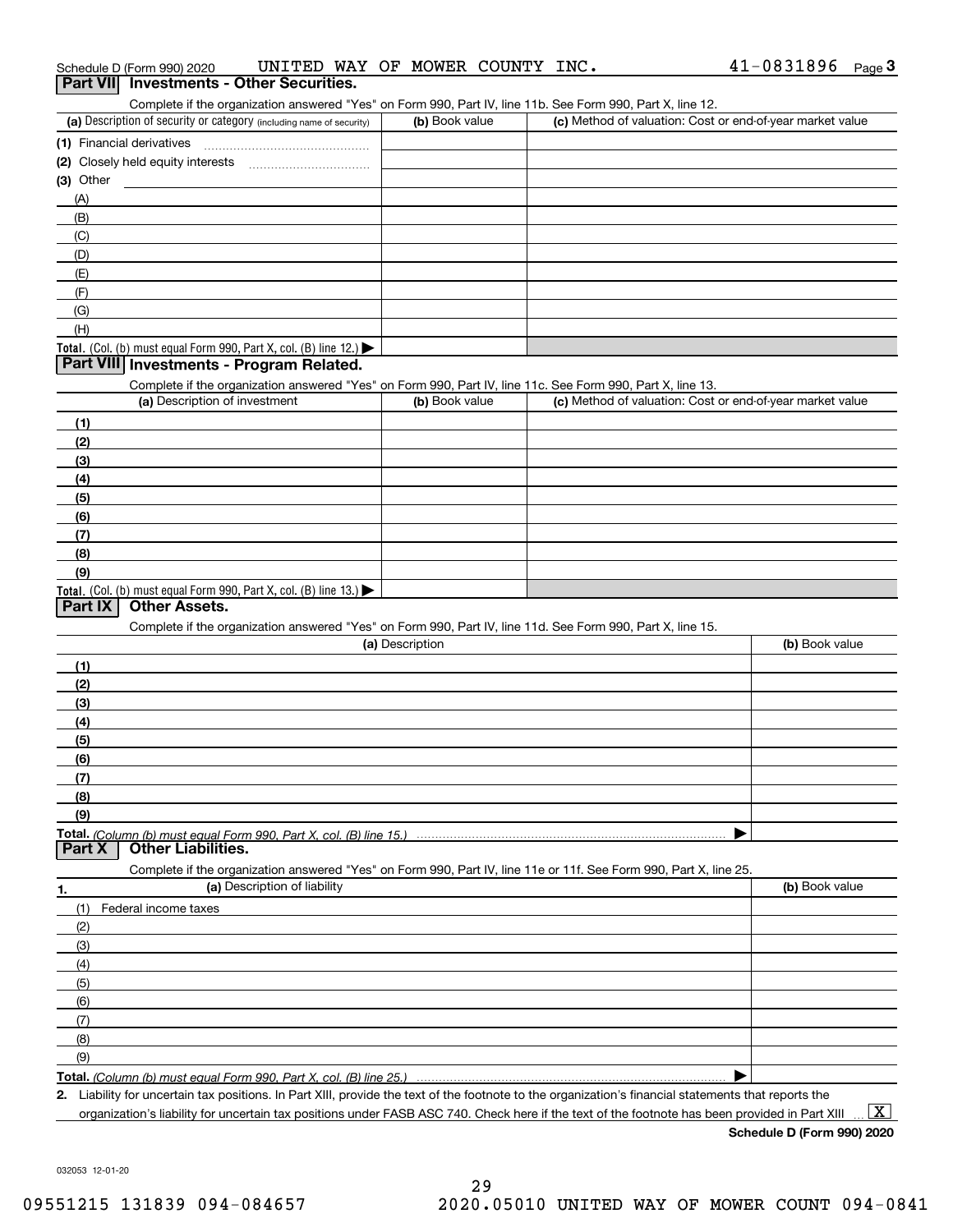|    | UNITED WAY OF MOWER COUNTY INC.<br>Schedule D (Form 990) 2020                                                                                                                                                                       |                |          |                | 41-0831896<br>Page 4 |
|----|-------------------------------------------------------------------------------------------------------------------------------------------------------------------------------------------------------------------------------------|----------------|----------|----------------|----------------------|
|    | Reconciliation of Revenue per Audited Financial Statements With Revenue per Return.<br>Part XI                                                                                                                                      |                |          |                |                      |
|    | Complete if the organization answered "Yes" on Form 990, Part IV, line 12a.                                                                                                                                                         |                |          |                |                      |
| 1  | Total revenue, gains, and other support per audited financial statements                                                                                                                                                            |                |          | $\blacksquare$ | 1,241,829.           |
| 2  | Amounts included on line 1 but not on Form 990, Part VIII, line 12:                                                                                                                                                                 |                |          |                |                      |
| a  | Net unrealized gains (losses) on investments [11] matter contracts and the unrealized gains (losses) on investments                                                                                                                 | 2a             | $-402.$  |                |                      |
| b  |                                                                                                                                                                                                                                     | 2 <sub>b</sub> |          |                |                      |
|    |                                                                                                                                                                                                                                     | 2c             |          |                |                      |
| d  | Other (Describe in Part XIII.) <b>Construction Construction</b> Chern Construction Chern Chern Chern Chern Chern Chern                                                                                                              | 2d             |          |                |                      |
| е  | Add lines 2a through 2d                                                                                                                                                                                                             |                |          | <b>2e</b>      | $-402$ .             |
| 3  |                                                                                                                                                                                                                                     |                |          | $\mathbf{3}$   | 1, 242, 231.         |
| 4  | Amounts included on Form 990, Part VIII, line 12, but not on line 1:                                                                                                                                                                |                |          |                |                      |
|    |                                                                                                                                                                                                                                     | 4а             |          |                |                      |
| b  |                                                                                                                                                                                                                                     | 4 <sub>b</sub> | 498,522. |                |                      |
| c. | Add lines 4a and 4b                                                                                                                                                                                                                 |                |          | 4с             | 498,522.             |
|    |                                                                                                                                                                                                                                     |                |          | 5              |                      |
|    |                                                                                                                                                                                                                                     |                |          |                | 1,740,753.           |
|    | Part XII   Reconciliation of Expenses per Audited Financial Statements With Expenses per Return.                                                                                                                                    |                |          |                |                      |
|    | Complete if the organization answered "Yes" on Form 990, Part IV, line 12a.                                                                                                                                                         |                |          |                |                      |
| 1  |                                                                                                                                                                                                                                     |                |          | $\mathbf{1}$   | 1,222,390.           |
| 2  | Amounts included on line 1 but not on Form 990, Part IX, line 25:                                                                                                                                                                   |                |          |                |                      |
| a  |                                                                                                                                                                                                                                     | 2a             |          |                |                      |
| b  |                                                                                                                                                                                                                                     | 2 <sub>b</sub> |          |                |                      |
| c. |                                                                                                                                                                                                                                     | 2c             |          |                |                      |
| d  | Other (Describe in Part XIII.) <b>Construction Construction</b> Chern Construction Chern Chern Chern Chern Chern Chern                                                                                                              | 2d             |          |                |                      |
| е  | Add lines 2a through 2d <b>contained a contained a contained a contained a</b> contained a contained a contained a contained a contained a contained a contained a contained a contained a contained a contained a contained a cont |                |          | 2e             | 0.                   |
| 3  |                                                                                                                                                                                                                                     |                |          | 3              | 1,222,390.           |
| 4  | Amounts included on Form 990, Part IX, line 25, but not on line 1:                                                                                                                                                                  |                |          |                |                      |
| a  |                                                                                                                                                                                                                                     | 4a             |          |                |                      |
| b  | Other (Describe in Part XIII.)                                                                                                                                                                                                      | 4 <sub>b</sub> | 498,522. |                |                      |
| c. | Add lines 4a and 4b                                                                                                                                                                                                                 |                |          | 4c             | 498,522.             |
|    | Part XIII Supplemental Information.                                                                                                                                                                                                 |                |          | 5              | 1,720,912.           |

Provide the descriptions required for Part II, lines 3, 5, and 9; Part III, lines 1a and 4; Part IV, lines 1b and 2b; Part V, line 4; Part X, line 2; Part XI, lines 2d and 4b; and Part XII, lines 2d and 4b. Also complete this part to provide any additional information.

### PART IV, LINE 2B:

THE ORGANIZATION IS CUSTODIAN OF FUNDS DISTRIBUTED BY THE HORMEL

FOUNDATION TO SPECIFIC APPROVED AGENCIES. THESE AMOUNTS ARE INCLUDED IN

THE REVENUE AND EXPENSES ON THE FORM 990.

PART X, LINE 2:

THE ORGANIZATION IS CLASSIFIED AS A TAX-EXEMPT ORGANIZATION UNDER SECTION

501(C)(3) OF THE INTERNAL REVENUE CODE AND, ACCORDINGLY, IS NOT SUBJECT TO

FEDERAL INCOME TAXES. AS SUCH, IT IS SUBJECT TO FEDERAL AND STATE INCOME

### TAXES ON NET UNRELATED BUSINESS INCOME.

|  |  |  |  |  |  |  | THE ORGANIZATION FOLLOWS THE ACCOUNTING STANDARDS FOR CONTINGENCIES IN |  |
|--|--|--|--|--|--|--|------------------------------------------------------------------------|--|
|--|--|--|--|--|--|--|------------------------------------------------------------------------|--|

30

032054 12-01-20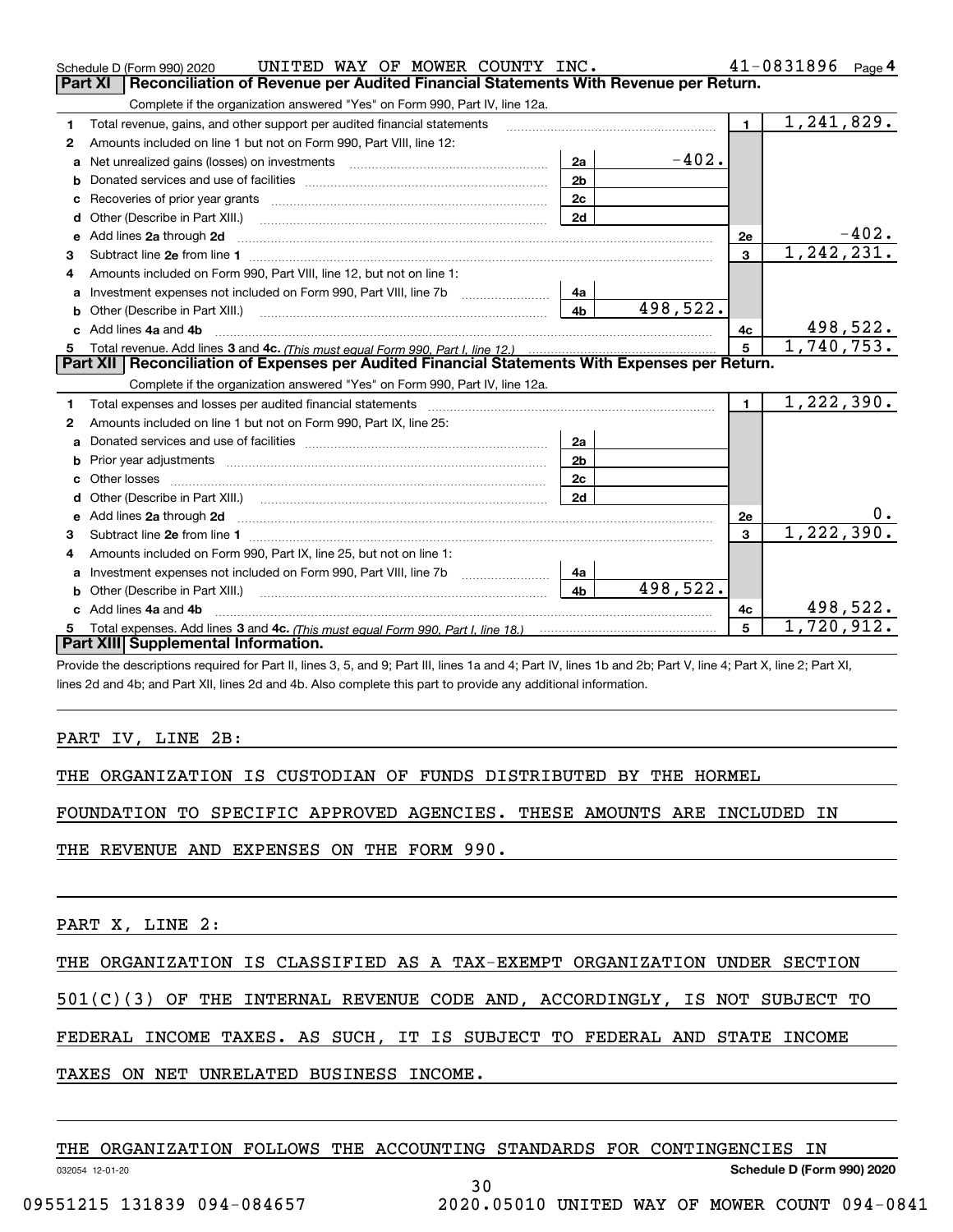| UNITED WAY OF MOWER COUNTY INC. $41-0831896$ Page 5<br>Schedule D (Form 990) 2020<br><b>Part XIII Supplemental Information</b> (continued)                                                                                                              |                                                                                                                                                                                                                               |
|---------------------------------------------------------------------------------------------------------------------------------------------------------------------------------------------------------------------------------------------------------|-------------------------------------------------------------------------------------------------------------------------------------------------------------------------------------------------------------------------------|
| EVALUATING UNCERTAIN TAX POSITIONS AND FILES AS A TAX-EXEMPT ORGANIZATION.                                                                                                                                                                              |                                                                                                                                                                                                                               |
| SHOULD THAT STATUS BE CHALLENGED IN THE FUTURE, ALL YEARS SINCE INCEPTION                                                                                                                                                                               |                                                                                                                                                                                                                               |
| COULD BE SUBJECT TO REVIEW BY THE IRS.                                                                                                                                                                                                                  | the control of the control of the control of the control of the control of the control of the control of the control of the control of the control of the control of the control of the control of the control of the control |
|                                                                                                                                                                                                                                                         |                                                                                                                                                                                                                               |
| PART XI, LINE 4B - OTHER ADJUSTMENTS:                                                                                                                                                                                                                   |                                                                                                                                                                                                                               |
| CUSTODIAL FUNDS<br>the control of the control of the control of the control of the control of the control of the control of the control of the control of the control of the control of the control of the control of the control of the control        | 498,522.                                                                                                                                                                                                                      |
|                                                                                                                                                                                                                                                         |                                                                                                                                                                                                                               |
| PART XII, LINE 4B - OTHER ADJUSTMENTS:                                                                                                                                                                                                                  |                                                                                                                                                                                                                               |
| <b>CUSTODIAL FUNDS</b><br>the control of the control of the control of the control of the control of the control of the control of the control of the control of the control of the control of the control of the control of the control of the control | 498,522.                                                                                                                                                                                                                      |
|                                                                                                                                                                                                                                                         |                                                                                                                                                                                                                               |
|                                                                                                                                                                                                                                                         |                                                                                                                                                                                                                               |
|                                                                                                                                                                                                                                                         |                                                                                                                                                                                                                               |
|                                                                                                                                                                                                                                                         |                                                                                                                                                                                                                               |
|                                                                                                                                                                                                                                                         |                                                                                                                                                                                                                               |
|                                                                                                                                                                                                                                                         |                                                                                                                                                                                                                               |
|                                                                                                                                                                                                                                                         |                                                                                                                                                                                                                               |
|                                                                                                                                                                                                                                                         |                                                                                                                                                                                                                               |
|                                                                                                                                                                                                                                                         |                                                                                                                                                                                                                               |
|                                                                                                                                                                                                                                                         |                                                                                                                                                                                                                               |
|                                                                                                                                                                                                                                                         |                                                                                                                                                                                                                               |
|                                                                                                                                                                                                                                                         |                                                                                                                                                                                                                               |
|                                                                                                                                                                                                                                                         |                                                                                                                                                                                                                               |
|                                                                                                                                                                                                                                                         |                                                                                                                                                                                                                               |
|                                                                                                                                                                                                                                                         |                                                                                                                                                                                                                               |
|                                                                                                                                                                                                                                                         |                                                                                                                                                                                                                               |
|                                                                                                                                                                                                                                                         |                                                                                                                                                                                                                               |
|                                                                                                                                                                                                                                                         |                                                                                                                                                                                                                               |
| 032055 12-01-20                                                                                                                                                                                                                                         | Schedule D (Form 990) 2020                                                                                                                                                                                                    |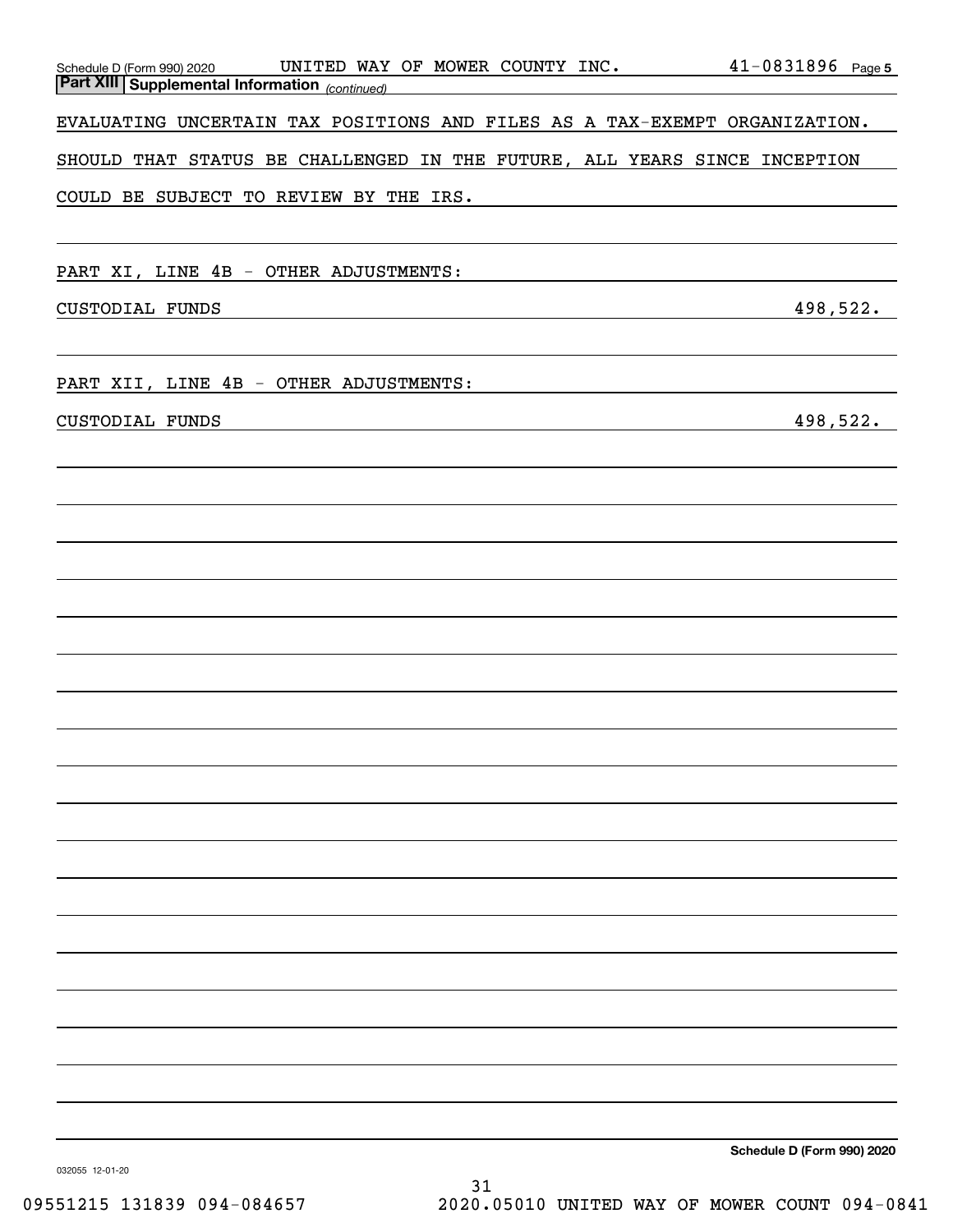| <b>SCHEDULE I</b>                 |                                                                                                                                                                          |                        | <b>Grants and Other Assistance to Organizations,</b> |                                                       |                                         |                                                                |                                          | OMB No. 1545-0047                                   |  |
|-----------------------------------|--------------------------------------------------------------------------------------------------------------------------------------------------------------------------|------------------------|------------------------------------------------------|-------------------------------------------------------|-----------------------------------------|----------------------------------------------------------------|------------------------------------------|-----------------------------------------------------|--|
| (Form 990)                        | Governments, and Individuals in the United States<br>Complete if the organization answered "Yes" on Form 990, Part IV, line 21 or 22.                                    |                        |                                                      |                                                       |                                         |                                                                |                                          |                                                     |  |
| Department of the Treasury        |                                                                                                                                                                          |                        |                                                      | Attach to Form 990.                                   |                                         |                                                                |                                          | <b>Open to Public</b>                               |  |
| Internal Revenue Service          |                                                                                                                                                                          |                        |                                                      | Go to www.irs.gov/Form990 for the latest information. |                                         |                                                                |                                          | Inspection                                          |  |
| Name of the organization          |                                                                                                                                                                          |                        | UNITED WAY OF MOWER COUNTY INC.                      |                                                       |                                         |                                                                |                                          | <b>Employer identification number</b><br>41-0831896 |  |
| Part I                            | <b>General Information on Grants and Assistance</b>                                                                                                                      |                        |                                                      |                                                       |                                         |                                                                |                                          |                                                     |  |
| 1.                                | Does the organization maintain records to substantiate the amount of the grants or assistance, the grantees' eligibility for the grants or assistance, and the selection |                        |                                                      |                                                       |                                         |                                                                |                                          | $\sqrt{X}$ Yes<br>  No                              |  |
| $\mathbf{2}$                      | Describe in Part IV the organization's procedures for monitoring the use of grant funds in the United States.                                                            |                        |                                                      |                                                       |                                         |                                                                |                                          |                                                     |  |
| Part II                           | Grants and Other Assistance to Domestic Organizations and Domestic Governments. Complete if the organization answered "Yes" on Form 990, Part IV, line 21, for any       |                        |                                                      |                                                       |                                         |                                                                |                                          |                                                     |  |
|                                   | recipient that received more than \$5,000. Part II can be duplicated if additional space is needed                                                                       |                        |                                                      |                                                       |                                         |                                                                |                                          |                                                     |  |
|                                   | 1 (a) Name and address of organization<br>or government                                                                                                                  | (b) EIN                | (c) IRC section<br>(if applicable)                   | (d) Amount of<br>cash grant                           | (e) Amount of<br>non-cash<br>assistance | (f) Method of<br>valuation (book,<br>FMV, appraisal,<br>other) | (g) Description of<br>noncash assistance | (h) Purpose of grant<br>or assistance               |  |
| CRIME VICTIMS RESOURCE CENTER     |                                                                                                                                                                          |                        |                                                      |                                                       |                                         |                                                                |                                          | VICTIM SERVICES AND                                 |  |
| 101 14TH ST NW                    |                                                                                                                                                                          |                        |                                                      |                                                       |                                         |                                                                |                                          | CHILDREN'S SEXUAL ABUSE                             |  |
| AUSTIN, MN 55912                  |                                                                                                                                                                          | $41 - 1404075$ 501(C)3 |                                                      | 33,000                                                | $\mathbf{0}$ .                          |                                                                |                                          | PREVENTION                                          |  |
|                                   |                                                                                                                                                                          |                        |                                                      |                                                       |                                         |                                                                |                                          | CHILDREN'S MENTAL HEALTH                            |  |
| COMPREHENSIVE HUMAN SERVICES      |                                                                                                                                                                          |                        |                                                      |                                                       |                                         |                                                                |                                          | ADULT CHARITABLE FUNDING.                           |  |
| FOUNDATION (IMS) - 101 21ST ST SE |                                                                                                                                                                          |                        |                                                      |                                                       |                                         |                                                                |                                          | AND FINANCIAL COACHING                              |  |
| - AUSTIN, MN 55912                |                                                                                                                                                                          | $81 - 4104822$ 501(C)3 |                                                      | 90,000                                                | 0.                                      |                                                                |                                          | PROGRAM                                             |  |
| COMPREHENSIVE HUMAN SERVICES      |                                                                                                                                                                          |                        |                                                      |                                                       |                                         |                                                                |                                          | HORMEL FOUNDATION                                   |  |
| FOUNDATION (IMS) - 101 21ST ST SE |                                                                                                                                                                          |                        |                                                      |                                                       |                                         |                                                                |                                          | <b>GRANT-UW PASSES THROUGH</b>                      |  |
| SUITE 2 - AUSTIN, MN 55912        |                                                                                                                                                                          | $81 - 4104822$ 501(C)3 |                                                      | 50,000                                                | 0.                                      |                                                                |                                          | <b>GRANT</b>                                        |  |
|                                   |                                                                                                                                                                          |                        |                                                      |                                                       |                                         |                                                                |                                          | PARTNERING WITH PARENTS,                            |  |
| PARENTING RESOURCE CENTER, INC.   |                                                                                                                                                                          |                        |                                                      |                                                       |                                         |                                                                |                                          | CATHERWOOD HOME CHILD                               |  |
| 105 1ST ST SE SUITE A             |                                                                                                                                                                          |                        |                                                      |                                                       |                                         |                                                                |                                          | CARE, HELPING HOMES, AND                            |  |
| AUSTIN, MN 55912                  |                                                                                                                                                                          | 41-1307920 501(C)3     |                                                      | 118,850                                               | 0.                                      |                                                                |                                          | SEIBEL VISITATION &                                 |  |
| WELCOME CENTER                    |                                                                                                                                                                          |                        |                                                      |                                                       |                                         |                                                                |                                          | HORMEL FOUNDATION                                   |  |
| 111 N MAIN ST, SUITE 101          |                                                                                                                                                                          |                        |                                                      |                                                       |                                         |                                                                |                                          | GRANT-UW PASSES THROUGH                             |  |
| AUSTIN, MN 55912                  |                                                                                                                                                                          | $41 - 1978031$ 501(C)3 |                                                      | 75,000                                                | 0.                                      |                                                                |                                          | GRANT                                               |  |
|                                   |                                                                                                                                                                          |                        |                                                      |                                                       |                                         |                                                                |                                          |                                                     |  |
| WELCOME CENTER                    |                                                                                                                                                                          |                        |                                                      |                                                       |                                         |                                                                |                                          |                                                     |  |
| 111 N MAIN ST, SUITE 101          |                                                                                                                                                                          |                        |                                                      |                                                       |                                         |                                                                |                                          |                                                     |  |
| AUSTIN, MN 55912                  |                                                                                                                                                                          | $41 - 1978031$ 501(C)3 |                                                      | 70,000.                                               | 0.                                      |                                                                |                                          | SOCIAL SERVICES PROGRAM                             |  |
|                                   | 2 Enter total number of section 501(c)(3) and government organizations listed in the line 1 table                                                                        |                        |                                                      |                                                       |                                         |                                                                |                                          | 32.                                                 |  |
| 3                                 | Enter total number of other organizations listed in the line 1 table                                                                                                     |                        |                                                      |                                                       |                                         |                                                                |                                          | 0.                                                  |  |
| LHA                               | For Paperwork Reduction Act Notice, see the Instructions for Form 990.                                                                                                   |                        |                                                      |                                                       |                                         |                                                                |                                          | <b>Schedule I (Form 990) 2020</b>                   |  |

SEE PART IV FOR COLUMN (H) DESCRIPTIONS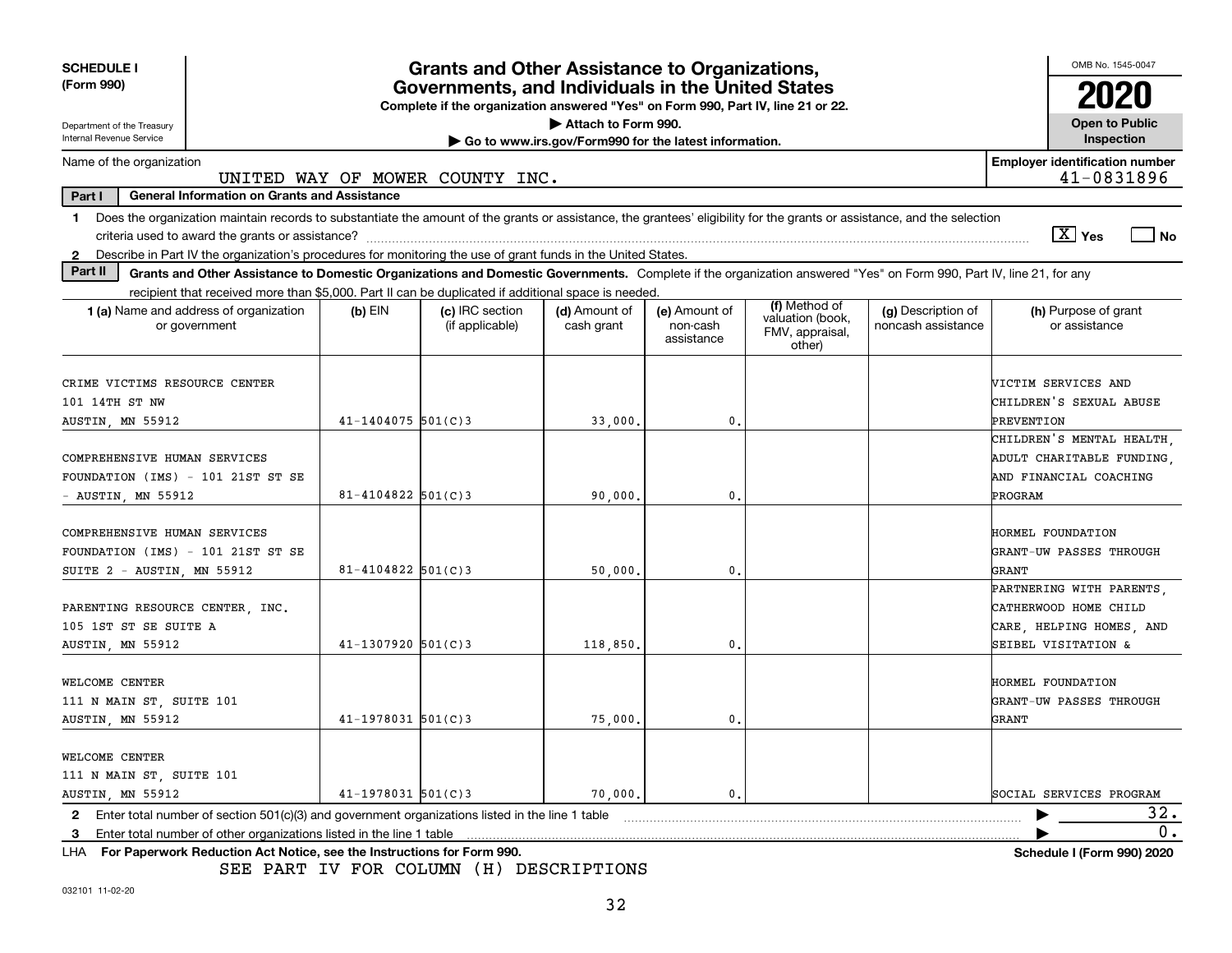### Schedule I (Form 990)  $\tt{UNITED}$   $\tt{WAY}$   $\tt{OF}$   $\tt{MOWER}$   $\tt{COUNTY}$   $\tt{INC}$   $\cdot$   $\tt{V}$   $\cdot$   $\tt{V}$   $\cdot$   $\tt{V}$   $\cdot$   $\tt{V}$   $\cdot$   $\tt{V}$   $\cdot$   $\tt{V}$   $\cdot$   $\tt{V}$   $\cdot$   $\tt{V}$   $\cdot$   $\tt{V}$   $\cdot$   $\tt{V}$   $\cdot$   $\tt{V}$

**Part II Continuation of Grants and Other Assistance to Domestic Organizations and Domestic Governments**  (Schedule I (Form 990), Part II.)

| (a) Name and address of<br>organization or government | $(b)$ EIN                | (c) IRC section<br>if applicable | (d) Amount of<br>cash grant | (e) Amount of<br>non-cash<br>assistance | (f) Method of<br>valuation<br>(book, FMV,<br>appraisal, other) | (g) Description of<br>non-cash assistance | (h) Purpose of grant<br>or assistance |
|-------------------------------------------------------|--------------------------|----------------------------------|-----------------------------|-----------------------------------------|----------------------------------------------------------------|-------------------------------------------|---------------------------------------|
| SERVEMINNESOTA                                        |                          |                                  |                             |                                         |                                                                |                                           |                                       |
| 120 S 6TH STREET SUITE 2260                           |                          |                                  |                             |                                         |                                                                |                                           |                                       |
| MINNEAPOLIS, MN 55402                                 | $41 - 2010058$ 501(C)3   |                                  | 7,000,                      | $\mathbf{0}$                            |                                                                |                                           | MINNESOTA READING CORPS               |
| AMERICAN RED CROSS- MN & DAKOTAS                      |                          |                                  |                             |                                         |                                                                |                                           | HORMEL FOUNDATION                     |
| REGION - 1201 WEST RIVER PARKWAY -                    |                          |                                  |                             |                                         |                                                                |                                           | GRANT-UW PASSES THROUGH               |
| MINNEAPOLIS, MN 55454                                 | 53-0196605 $501(C)$ 3    |                                  | 15,000.                     | $\mathbf{0}$ .                          |                                                                |                                           | GRANT                                 |
| APPLE LANE COMMUNITY CHILD CARE                       |                          |                                  |                             |                                         |                                                                |                                           |                                       |
| CENTER - 1900 8TH AVE NW - AUSTIN,                    |                          |                                  |                             |                                         |                                                                |                                           |                                       |
| MN 55912                                              | $41 - 1889518$ $501(C)3$ |                                  | 12,500.                     | $\mathbf{0}$ .                          |                                                                |                                           | CHILD CARE SCHOLARSHIPS               |
| WORKFORCE DEVELOPMENT                                 |                          |                                  |                             |                                         |                                                                |                                           |                                       |
| 2070 COLLEGE VIEW RD E                                |                          |                                  |                             |                                         |                                                                |                                           |                                       |
| ROCHESTER, MN 55904                                   | $41 - 1484613$ 501(C)3   |                                  | 25,000.                     | 0.                                      |                                                                |                                           | WORKFORCE SUCCESS                     |
|                                                       |                          |                                  |                             |                                         |                                                                |                                           |                                       |
| HORMEL HISTORIC HOME                                  |                          |                                  |                             |                                         |                                                                |                                           |                                       |
| 208 4TH AVE NW                                        |                          |                                  |                             |                                         |                                                                |                                           | <b>AUTISM FRIENDLY AUSTIN</b>         |
| AUSTIN, MN 55912                                      | $41 - 0705219$ 501(C)3   |                                  | 22,000.                     | $\mathbf{0}$                            |                                                                |                                           | INITIATIVE                            |
| HORMEL HISTORIC HOME                                  |                          |                                  |                             |                                         |                                                                |                                           | HORMEL FOUNDATION                     |
| 208 4TH AVE NW                                        |                          |                                  |                             |                                         |                                                                |                                           | GRANT-UW PASSES THROUGH               |
| AUSTIN, MN 55912                                      | $41 - 0705219$ 501(C)3   |                                  | 11,037.                     | 0.                                      |                                                                |                                           | GRANT                                 |
|                                                       |                          |                                  |                             |                                         |                                                                |                                           |                                       |
| MOWER COUNCIL FOR THE HANDICAPPED,                    |                          |                                  |                             |                                         |                                                                |                                           |                                       |
| INC. $-$ 2103 14TH ST NE SUITE A $-$                  |                          |                                  |                             |                                         |                                                                |                                           | ADVOCACY PROGRAM AND                  |
| AUSTIN, MN 55912                                      | $41 - 1505345$ 501(C)3   |                                  | 39,000.                     | $\mathbf{0}$ .                          |                                                                |                                           | EQUIPMENT LENDING PROGRAM             |
| MOWER COUNCIL FOR THE HANDICAPPED,                    |                          |                                  |                             |                                         |                                                                |                                           | HORMEL FOUNDATION                     |
| INC. $-$ 2103 14TH ST NE SUITE A $-$                  |                          |                                  |                             |                                         |                                                                |                                           | <b>GRANT-UW PASSES THROUGH</b>        |
| AUSTIN, MN 55912                                      | $41 - 1505345$ 501(C)3   |                                  | 12,344.                     | $\mathbf{0}$                            |                                                                |                                           | GRANT                                 |
|                                                       |                          |                                  |                             |                                         |                                                                |                                           |                                       |
| CEDAR VALLEY SERVICES, INC.                           |                          |                                  |                             |                                         |                                                                |                                           | COMPETITIVE PLACEMENT AND             |
| 2111 4TH ST NW                                        |                          |                                  |                             |                                         |                                                                |                                           | COMMUNITY AND SUPPORTED               |

**Schedule I (Form 990)**

AUSTIN, MN 55912 41-0870082 501(C)3 35,000. 0. 0.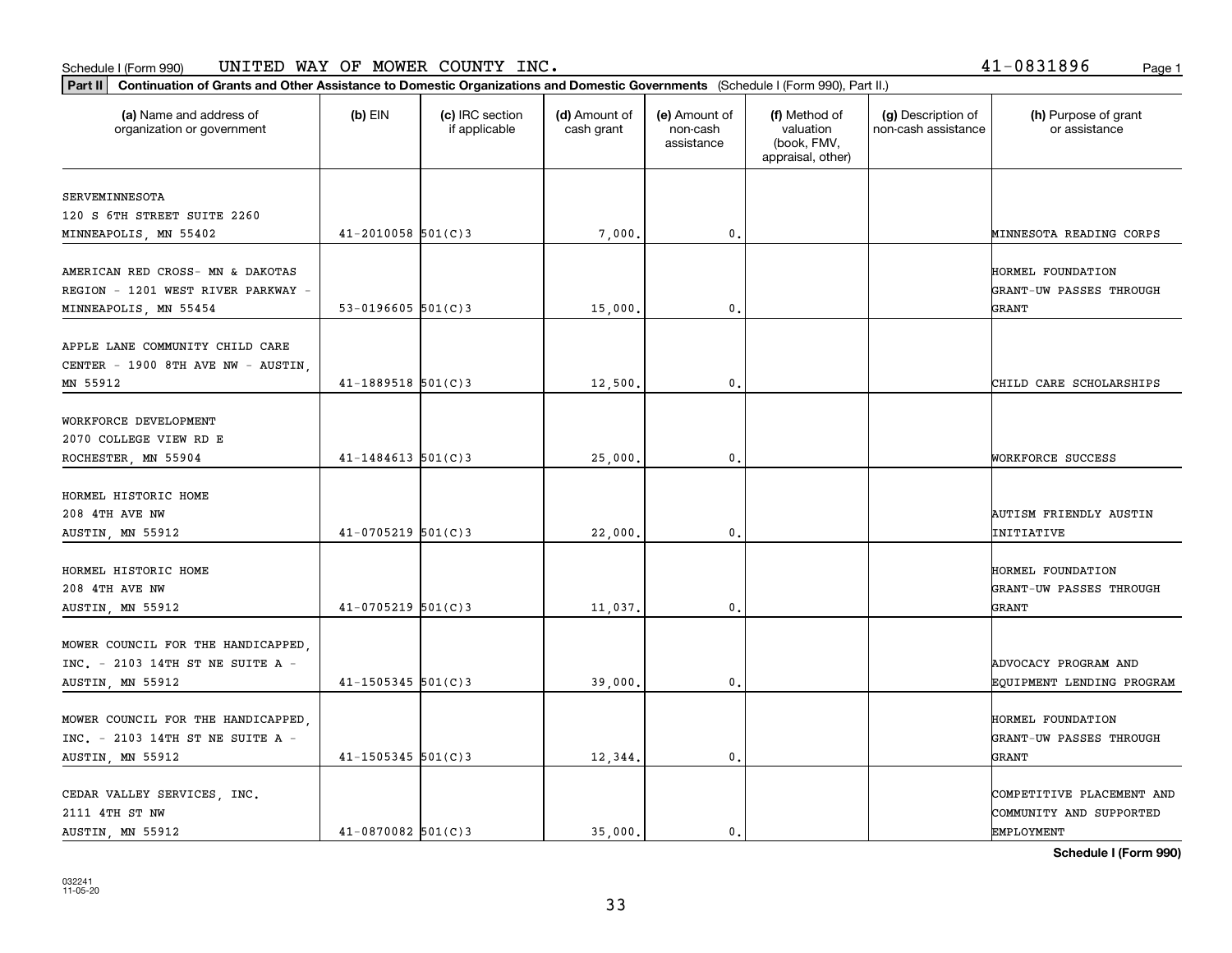### Schedule I (Form 990)  $\tt{UNITED}$   $\tt{WAY}$   $\tt{OF}$   $\tt{MOWER}$   $\tt{COUNTY}$   $\tt{INC}$   $\cdot$   $\tt{V}$   $\cdot$   $\tt{V}$   $\cdot$   $\tt{V}$   $\cdot$   $\tt{V}$   $\cdot$   $\tt{V}$   $\cdot$   $\tt{V}$   $\cdot$   $\tt{V}$   $\cdot$   $\tt{V}$   $\cdot$   $\tt{V}$   $\cdot$   $\tt{V}$   $\cdot$   $\tt{V}$

т

**Part II Continuation of Grants and Other Assistance to Domestic Organizations and Domestic Governments**  (Schedule I (Form 990), Part II.)

| (a) Name and address of<br>organization or government                | $(b)$ EIN              | (c) IRC section<br>if applicable | (d) Amount of<br>cash grant | (e) Amount of<br>non-cash<br>assistance | (f) Method of<br>valuation<br>(book, FMV,<br>appraisal, other) | (g) Description of<br>non-cash assistance | (h) Purpose of grant<br>or assistance                                        |
|----------------------------------------------------------------------|------------------------|----------------------------------|-----------------------------|-----------------------------------------|----------------------------------------------------------------|-------------------------------------------|------------------------------------------------------------------------------|
| RECOVERY IS HAPPENING                                                |                        |                                  |                             |                                         |                                                                |                                           |                                                                              |
| 25 16TH ST NE                                                        |                        |                                  |                             |                                         |                                                                |                                           |                                                                              |
| ROCHESTER, MN 55906                                                  | $45 - 1259706$ 501(C)3 |                                  | 10,000.                     | 0.                                      |                                                                |                                           | RECOVERY ON A MISSION                                                        |
| MOWER COUNTY SENIORS, INC.<br>400 3RD AVE NE                         |                        |                                  |                             |                                         |                                                                |                                           | SEMAAA CHORE PROGRAM AND                                                     |
| AUSTIN, MN 55912                                                     | $41 - 1267614$ 501(C)3 |                                  | 18,000.                     | 0.                                      |                                                                |                                           | <b>SENIOR ADVOCACY</b>                                                       |
| GIRL SCOUTS RIVER VALLEYS<br>400 SOUTH ROBERT STREET                 |                        |                                  |                             |                                         |                                                                |                                           | HORMEL FOUNDATION<br>GRANT-UW PASSES THROUGH                                 |
| SAINT PAUL, MN 55107                                                 | $41 - 0693910$ 501(C)3 |                                  | 25,000.                     | 0.                                      |                                                                |                                           | GRANT                                                                        |
| GIRL SCOUTS RIVER VALLEYS<br>400 SOUTH ROBERT STREET                 |                        |                                  |                             |                                         |                                                                |                                           | GIRL SCOUTS CONNECTZ IN                                                      |
| SAINT PAUL, MN 55107                                                 | $41 - 0693910$ 501(C)3 |                                  | 30,000.                     | 0.                                      |                                                                |                                           | MOWER COUNTY                                                                 |
| LIFE MOWER COUNTY<br>401 2ND AVE NE                                  |                        |                                  |                             |                                         |                                                                |                                           | SPECIAL OLYMPICS, OUR<br>PLACE RECREATION CENTER,<br>AND ADVOCACY AND FAMILY |
| AUSTIN, MN 55912                                                     | $41 - 0746994$ 501(C)3 |                                  | 29,500.                     | 0.                                      |                                                                |                                           | <b>SERVICES</b>                                                              |
| THE SALVATION ARMY<br>409 1ST AVE NE<br>AUSTIN, MN 55912             | $41 - 0698597$ 501(C)3 |                                  | 75,000.                     | 0.                                      |                                                                |                                           | EMERGENCY HOUSING AND<br>COMMUNITY MEALS                                     |
| IMMIGRANT LAW CENTER OF MINNESOTA<br>450 N SYNDICATE ST #200         |                        |                                  |                             |                                         |                                                                |                                           |                                                                              |
| ST. PAUL, MN 55104                                                   | $41 - 0909036$ 501(C)3 |                                  | 20,000.                     | 0.                                      |                                                                |                                           | RURAL IMMIGRATION PROJECT                                                    |
| YMCA<br>501 4TH AVE NE                                               |                        |                                  |                             |                                         |                                                                |                                           |                                                                              |
| AUSTIN, MN 55912                                                     | $41 - 0718359$ 501(C)3 |                                  | 10,000.                     | 0.                                      |                                                                |                                           | YOUTH/TEEN CENTER                                                            |
| NEXUS FOUNDATION - GERARD ACADEMY<br>FUND - 505 HIGHWAY 169 N. SUITE |                        |                                  |                             |                                         |                                                                |                                           | HORMEL FOUNDATION<br>GRANT-UW PASSES THROUGH                                 |

Т

**Schedule I (Form 990)**

500 - PLYMOUTH, MN 55441 83-2534015 501(C)3 65,000. 0.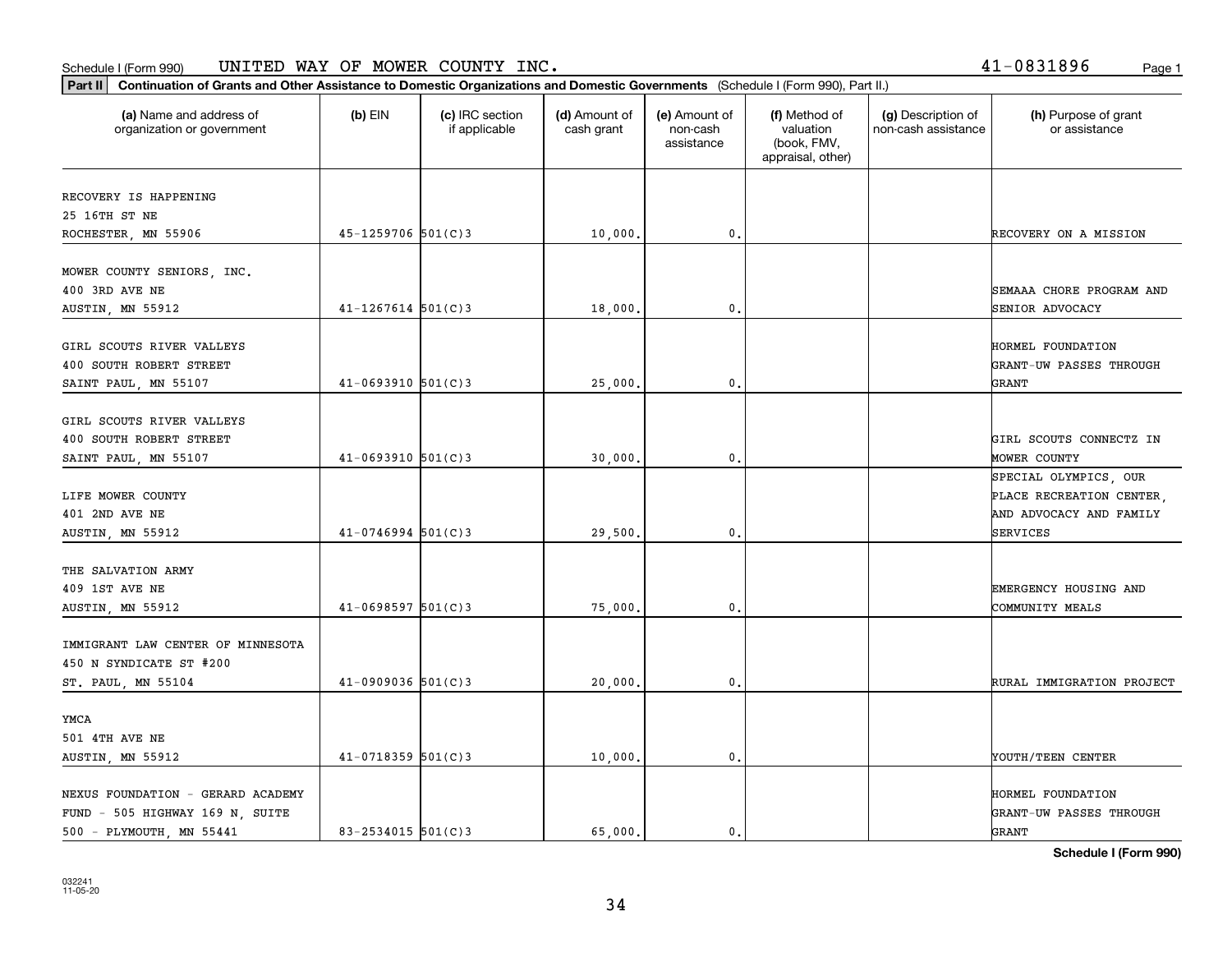ADAMS AREA AMBULANCE SERVICE

| Schedule I (Form 990)                                                                                                                      |                         | UNITED WAY OF MOWER COUNTY INC.  |                             |                                         |                                                                |                                           | 41-0831896<br>Page 1                  |
|--------------------------------------------------------------------------------------------------------------------------------------------|-------------------------|----------------------------------|-----------------------------|-----------------------------------------|----------------------------------------------------------------|-------------------------------------------|---------------------------------------|
| Part II   Continuation of Grants and Other Assistance to Domestic Organizations and Domestic Governments (Schedule I (Form 990), Part II.) |                         |                                  |                             |                                         |                                                                |                                           |                                       |
| (a) Name and address of<br>organization or government                                                                                      | $(b)$ EIN               | (c) IRC section<br>if applicable | (d) Amount of<br>cash grant | (e) Amount of<br>non-cash<br>assistance | (f) Method of<br>valuation<br>(book, FMV,<br>appraisal, other) | (g) Description of<br>non-cash assistance | (h) Purpose of grant<br>or assistance |
| NEXUS FOUNDATION - GERARD ACADEMY                                                                                                          |                         |                                  |                             |                                         |                                                                |                                           |                                       |
| FUND - 505 HIGHWAY 169 N, SUITE                                                                                                            |                         |                                  |                             |                                         |                                                                |                                           | COMMUNITY MENTAL HEALTH               |
| 500 - PLYMOUTH, MN 55441                                                                                                                   | $85 - 2534015$ 501(C)3  |                                  | 30,000                      | 0.                                      |                                                                |                                           | <b>DUTREACH</b>                       |
| SOUTHERN MINNESOTA REGIONAL LEGAL<br>SERVICES - 55 EAST FIFTH ST, SUITE                                                                    |                         |                                  |                             |                                         |                                                                |                                           |                                       |
| 800 - ST. PAUL, MN 55101                                                                                                                   | $41 - 1316151$ 501(C) 3 |                                  | 15,000                      | 0.                                      |                                                                |                                           | GOVERNMENT BENEFITS                   |
| TWIN VALLEY BOY SCOUTS                                                                                                                     |                         |                                  |                             |                                         |                                                                |                                           | HORMEL FOUNDATION                     |
| 810 MADISON AVE                                                                                                                            |                         |                                  |                             |                                         |                                                                |                                           | GRANT-UW PASSES THROUGH               |
| MANKATO, MN 56001                                                                                                                          | $41 - 6079300$ 501(C)3  |                                  | 15,000                      | $\mathbf{0}$ .                          |                                                                |                                           | GRANT                                 |
| CHILDREN'S DENTAL HEALTH SERVICES                                                                                                          |                         |                                  |                             |                                         |                                                                |                                           | HORMEL FOUNDATION                     |
| 903 W CENTER ST #130                                                                                                                       |                         |                                  |                             |                                         |                                                                |                                           | GRANT-UW PASSES THROUGH               |
| ROCHESTER, MN 55902                                                                                                                        | $20 - 3677585$ 501(C) 3 |                                  | 75,000                      | 0.                                      |                                                                |                                           | GRANT                                 |
| CHILDREN'S DENTAL HEALTH SERVICES                                                                                                          |                         |                                  |                             |                                         |                                                                |                                           |                                       |
| 903 W CENTER ST #130                                                                                                                       |                         |                                  |                             |                                         |                                                                |                                           | HEALTHY TEETH AND HAPPY               |
| ROCHESTER, MN 55902                                                                                                                        | $20 - 3677585$ 501(C) 3 |                                  | 55,000                      | 0.                                      |                                                                |                                           | TEETH                                 |
|                                                                                                                                            |                         |                                  |                             |                                         |                                                                |                                           |                                       |
| <b>SEMCAC</b>                                                                                                                              |                         |                                  |                             |                                         |                                                                |                                           | HORMEL FOUNDATION                     |
| P.O. BOX 549                                                                                                                               |                         |                                  |                             |                                         |                                                                |                                           | <b>GRANT-UW PASSES THROUGH</b>        |
| RUSHFORD, MN 55971                                                                                                                         | $41-0907135$ 501(C)3    |                                  | 152,000                     | 0.                                      |                                                                |                                           | GRANT                                 |
| <b>SEMCAC</b>                                                                                                                              |                         |                                  |                             |                                         |                                                                |                                           | <b>HOUSING PAYMENT</b>                |
| P.O. BOX 549                                                                                                                               |                         |                                  |                             |                                         |                                                                |                                           | ASSISTANCE AND SENIOR                 |
| RUSHFORD, MN 55971                                                                                                                         | $41 - 0907135$ 501(C)3  |                                  | 35,000.                     | $\mathbf{0}$ .                          |                                                                |                                           | NUTRITION                             |
|                                                                                                                                            |                         |                                  |                             |                                         |                                                                |                                           |                                       |

**Schedule I (Form 990)**

P.O. BOX 89 ADAMS AREA AMBULANCE

ADAMS, MN 55909  $\begin{vmatrix} 41-1822847 & 501(C)3 \end{vmatrix}$  15,000. 0. 0.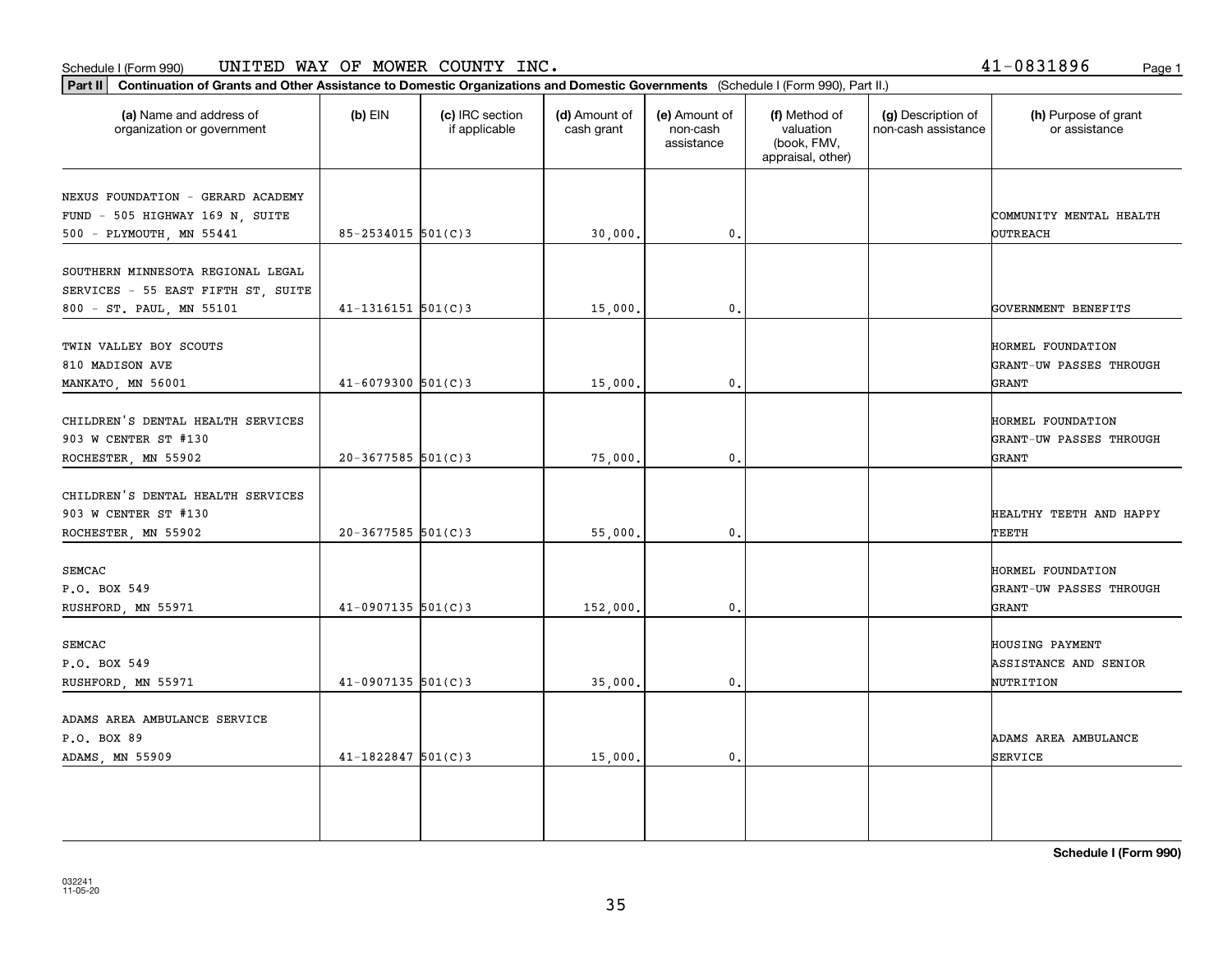### Schedule I (Form 990) 2020 UNITED WAY OF MOWER COUNTY INC • Page

**2**

**Part III | Grants and Other Assistance to Domestic Individuals. Complete if the organization answered "Yes" on Form 990, Part IV, line 22.** Part III can be duplicated if additional space is needed.

| (a) Type of grant or assistance                                                                                                                    | (b) Number of<br>recipients | (c) Amount of<br>cash grant | (d) Amount of non-<br>cash assistance | (e) Method of valuation<br>(book, FMV, appraisal, other) | (f) Description of noncash assistance |
|----------------------------------------------------------------------------------------------------------------------------------------------------|-----------------------------|-----------------------------|---------------------------------------|----------------------------------------------------------|---------------------------------------|
|                                                                                                                                                    |                             |                             |                                       |                                                          |                                       |
|                                                                                                                                                    |                             |                             |                                       |                                                          |                                       |
|                                                                                                                                                    |                             |                             |                                       |                                                          |                                       |
|                                                                                                                                                    |                             |                             |                                       |                                                          |                                       |
|                                                                                                                                                    |                             |                             |                                       |                                                          |                                       |
|                                                                                                                                                    |                             |                             |                                       |                                                          |                                       |
|                                                                                                                                                    |                             |                             |                                       |                                                          |                                       |
|                                                                                                                                                    |                             |                             |                                       |                                                          |                                       |
|                                                                                                                                                    |                             |                             |                                       |                                                          |                                       |
|                                                                                                                                                    |                             |                             |                                       |                                                          |                                       |
| <b>Death Inc.</b> Our also see the first provided to information as wind in Death line O. Death and we also can accept the calificated information |                             |                             |                                       |                                                          |                                       |

Part IV | Supplemental Information. Provide the information required in Part I, line 2; Part III, column (b); and any other additional information.

PART I, LINE 2:

IN ORDER TO BE CONSIDERED FOR FUNDING SUCH ORGANIZATION SHALL PROVIDE

UNITED WAY OF MOWER COUNTY, INC., WITH APPROPRIATE CERTIFICATIONS AND OTHER

DOCUMENTATION SHOWING ITS CONTINUED COMPLIANCE WITH THE NONPROFIT

ORGANIZATION LAWS, TAX EXEMPT STATUS LAWS AND REGULATIONS, AND CHARITABLE

ORGANIZATION LAWS AND REGULATIONS OF THE APPROPRIATE GOVERNMENTAL AGENCIES.

PROGRAMS UNABLE TO FULFILL REQUIREMENTS OUTLINED IN THE GRANT APPLICATION,

INCLUDING THE SUBMISSION OF MID AND YEAREND REPORTS, MUST RETURN ANY AND

### ALL UNUSED FUNDS TO UWMC AND FURTHER ALLOCATION PAYMENTS WILL BE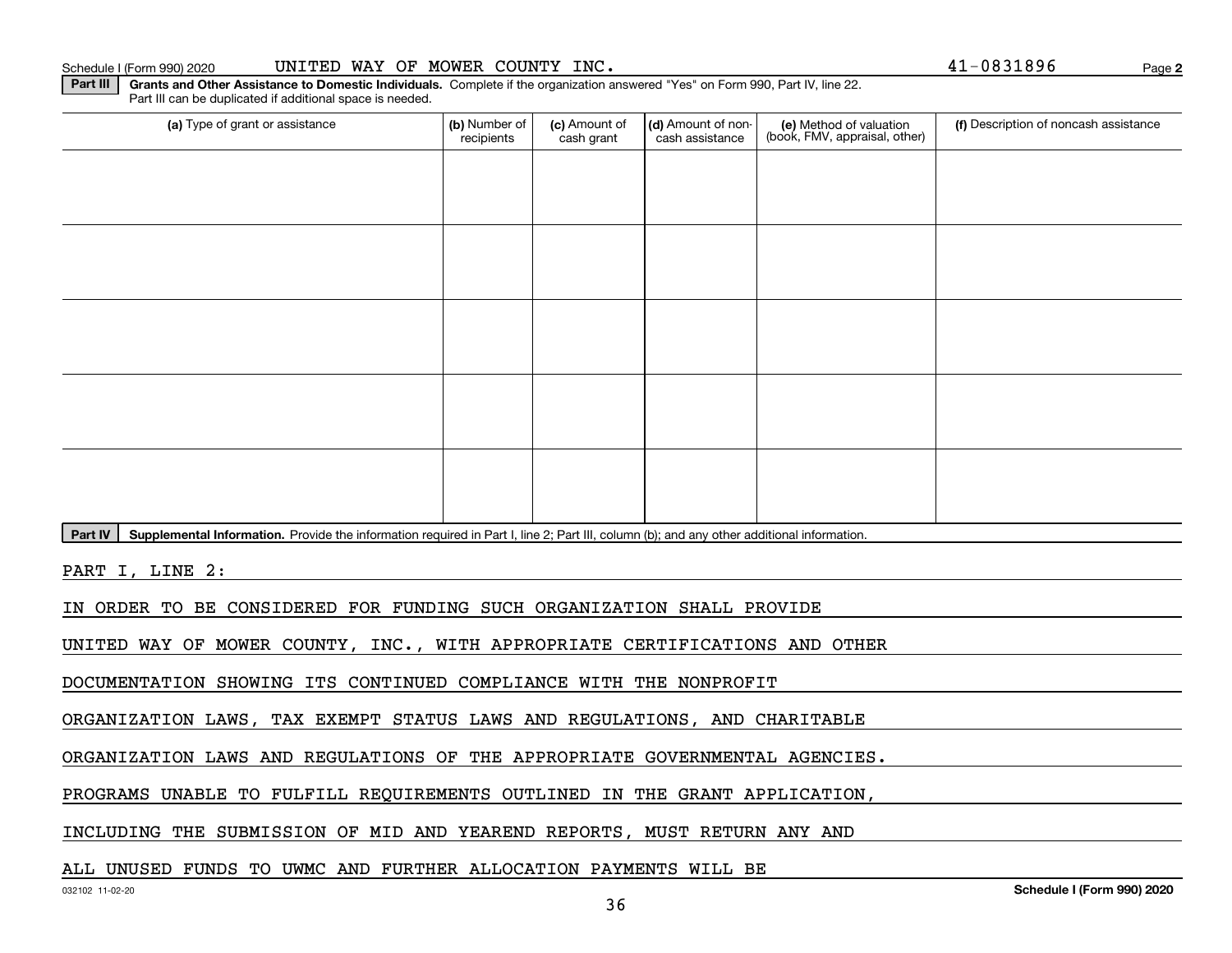DISCONTINUED.

PART II, LINE 1, COLUMN (H):

NAME OF ORGANIZATION OR GOVERNMENT: PARENTING RESOURCE CENTER, INC.

(H) PURPOSE OF GRANT OR ASSISTANCE: PARTNERING WITH PARENTS, CATHERWOOD

HOME CHILD CARE, HELPING HOMES, AND SEIBEL VISITATION & EXCHANGE CENTER

**Schedule I (Form 990)**

032291 04-01-20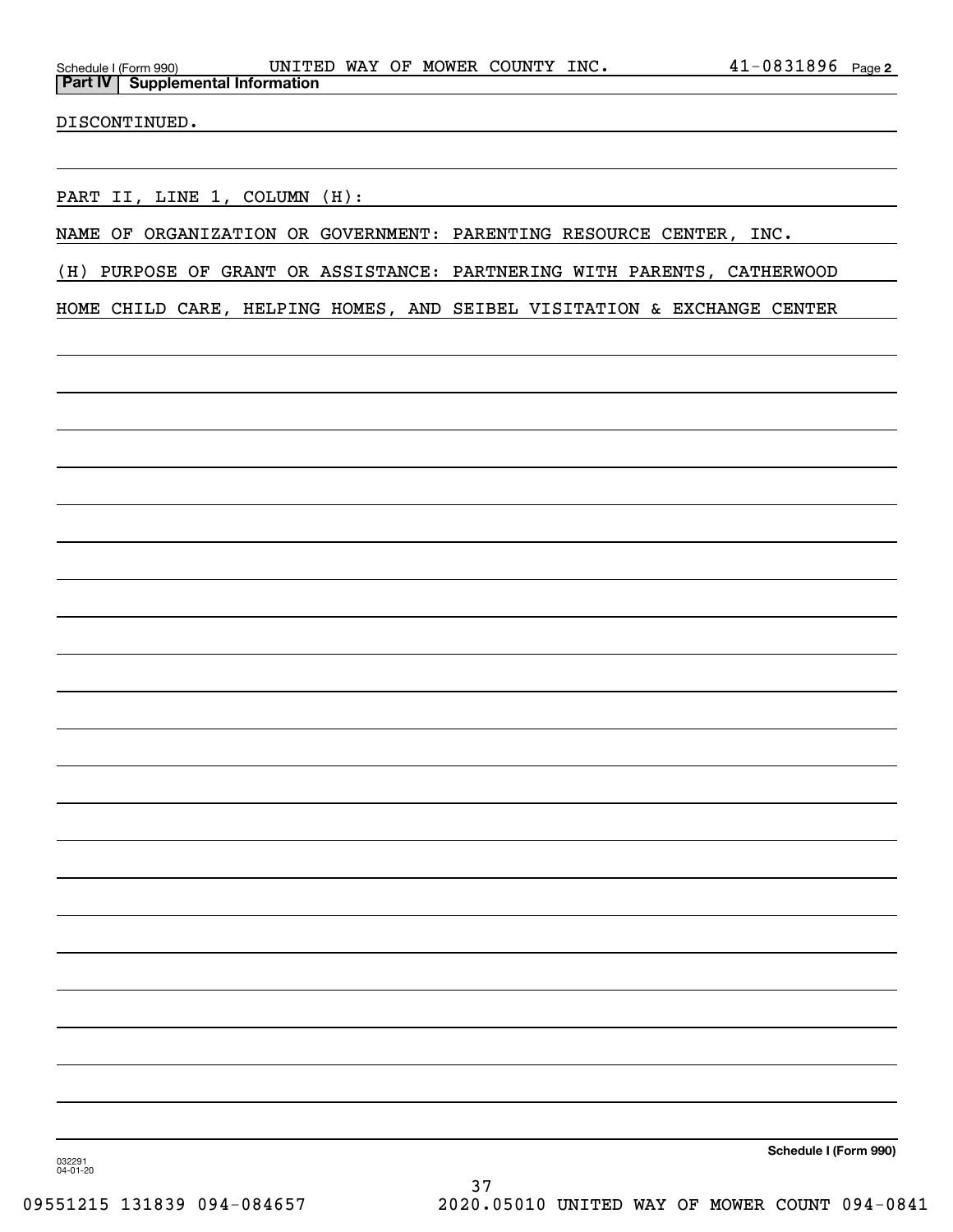| <b>SCHEDULE L</b>                                                                                             |                   |                                                                            |                            | <b>Transactions With Interested Persons</b>                            |                                                                                                                                    |          |          |                                                                 | OMB No. 1545-0047            |           |                                       |
|---------------------------------------------------------------------------------------------------------------|-------------------|----------------------------------------------------------------------------|----------------------------|------------------------------------------------------------------------|------------------------------------------------------------------------------------------------------------------------------------|----------|----------|-----------------------------------------------------------------|------------------------------|-----------|---------------------------------------|
| (Form 990 or 990-EZ)                                                                                          |                   |                                                                            |                            | 28b, or 28c, or Form 990-EZ, Part V, line 38a or 40b.                  | Complete if the organization answered "Yes" on Form 990, Part IV, line 25a, 25b, 26, 27, 28a,                                      |          |          |                                                                 |                              |           |                                       |
| Department of the Treasury                                                                                    |                   |                                                                            |                            | Attach to Form 990 or Form 990-EZ.                                     |                                                                                                                                    |          |          |                                                                 | <b>Open To Public</b>        |           |                                       |
| Internal Revenue Service<br>Name of the organization                                                          |                   |                                                                            |                            | Go to www.irs.gov/Form990 for instructions and the latest information. |                                                                                                                                    |          |          |                                                                 | Inspection                   |           | <b>Employer identification number</b> |
|                                                                                                               |                   | UNITED WAY OF MOWER COUNTY INC.                                            |                            |                                                                        |                                                                                                                                    |          |          | 41-0831896                                                      |                              |           |                                       |
| Part I                                                                                                        |                   |                                                                            |                            |                                                                        | Excess Benefit Transactions (section 501(c)(3), section 501(c)(4), and section 501(c)(29) organizations only).                     |          |          |                                                                 |                              |           |                                       |
|                                                                                                               |                   |                                                                            |                            |                                                                        | Complete if the organization answered "Yes" on Form 990, Part IV, line 25a or 25b, or Form 990-EZ, Part V, line 40b.               |          |          |                                                                 |                              |           |                                       |
| 1.<br>(a) Name of disqualified person                                                                         |                   | (b) Relationship between disqualified                                      |                            |                                                                        | (c) Description of transaction                                                                                                     |          |          |                                                                 |                              |           | (d) Corrected?                        |
|                                                                                                               |                   | person and organization                                                    |                            |                                                                        |                                                                                                                                    |          |          |                                                                 |                              | Yes<br>No |                                       |
|                                                                                                               |                   |                                                                            |                            |                                                                        |                                                                                                                                    |          |          |                                                                 |                              |           |                                       |
|                                                                                                               |                   |                                                                            |                            |                                                                        |                                                                                                                                    |          |          |                                                                 |                              |           |                                       |
|                                                                                                               |                   |                                                                            |                            |                                                                        |                                                                                                                                    |          |          |                                                                 |                              |           |                                       |
|                                                                                                               |                   |                                                                            |                            |                                                                        |                                                                                                                                    |          |          |                                                                 |                              |           |                                       |
|                                                                                                               |                   |                                                                            |                            |                                                                        |                                                                                                                                    |          |          |                                                                 |                              |           |                                       |
| 2 Enter the amount of tax incurred by the organization managers or disqualified persons during the year under |                   |                                                                            |                            |                                                                        |                                                                                                                                    |          |          |                                                                 |                              |           |                                       |
| section 4958                                                                                                  |                   |                                                                            |                            |                                                                        |                                                                                                                                    |          |          | $\begin{array}{c} \bullet \ \ast \\ \bullet \ \ast \end{array}$ |                              |           |                                       |
|                                                                                                               |                   |                                                                            |                            |                                                                        |                                                                                                                                    |          |          |                                                                 |                              |           |                                       |
| Part II                                                                                                       |                   | Loans to and/or From Interested Persons.                                   |                            |                                                                        |                                                                                                                                    |          |          |                                                                 |                              |           |                                       |
|                                                                                                               |                   |                                                                            |                            |                                                                        | Complete if the organization answered "Yes" on Form 990-EZ, Part V, line 38a or Form 990, Part IV, line 26; or if the organization |          |          |                                                                 |                              |           |                                       |
|                                                                                                               |                   | reported an amount on Form 990, Part X, line 5, 6, or 22.                  |                            |                                                                        |                                                                                                                                    |          |          |                                                                 |                              |           |                                       |
| (a) Name of                                                                                                   | (b) Relationship  | (c) Purpose                                                                | (d) Loan to or<br>from the | (e) Original                                                           | (f) Balance due                                                                                                                    | default? | $(g)$ In | <b>(h)</b> Approved<br>by board or                              |                              |           | (i) Written<br>agreement?             |
| interested person                                                                                             | with organization | of loan                                                                    | organization?              | principal amount                                                       |                                                                                                                                    |          |          | committee?                                                      |                              |           |                                       |
|                                                                                                               |                   |                                                                            | To From                    |                                                                        |                                                                                                                                    | Yes      | No.      | Yes $ $                                                         | No.                          | Yes       | No.                                   |
|                                                                                                               |                   |                                                                            |                            |                                                                        |                                                                                                                                    |          |          |                                                                 |                              |           |                                       |
|                                                                                                               |                   |                                                                            |                            |                                                                        |                                                                                                                                    |          |          |                                                                 |                              |           |                                       |
|                                                                                                               |                   |                                                                            |                            |                                                                        |                                                                                                                                    |          |          |                                                                 |                              |           |                                       |
|                                                                                                               |                   |                                                                            |                            |                                                                        |                                                                                                                                    |          |          |                                                                 |                              |           |                                       |
|                                                                                                               |                   |                                                                            |                            |                                                                        |                                                                                                                                    |          |          |                                                                 |                              |           |                                       |
|                                                                                                               |                   |                                                                            |                            |                                                                        |                                                                                                                                    |          |          |                                                                 |                              |           |                                       |
|                                                                                                               |                   |                                                                            |                            |                                                                        |                                                                                                                                    |          |          |                                                                 |                              |           |                                       |
|                                                                                                               |                   |                                                                            |                            |                                                                        |                                                                                                                                    |          |          |                                                                 |                              |           |                                       |
| Total                                                                                                         |                   |                                                                            |                            | $\blacktriangleright$ \$                                               |                                                                                                                                    |          |          |                                                                 |                              |           |                                       |
| Part II                                                                                                       |                   | <b>Grants or Assistance Benefiting Interested Persons.</b>                 |                            |                                                                        |                                                                                                                                    |          |          |                                                                 |                              |           |                                       |
|                                                                                                               |                   | Complete if the organization answered "Yes" on Form 990, Part IV, line 27. |                            |                                                                        |                                                                                                                                    |          |          |                                                                 |                              |           |                                       |
| (a) Name of interested person                                                                                 |                   | (b) Relationship between<br>interested person and<br>the organization      |                            | (c) Amount of<br>assistance                                            | (d) Type of<br>assistance                                                                                                          |          |          |                                                                 | (e) Purpose of<br>assistance |           |                                       |
|                                                                                                               |                   |                                                                            |                            |                                                                        |                                                                                                                                    |          |          |                                                                 |                              |           |                                       |
|                                                                                                               |                   |                                                                            |                            |                                                                        |                                                                                                                                    |          |          |                                                                 |                              |           |                                       |
|                                                                                                               |                   |                                                                            |                            |                                                                        |                                                                                                                                    |          |          |                                                                 |                              |           |                                       |
|                                                                                                               |                   |                                                                            |                            |                                                                        |                                                                                                                                    |          |          |                                                                 |                              |           |                                       |
|                                                                                                               |                   |                                                                            |                            |                                                                        |                                                                                                                                    |          |          |                                                                 |                              |           |                                       |
|                                                                                                               |                   |                                                                            |                            |                                                                        |                                                                                                                                    |          |          |                                                                 |                              |           |                                       |
|                                                                                                               |                   |                                                                            |                            |                                                                        |                                                                                                                                    |          |          |                                                                 |                              |           |                                       |
|                                                                                                               |                   |                                                                            |                            |                                                                        |                                                                                                                                    |          |          |                                                                 |                              |           |                                       |
|                                                                                                               |                   |                                                                            |                            |                                                                        |                                                                                                                                    |          |          |                                                                 |                              |           |                                       |

LHA For Paperwork Reduction Act Notice, see the Instructions for Form 990 or 990-EZ. Schedule L (Form 990 or 990-EZ) 2020

032131 12-09-20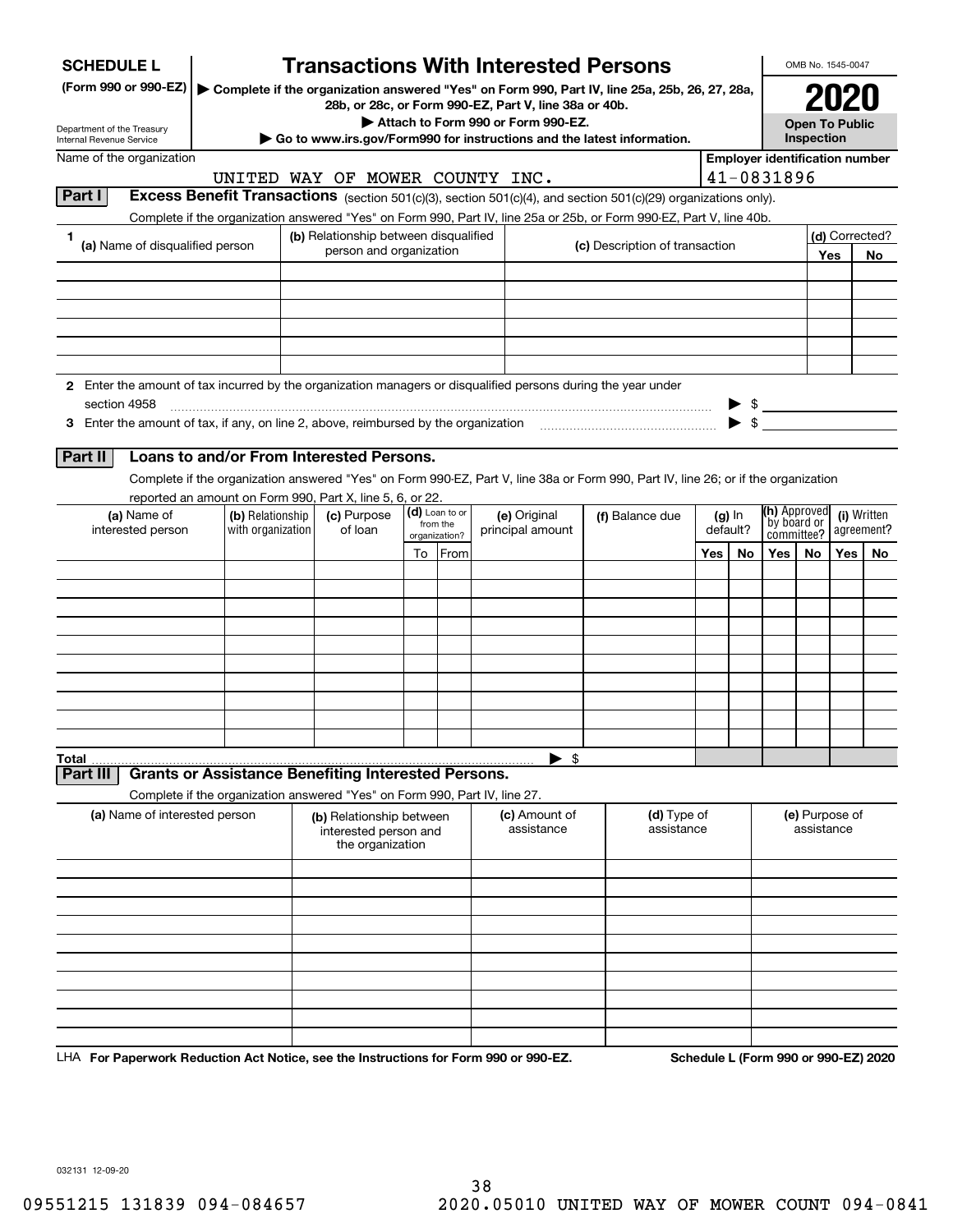|  | Schedule L (Form 990 or 990-EZ) 2020 UNITED WAY OF MOWER COUNTY INC. |  |  |  | $41 - 0831896$ Page 2 |  |
|--|----------------------------------------------------------------------|--|--|--|-----------------------|--|
|  | <b>Part IV Business Transactions Involving Interested Persons.</b>   |  |  |  |                       |  |

Complete if the organization answered "Yes" on Form 990, Part IV, line 28a, 28b, or 28c.

| (a) Name of interested person |       | (b) Relationship between interested<br>person and the organization |  | (c) Amount of<br>transaction |  | (d) Description of<br>transaction | revenues? | (e) Sharing of<br>organization's |
|-------------------------------|-------|--------------------------------------------------------------------|--|------------------------------|--|-----------------------------------|-----------|----------------------------------|
|                               |       |                                                                    |  |                              |  |                                   | Yes       | No                               |
| DANKERT<br>MOT                | BOARD | MEMBER OF                                                          |  | UWM                          |  | 583,000. TOM DANKERT              |           | х                                |
|                               |       |                                                                    |  |                              |  |                                   |           |                                  |
|                               |       |                                                                    |  |                              |  |                                   |           |                                  |
|                               |       |                                                                    |  |                              |  |                                   |           |                                  |
|                               |       |                                                                    |  |                              |  |                                   |           |                                  |
|                               |       |                                                                    |  |                              |  |                                   |           |                                  |
|                               |       |                                                                    |  |                              |  |                                   |           |                                  |
|                               |       |                                                                    |  |                              |  |                                   |           |                                  |
|                               |       |                                                                    |  |                              |  |                                   |           |                                  |
|                               |       |                                                                    |  |                              |  |                                   |           |                                  |

### **Part V Supplemental Information.**

Provide additional information for responses to questions on Schedule L (see instructions).

SCH L, PART IV, BUSINESS TRANSACTIONS INVOLVING INTERESTED PERSONS:

(A) NAME OF PERSON: TOM DANKERT

(B) RELATIONSHIP BETWEEN INTERESTED PERSON AND ORGANIZATION:

BOARD MEMBER OF UWMC & BOARD MEMBER OF HORMEL FOUNDATION

(D) DESCRIPTION OF TRANSACTION: TOM DANKERT, A BOARD MEMBER OF THE

UNITED WAY OF MOWER COUNTY, IS A BOARD MEMBER OF THE HORMEL FOUNDATION.

TOM'S WIFE, SHERI DANKERT, IS A KEY EMPLOYEE OF THE HORMEL FOUNDATION.

THE HORMEL FOUNDATION ALLOCATED \$183,000 FOR SUCCESS BY SIX AND \$400,000

FOR THE COMMUNITY INVESTMENT TO THE UNITED WAY OF MOWER COUNTY DURING THE

YEAR ENDED MARCH 31, 2021.

**Schedule L (Form 990 or 990-EZ) 2020**

032132 12-09-20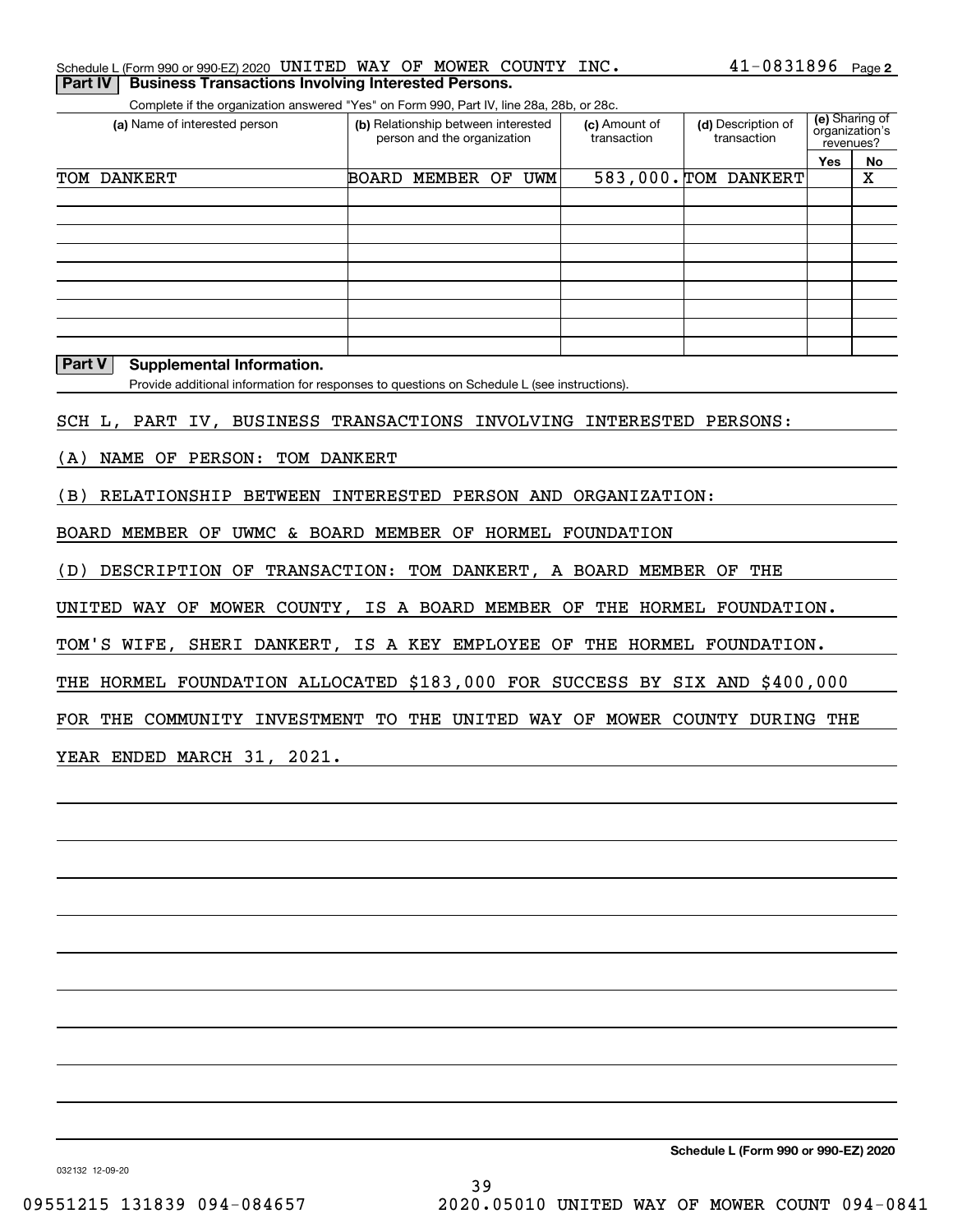**(Form 990 or 990-EZ)**

Department of the Treasury Internal Revenue Service Name of the organization

**SCHEDULE O Supplemental Information to Form 990 or 990-EZ**

**Complete to provide information for responses to specific questions on Form 990 or 990-EZ or to provide any additional information. | Attach to Form 990 or 990-EZ. | Go to www.irs.gov/Form990 for the latest information.**



UNITED WAY OF MOWER COUNTY INC. 41-0831896

FORM 990, PART III, LINE 4B, PROGRAM SERVICE ACCOMPLISHMENTS:

COLLABORATION OF THE UNITED WAY, SMART, AND THE PARENTING RESOURCE

CENTER. THROUGH CONTINUED PROCESS IMPROVEMENT, WE CONTINUE TO SERVE

MORE AREA FAMILIES, PROVIDING BRIGHTER FUTURES FOR OUR YOUNGEST

LEARNERS.

FORM 990, PART VI, SECTION A, LINE 2:

AMY BASKIN - FAMILY RELATIONSHIP

KATIE BASKIN - FAMILY RELATIONSHIP

FORM 990, PART VI, SECTION A, LINE 6:

CLASSES OF MEMBERS OR STOCKHOLDERS - THE CURRENTLY ELECTED MEMBERS OF THE

BOARD OF DIRECTORS ARE THE MEMBERS OF THE CORPORATION AND AUTHORIZED TO

ELECT BOARD MEMBERS TO FULFILL THE DUTIES AND RESPONSIBILITIES AS SET FORTH

IN THE BYLAWS.

FORM 990, PART VI, SECTION A, LINE 7A: ELECTION OF MEMBERS AND THEIR RIGHTS - THE CURRENTLY ELECTED MEMBERS OF THE BOARD OF DIRECTORS ARE THE MEMBERS OF THE CORPORATION AND AUTHORIZED TO ELECT BOARD MEMBERS TO FULFILL THE DUTIES AND RESPONSIBILITIES AS SET FORTH IN THE BYLAWS.

FORM 990, PART VI, SECTION A, LINE 8B:

THE ORGANIZATION DOES NOT HAVE ANY COMMITTEES THAT HAVE AUTHORITY TO ACT ON

BEHALF OF THE GOVERNING BODY.

032211 11-20-20 LHA For Paperwork Reduction Act Notice, see the Instructions for Form 990 or 990-EZ. Schedule O (Form 990 or 990-EZ) 2020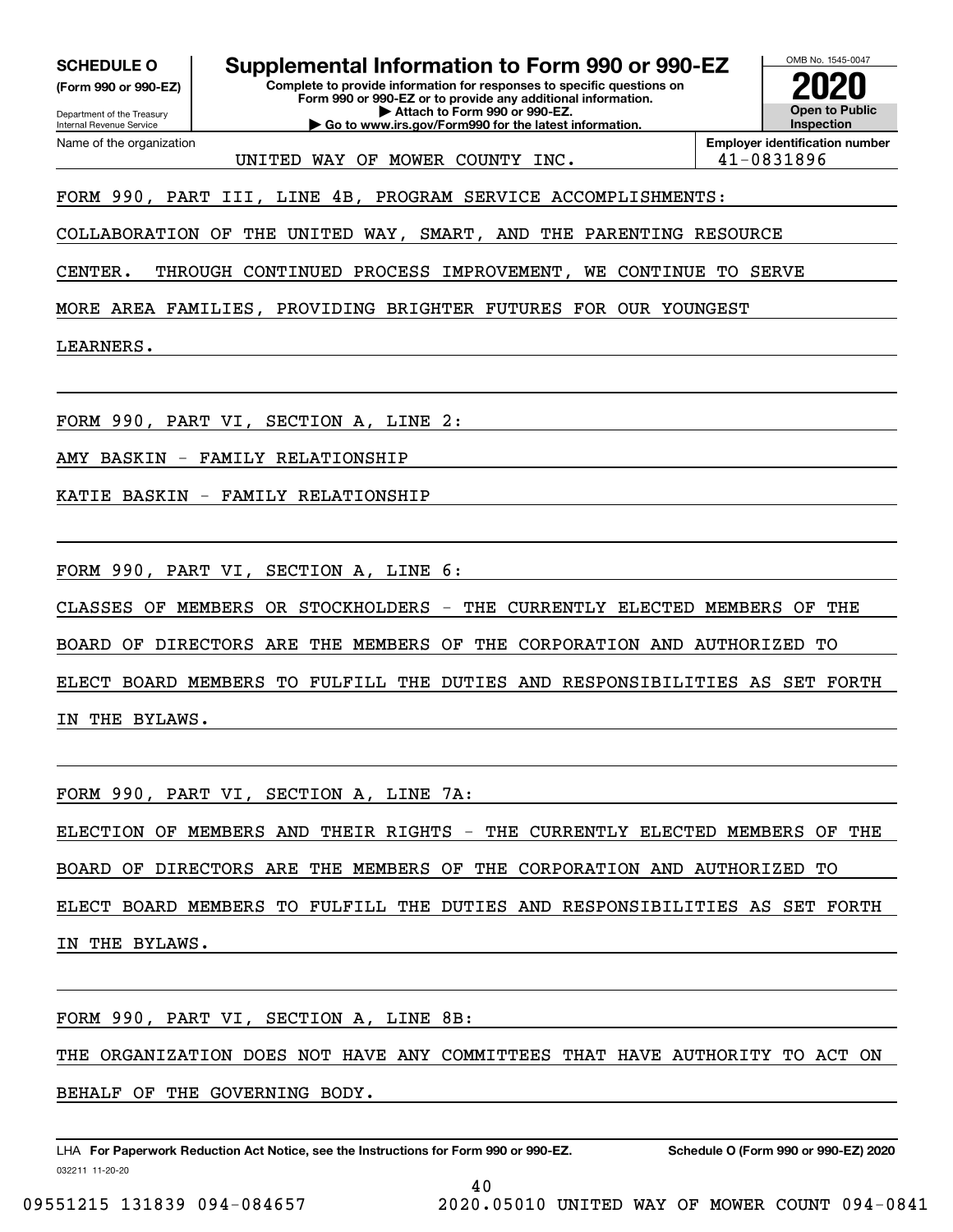| Schedule O (Form 990 or 990-EZ) 2020<br>Page 2                          |                                                         |  |  |  |  |  |  |
|-------------------------------------------------------------------------|---------------------------------------------------------|--|--|--|--|--|--|
| Name of the organization<br>UNITED WAY OF MOWER COUNTY INC.             | <b>Employer identification number</b><br>$41 - 0831896$ |  |  |  |  |  |  |
| FORM 990, PART VI, SECTION B, LINE 11B:                                 |                                                         |  |  |  |  |  |  |
| ORGANIZATION'S PROCESS TO REVIEW FORM 990 - THE BOARD OF DIRECTORS WILL |                                                         |  |  |  |  |  |  |

REVIEW THE FORM 990 AND SUPPORTING SCHEDULES TO BE SURE THE RETURN IS AS

ACCURATE AS POSSIBLE PRIOR TO FILING THE RETURN.

FORM 990, PART VI, SECTION B, LINE 12C:

ENFORCEMENT OF CONFLICTS POLICY - CONFLICTS OF INTEREST ARE HANDLED INTERNALLY ON AN ON-GOING BASIS. EACH YEAR AT THE FIRST BOARD MEETING AFTER THE ANNUAL MEETING ALL BOARD MEMBERS AND STAFF ARE REQUIRED TO SIGN A NEW CONFLICT OF INTEREST POLICY AS WELL AS PUBLICLY DECLARE ANY CONFLICTS OF INTEREST SO THEY MAY BE NOTED IN THE BOARD MINUTES. BOARD MEMBERS ARE ENCOURAGED TO DECLARE CONFLICTS OF INTEREST THROUGHOUT THE YEAR AS THEY MAY ARISE. WHEN A CONFLICT OF INTERST IS DECLARED IT IS ENTERED INTO THE BOARD MINUTES AND BOARD MEMBERS ABSTAIN FROM VOTING ON THE ISSUE WHERE THEY HAVE A CONFLICT OF INTEREST. THE ABSTENTION IS ALSO NOTED IN THE BOARD MINUTES.

FORM 990, PART VI, SECTION B, LINE 15A:

032212 11-20-20 **Schedule O (Form 990 or 990-EZ) 2020** THE UNITED WAY KEEPS A POLICY ON THE PROCESS FOR DETERMINING COMPENSATION. A FORMAL PERFORMANCE EVALUATION IS CONDUCTED FOR ALL STAFF. THE EXECUTIVE DIRECTOR PERFORMS STAFF EVALUATIONS AND MAKES A RECOMMENDATION TO THE EXECUTIVE COMMITTEE ON COMPENSATION. THE EXECUTIVE DIRECTOR USES THE PERFORMANCE EVALUATIONS AND DATA AS TO COMPARABLE COMPENSATION PROVIDED BY UNITED WAY WORLDWIDE AND UNITED WAYS OF MN STATE ASSOCIATION TO FORM THE RECOMMENDATION ON COMPENSATIONS. THE EXECUTIVE COMMITTEE, LED BY THE BOARD PRESIDENT, CONDUCTS THE EXECUTIVE DIRECTOR'S PERFORMANCE EVALUATION. THE EXECUTIVE COMMITTEE USES THE PERFORMANCE EVALUATION AND COMPARABLE COMPENSATION PROVIDED BY UNITED WAY WORLDWIDE AND UNITED WAYS OF MN STATE ASSOCIATION TO FORM THE RECOMMENDATION ON COMPENSATION. THE SALARY OF THE 41 09551215 131839 094-084657 2020.05010 UNITED WAY OF MOWER COUNT 094-0841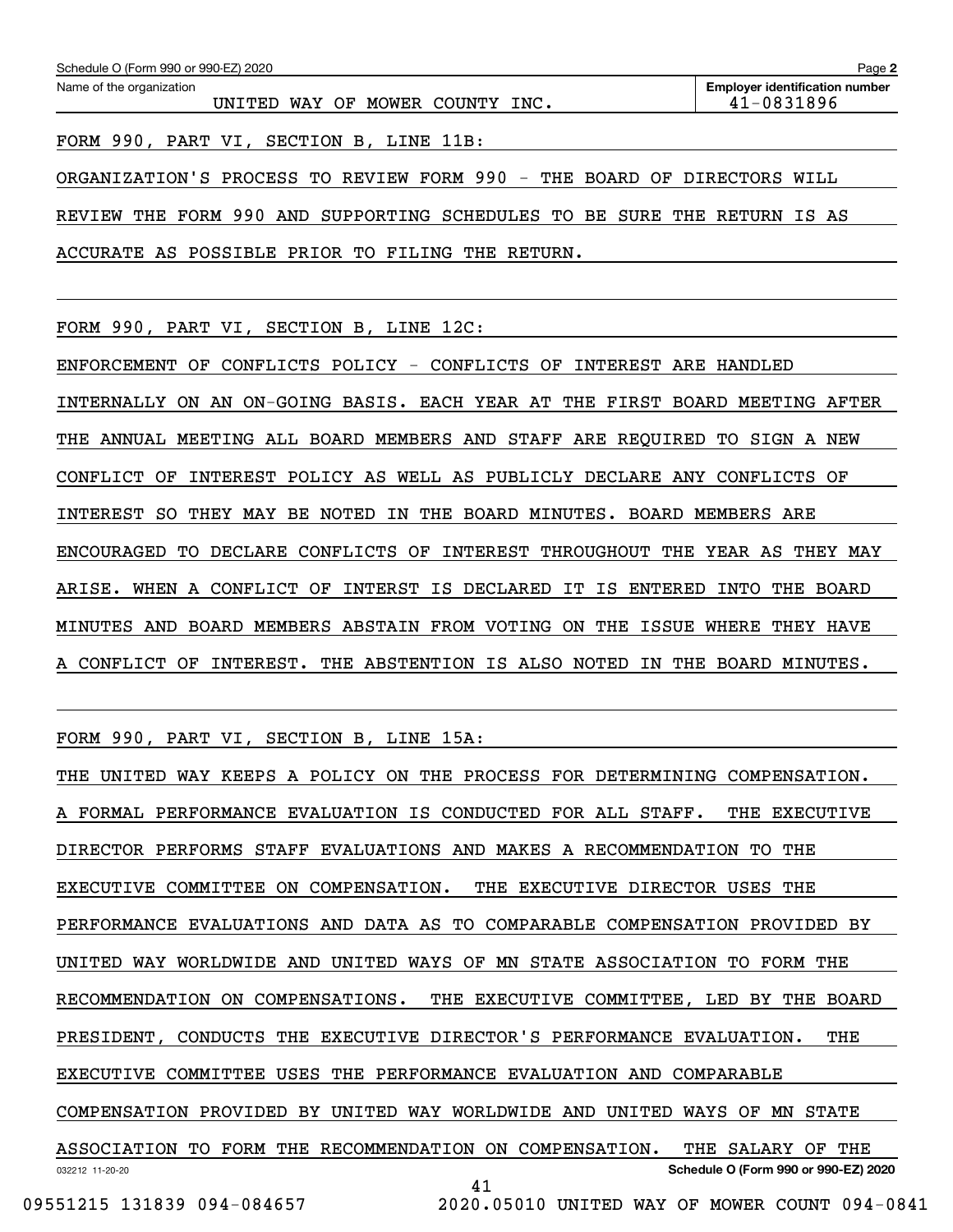| Schedule O (Form 990 or 990-EZ) 2020                                        | Page 2                                              |
|-----------------------------------------------------------------------------|-----------------------------------------------------|
| Name of the organization<br>UNITED WAY OF MOWER COUNTY INC.                 | <b>Emplover identification number</b><br>41-0831896 |
|                                                                             |                                                     |
| EXECUTIVE DIRECTOR IS DECLARED AND NOTED<br>IN THE BOARD MINUTES.           | UNITED                                              |
| WAY'S BOARD OF DIRECTORS VOTE TO APPROVE THE UPCOMING YEAR BUDGET INCLUDING |                                                     |
| THIS IS CONDUCTED ANUALLY WITH LAST TIME BEING FISCAL<br>STAFF SALARIES.    |                                                     |
| YEAR ENDED 2021.                                                            |                                                     |
|                                                                             |                                                     |
| COMPENSATION PROCESS FOR OFFICERS -<br>NO BOARD OFFICERS ARE PAID.          | THE                                                 |
| THE ONLY PAID OFFICER AS THE TOP MANAGEMENT<br>EXECUTIVE DIRECTOR IS        | OFFICIAL.                                           |
|                                                                             |                                                     |
| FORM 990, PART VI, SECTION C, LINE 19:                                      |                                                     |
| GOVERNING DOCUMENTS DISCLOSURE EXPLANATION - THE CURRENT FORM 990 AND IRS   |                                                     |
| EXEMPTION LETTER ARE AVAILABLE TO THE PUBLIC ON THE WEBSITE                 |                                                     |
| WWW.UWMOWER.ORG. FORM 990 IS ALSO AVAILABLE ON WWW.GUIDESTAR.ORG. AUDITED   |                                                     |
| FINANCIAL STATEMENTS ARE AVAILABLE TO THE PUBLIC AT WWW.UWMOWER.ORG AND     |                                                     |
| WWW.GUIDESTAR.ORG.                                                          |                                                     |
|                                                                             |                                                     |
| PAGE 12, PART XII, LINE 2C                                                  |                                                     |

THE ORGANIZATION HAS A COMMITTEE WHO OVERSEES THE AUDIT OF THEIR

FINANCIAL STATEMENTS AND SELECTS AN INDEPENDENT ACCOUNTANT.

032212 11-20-20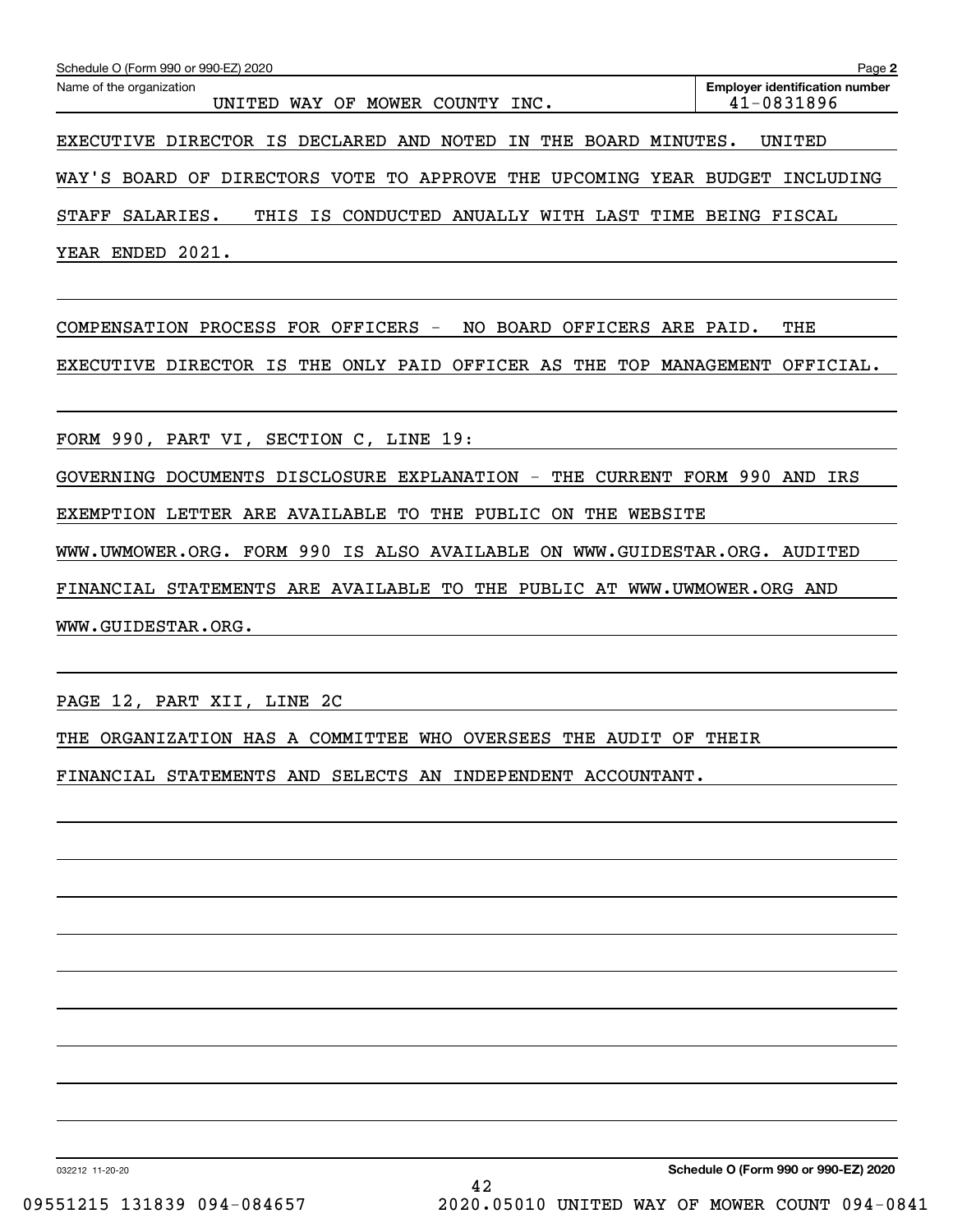Minnesota Attorney General's Office Charities Division 445 Minnesota Street, Suite 1200 St. Paul, MN 55101-2130 **Mail To:**

**Website Address:**

*www.ag.state.mn.us/charity*

# **CHARITABLE ORGANIZATION ANNUAL REPORT FORM**

(Pursuant to Minn. Stat. ch. 309)

### **SECTION A: Organization Information**

| Legal Name of Organization UNITED WAY OF MOWER COUNTY INC.                                                                                                                                                                                                                                      |                                                                            |
|-------------------------------------------------------------------------------------------------------------------------------------------------------------------------------------------------------------------------------------------------------------------------------------------------|----------------------------------------------------------------------------|
| 41-0831896<br>Federal EIN:                                                                                                                                                                                                                                                                      | 03312021<br><b>Fiscal Year-End:</b><br>mm/dd/yyyy                          |
|                                                                                                                                                                                                                                                                                                 | $ \mathbf{X} $ No<br>Yes<br>Did the organization's fiscal year-end change? |
| <b>Mailing Address:</b><br>MOLLY LANKE                                                                                                                                                                                                                                                          | <b>Physical Address:</b><br>MOLLY LANKE                                    |
| <b>Contact Person</b><br>PO BOX 605                                                                                                                                                                                                                                                             | <b>Contact Person</b><br>111 N MAIN ST STE 202 PO BOX 605                  |
| <b>Street Address</b><br>55912<br>AUSTIN, MN                                                                                                                                                                                                                                                    | <b>Street Address</b><br>55912<br>AUSTIN, MN                               |
| City, State, and ZIP Code<br>$507 - 437 - 2313$                                                                                                                                                                                                                                                 | City, State, and ZIP Code<br>507-437-2313                                  |
| Phone Number<br>MLANKE@UWMOWER.ORG                                                                                                                                                                                                                                                              | Phone Number<br>MLANKE@UWMOWER.ORG                                         |
| <b>Email Address</b>                                                                                                                                                                                                                                                                            | <b>Email Address</b>                                                       |
| 1. Organization's website: WWW.UWMOWER.ORG<br>2. List all of the organization's alternate and former names (attach list if more space is needed).<br>3. List all names under which the organization solicits contributions (attach list if more space is needed).<br>UNITED WAY OF MOWER COUNTY | Alternate<br>Former<br>Alternate<br>Former                                 |
| 4. Is the organization incorporated pursuant to Minn. Stat. ch. 317A?                                                                                                                                                                                                                           | $ \overline{X} $ Yes<br><b>No</b>                                          |
| 5. Total amount of contributions the organization received from Minnesota donors:                                                                                                                                                                                                               | 1,069,308.<br>$\mathsf{\$}$                                                |
| 6. Has the organization's tax-exempt status with the IRS changed?<br>$\overline{X}$ No<br>Yes<br>If yes, attach explanation.                                                                                                                                                                    |                                                                            |
| 7. Has the organization significantly changed its purpose(s) or program(s)?<br>$X $ No<br>Yes<br>If yes, attach explanation.                                                                                                                                                                    |                                                                            |

085471 04-01-20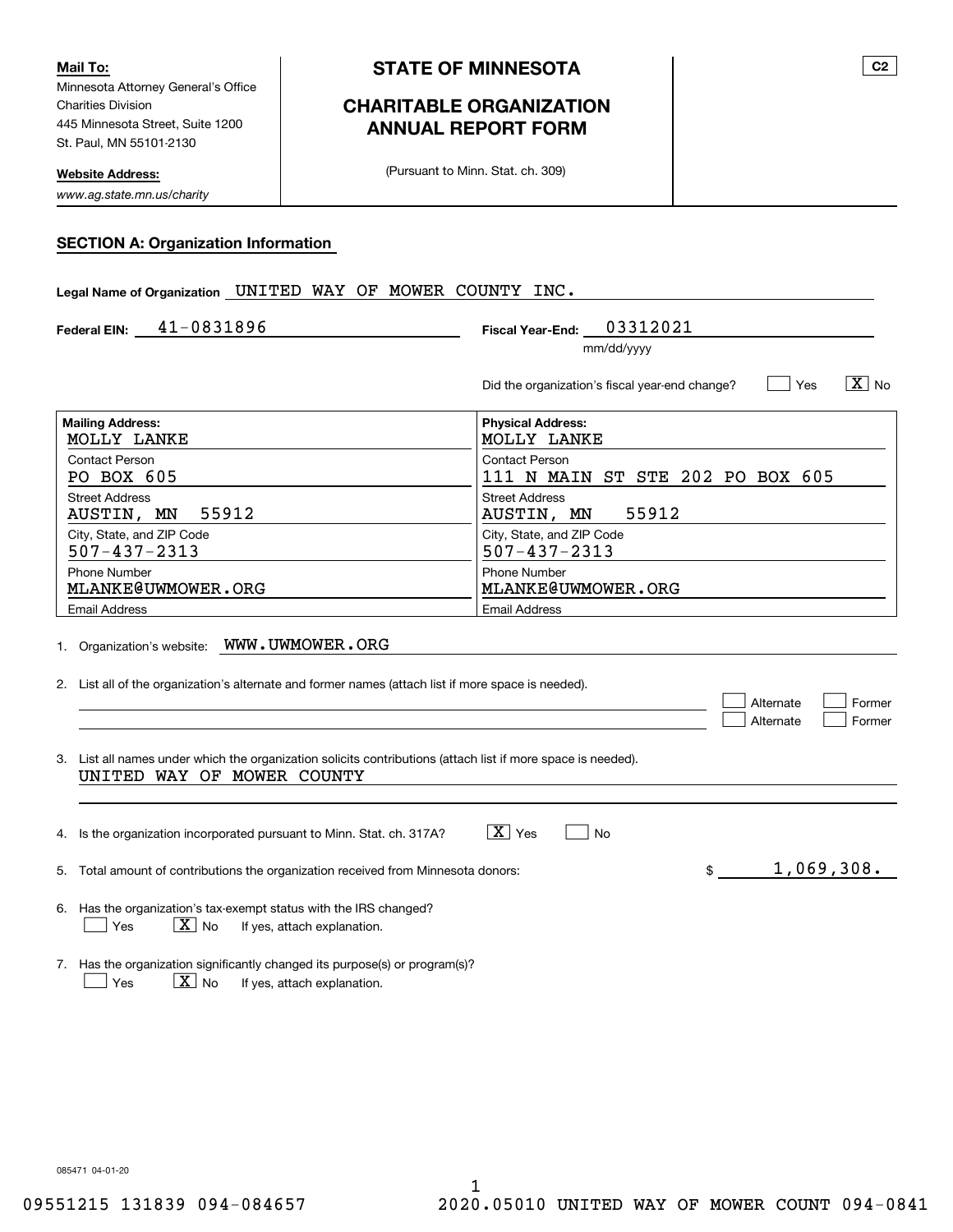## **CHARITABLE ORGANIZATION ANNUAL REPORT FORM (Continued)**

|                                                                                                                                                                                                                                                                                | 8. Has the organization been denied the right to solicit contributions by any court or government agency?<br>$\boxed{\text{X}}$ No<br>If yes, attach explanation.<br><b>Yes</b>                                                                                                                                                                                                                                                                                                                                                                |                           |  |  |  |  |  |  |  |
|--------------------------------------------------------------------------------------------------------------------------------------------------------------------------------------------------------------------------------------------------------------------------------|------------------------------------------------------------------------------------------------------------------------------------------------------------------------------------------------------------------------------------------------------------------------------------------------------------------------------------------------------------------------------------------------------------------------------------------------------------------------------------------------------------------------------------------------|---------------------------|--|--|--|--|--|--|--|
| Does the organization use the services of a professional fundraiser (outside solicitor or consultant) to<br>9.<br>$ X _{\text{No}}$<br>solicit contributions in Minnesota?<br>Yes<br>If yes, provide the following information for each (attach list if more space is needed): |                                                                                                                                                                                                                                                                                                                                                                                                                                                                                                                                                |                           |  |  |  |  |  |  |  |
|                                                                                                                                                                                                                                                                                | Name of Professional Fundraiser                                                                                                                                                                                                                                                                                                                                                                                                                                                                                                                | Compensation              |  |  |  |  |  |  |  |
|                                                                                                                                                                                                                                                                                | <b>Street Address</b>                                                                                                                                                                                                                                                                                                                                                                                                                                                                                                                          | City, State, and ZIP Code |  |  |  |  |  |  |  |
|                                                                                                                                                                                                                                                                                | X <br>10. Is the organization a food shelf?<br><b>No</b><br>Yes<br>If yes, is the organization required to file an audit?<br>Yes, audit attached<br>Note: An organization that has total revenue of more than \$750,000 is required to file an audit prepared in<br>accordance with generally accepted accounting principles by an independent CPA or LPA. The value of<br>donated food to a nonprofit food shelf may be excluded from the total revenue if the food is donated for<br>subsequent distribution at no charge and is not resold. | No                        |  |  |  |  |  |  |  |
|                                                                                                                                                                                                                                                                                | 11. Do any directors, officers, or employees of the organization or its related organization(s) receive total<br>$X _{\text{No}}$<br>compensation* of more than \$100,000?<br>Yes<br>If yes, provide the following information for the five highest paid individuals:                                                                                                                                                                                                                                                                          |                           |  |  |  |  |  |  |  |
|                                                                                                                                                                                                                                                                                | Name and title<br>Compensation*<br>Other compensation                                                                                                                                                                                                                                                                                                                                                                                                                                                                                          |                           |  |  |  |  |  |  |  |
|                                                                                                                                                                                                                                                                                |                                                                                                                                                                                                                                                                                                                                                                                                                                                                                                                                                |                           |  |  |  |  |  |  |  |
|                                                                                                                                                                                                                                                                                |                                                                                                                                                                                                                                                                                                                                                                                                                                                                                                                                                |                           |  |  |  |  |  |  |  |

\*Compensation is defined as the total amount reported on Form W-2 (Box 5) or Form 1099-MISC (Box 7)

issued by the organization and its related organizations to the individual. S<sub>ee</sub> Minn. Stat. § 309.53, subd.

3(i) and Minn. Stat. § 317A.011 for definitions.

085472 04-01-20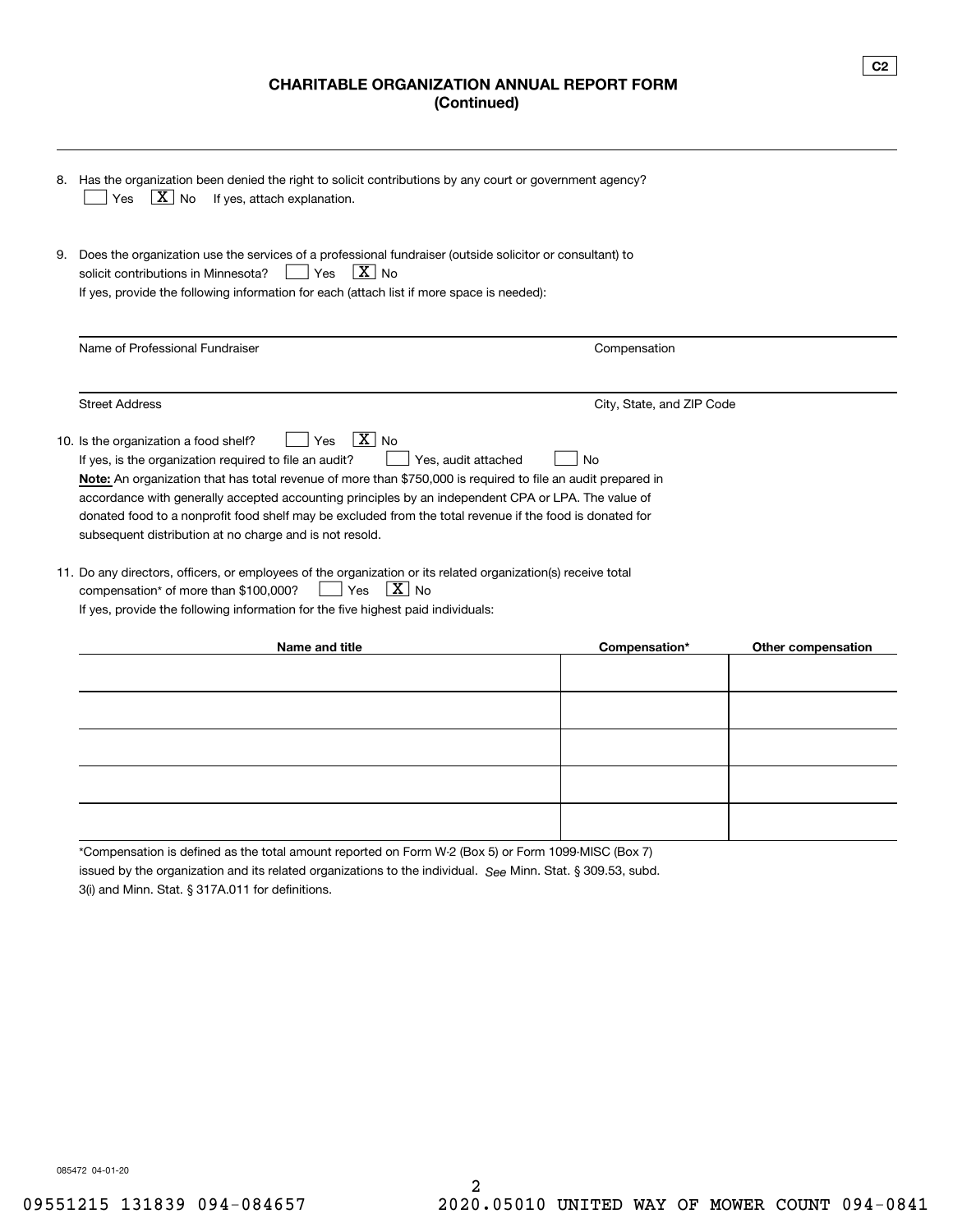### **SECTION B: Financial Information**

This section must be completed by organizations that file an IRS Form 990-EZ, 990-PF, or 990-N. Organizations that file an IRS Form 990 may skip Section B and go directly to Section C.

### **INCOME**

| $\mathbf{1}$ . | <b>Contributions Received</b>   | \$                                                        |                                                                                             |
|----------------|---------------------------------|-----------------------------------------------------------|---------------------------------------------------------------------------------------------|
| 2.             | <b>Government Grants</b>        | \$                                                        | $\overline{c}$                                                                              |
| 3.             | Program Service Revenue         | \$                                                        | 3<br><u> 1989 - Johann Barn, fransk politik (</u>                                           |
| 4.             | Other Revenue                   |                                                           |                                                                                             |
| 5.             | <b>TOTAL INCOME</b>             | \$                                                        | 5                                                                                           |
|                | <b>EXPENSES</b>                 |                                                           |                                                                                             |
| 6.             | Program Expenses                |                                                           | 6                                                                                           |
| 7 <sub>1</sub> | Management & General Expenses   | \$<br><u> 1989 - Andrea Station Barbara, amerikan per</u> | $\overline{7}$                                                                              |
| 8.             | <b>Fund-raising Expenses</b>    | \$                                                        | $\begin{array}{c c} \hline \begin{array}{ccc} \hline \end{array} & 8 \\ \hline \end{array}$ |
| 9.             | <b>TOTAL EXPENSES</b>           |                                                           | 9                                                                                           |
| 10.            | <b>EXCESS or DEFICIT</b>        | \$                                                        | 10<br><u> 1990 - Jan Barbara III, martx</u>                                                 |
|                | (Line 5 minus Line 9)           |                                                           |                                                                                             |
| <b>ASSETS</b>  |                                 |                                                           |                                                                                             |
|                | 11. Cash                        | $\mathsf{\$}$                                             | 11                                                                                          |
|                | 12. Land, Buildings & Equipment |                                                           | 12                                                                                          |
|                | 13. Other Assets                |                                                           | 13                                                                                          |
|                | 14. TOTAL ASSETS                | \$                                                        | 14                                                                                          |
|                | <b>LIABILITIES</b>              |                                                           |                                                                                             |
|                | 15. Accounts Payable            | <u> 1980 - Johann Barbara, martxa a</u>                   | 15                                                                                          |
|                | 16. Grants Payable              | $\frac{1}{2}$                                             | 16                                                                                          |
|                | 17. Other Liabilities           |                                                           | 17                                                                                          |
|                | <b>18. TOTAL LIABILITIES</b>    | \$                                                        | 18<br><u> 1980 - Jan Salaman Salaman (</u>                                                  |
|                | <b>FUND BALANCE/NET WORTH</b>   | \$                                                        |                                                                                             |
|                | (Line 14 minus Line 18)         |                                                           |                                                                                             |

085473 04-01-20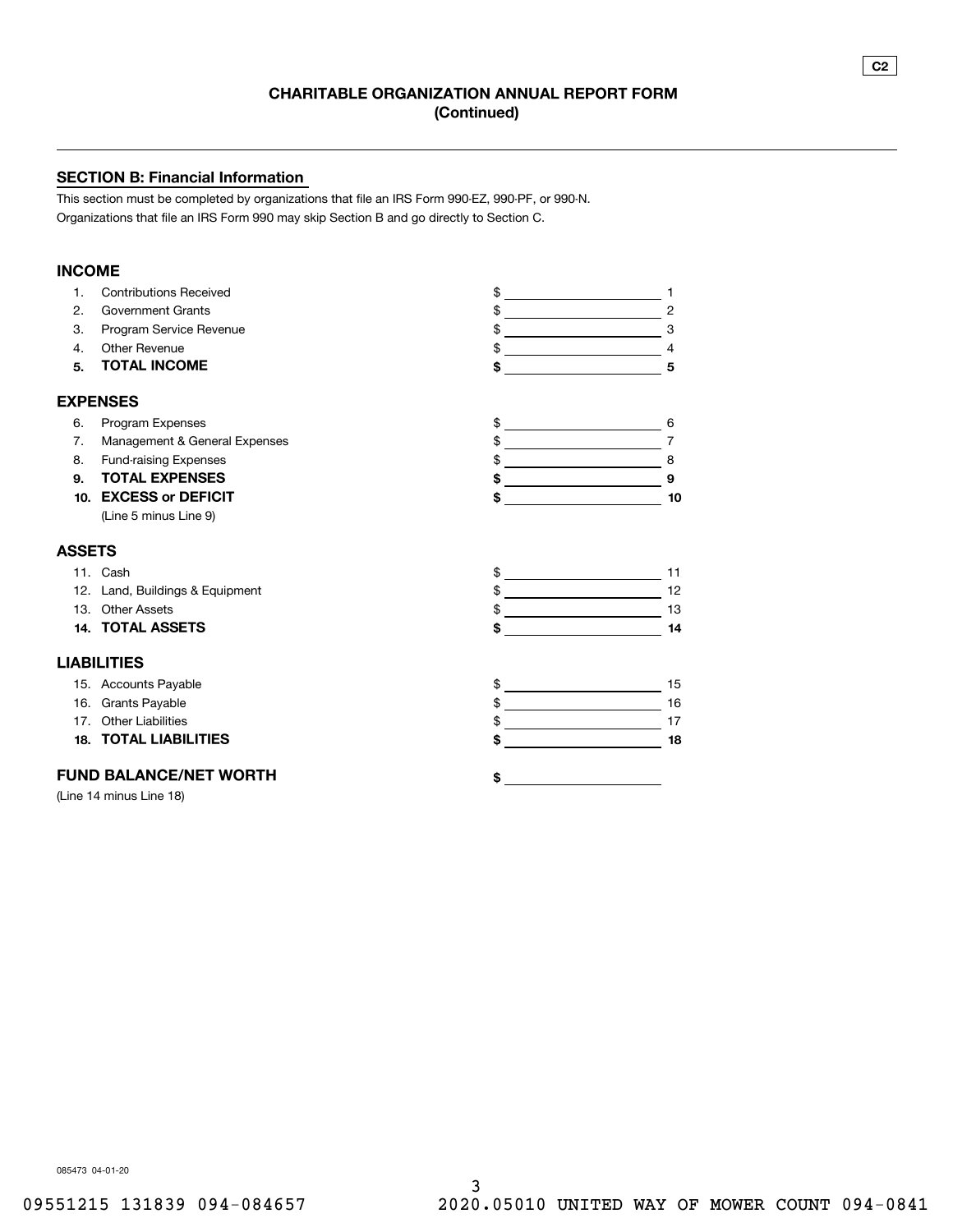### **CHARITABLE ORGANIZATION ANNUAL REPORT FORM (Continued)**

### **Section B (continued): Statement of Functional Expenses**

This expense statement must be prepared in accordance with generally accepted accounting principles. Each column must be completed, and Columns B, C, and D must equal Column A. The amount on Line 25, Column A must match Line 17 of IRS Form 990-EZ or Line 26 of IRS Form 990-PF.

|             | ovidiniis D, O, dha D mast egaar oolaniir) t. The ameant on Eine 20, Oolaniir) t mast materi Eine Tr or into Ferni ooo EZ                                           | (A)<br>Total expenses | (B)<br>Program service<br>expenses | (C)<br>Management and<br>general expenses | (D)<br>Fundraising<br>expenses |
|-------------|---------------------------------------------------------------------------------------------------------------------------------------------------------------------|-----------------------|------------------------------------|-------------------------------------------|--------------------------------|
| 1.          | Grants and other assistance to governments                                                                                                                          |                       |                                    |                                           |                                |
|             | and organizations in the U.S.                                                                                                                                       |                       |                                    |                                           |                                |
| 2.          | Grants and other assistance to individuals in the U.S.                                                                                                              |                       |                                    |                                           |                                |
| З.          | Grants and other assistance to governments,                                                                                                                         |                       |                                    |                                           |                                |
|             | organizations, and individuals outside the U.S.                                                                                                                     |                       |                                    |                                           |                                |
| 4.          | Benefits paid to or for members                                                                                                                                     |                       |                                    |                                           |                                |
| 5.          | Compensation of current officers, directors,                                                                                                                        |                       |                                    |                                           |                                |
|             | trustees, and key employees                                                                                                                                         |                       |                                    |                                           |                                |
| 6.          | Compensation not included above, to disqualified                                                                                                                    |                       |                                    |                                           |                                |
|             | persons (as defined under section 4958(f)(1) and                                                                                                                    |                       |                                    |                                           |                                |
|             | persons described in section 4958(c)(3)(B)                                                                                                                          |                       |                                    |                                           |                                |
| 7.          | Other salaries and wages                                                                                                                                            |                       |                                    |                                           |                                |
| 8.          | Pension plan contributions (include section                                                                                                                         |                       |                                    |                                           |                                |
|             | 401(k) and section 403(b) employer contributions)                                                                                                                   |                       |                                    |                                           |                                |
| 9.          | Other employee benefits                                                                                                                                             |                       |                                    |                                           |                                |
| 10.         | Payroll taxes                                                                                                                                                       |                       |                                    |                                           |                                |
| 11.         | Fees for services (non-employees):                                                                                                                                  |                       |                                    |                                           |                                |
|             | a. Management                                                                                                                                                       |                       |                                    |                                           |                                |
|             | b. Legal                                                                                                                                                            |                       |                                    |                                           |                                |
|             | c. Accounting                                                                                                                                                       |                       |                                    |                                           |                                |
|             | d. Lobbying                                                                                                                                                         |                       |                                    |                                           |                                |
|             | e. Professional fundraising services                                                                                                                                |                       |                                    |                                           |                                |
|             | f. Investment management fees                                                                                                                                       |                       |                                    |                                           |                                |
|             | g. Other                                                                                                                                                            |                       |                                    |                                           |                                |
| 12.         | Advertising and promotion                                                                                                                                           |                       |                                    |                                           |                                |
| 13.         | Office expenses                                                                                                                                                     |                       |                                    |                                           |                                |
| 14.         | Information technology                                                                                                                                              |                       |                                    |                                           |                                |
| 15.         | Royalties                                                                                                                                                           |                       |                                    |                                           |                                |
| 16.         | Occupancy                                                                                                                                                           |                       |                                    |                                           |                                |
| 17.         | Travel                                                                                                                                                              |                       |                                    |                                           |                                |
| 18.         | Payments of travel or entertainment expenses                                                                                                                        |                       |                                    |                                           |                                |
|             | for any federal, state, or local public officials                                                                                                                   |                       |                                    |                                           |                                |
| 19.         | Conferences, conventions, and meetings                                                                                                                              |                       |                                    |                                           |                                |
| 20.         | Interest                                                                                                                                                            |                       |                                    |                                           |                                |
| 21.<br> 22. | Payments to affiliates                                                                                                                                              |                       |                                    |                                           |                                |
| 23.         | Depreciation, depletion, and amortization                                                                                                                           |                       |                                    |                                           |                                |
| 24.         | Insurance<br>Other expenses. Itemize expenses not covered                                                                                                           |                       |                                    |                                           |                                |
|             | above. Expenses labeled miscellaneous may                                                                                                                           |                       |                                    |                                           |                                |
|             | not exceed 5% of total expenses (Line 25).                                                                                                                          |                       |                                    |                                           |                                |
|             |                                                                                                                                                                     |                       |                                    |                                           |                                |
| a.          |                                                                                                                                                                     |                       |                                    |                                           |                                |
| b.<br>c.    |                                                                                                                                                                     |                       |                                    |                                           |                                |
| d.          |                                                                                                                                                                     |                       |                                    |                                           |                                |
| 25.         | Total functional expenses. Add lines 1 through 24d                                                                                                                  |                       |                                    |                                           |                                |
| 26.         | Joint costs. Check here<br>if following                                                                                                                             |                       |                                    |                                           |                                |
|             | SOP 98-2. Complete this line only if the organi-<br>zation reported in Column B joint costs from a<br>combined educational campaign and<br>fundraising solicitation |                       |                                    |                                           |                                |

085474 04-01-20

**C2**